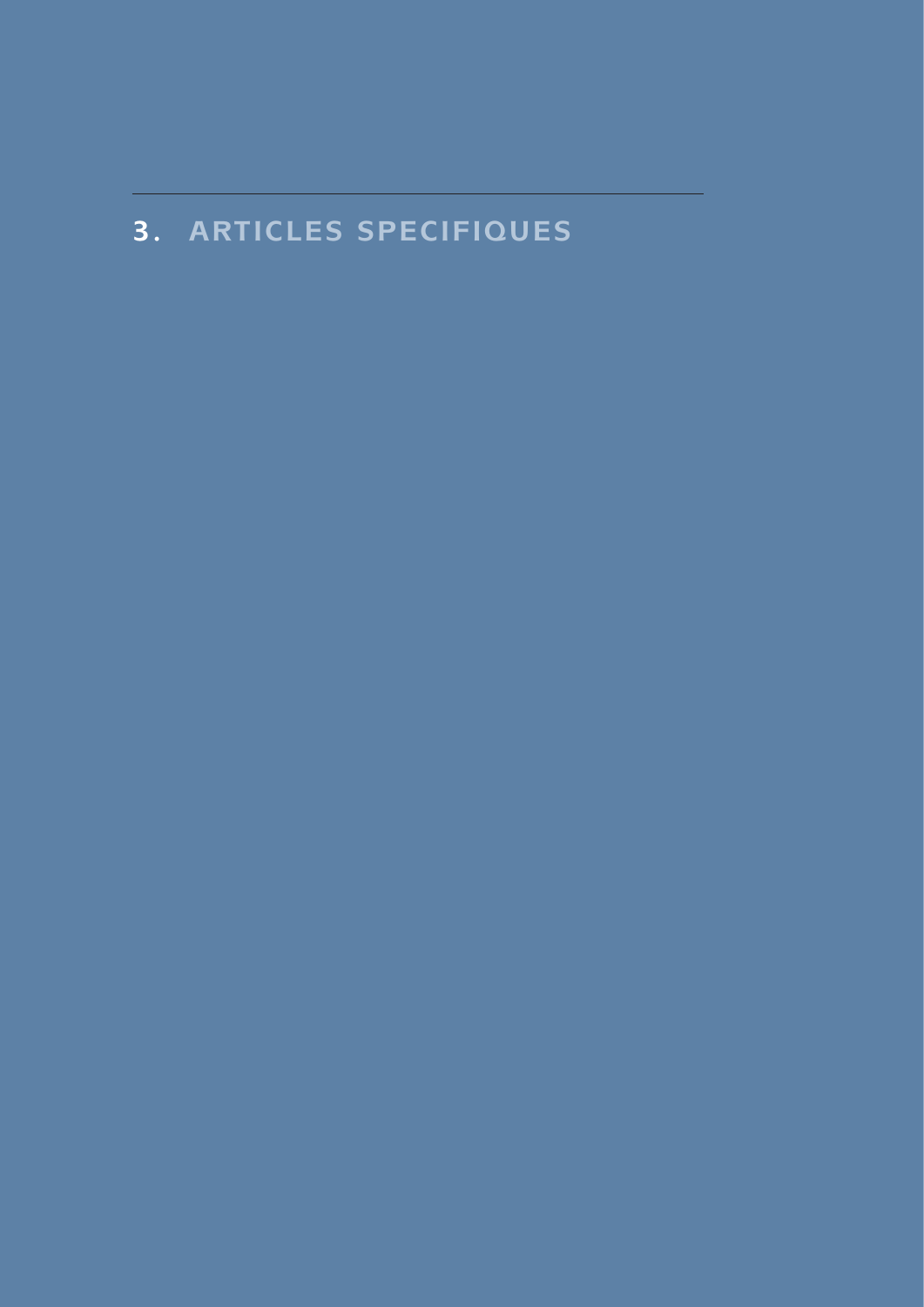| З |     |                                                                                                                                        |                                          | <b>ARTICLES SPECIFIQUES</b>                                                                                  | 80  |
|---|-----|----------------------------------------------------------------------------------------------------------------------------------------|------------------------------------------|--------------------------------------------------------------------------------------------------------------|-----|
|   | 3.1 | What crisis management might be all about                                                                                              |                                          |                                                                                                              | 83  |
|   | 3.2 |                                                                                                                                        |                                          | Report on Market Disaster Recovery in Case of Large Scale Disruption                                         | 86  |
|   |     | 3.2.1.                                                                                                                                 |                                          | <b>Executive Summary</b>                                                                                     | 86  |
|   |     | 3.2.2.                                                                                                                                 | Introduction                             |                                                                                                              | 86  |
|   |     |                                                                                                                                        | 3.2.2.1                                  | Background of this initiative                                                                                | 87  |
|   |     |                                                                                                                                        | 3.2.2.2                                  | International initiatives                                                                                    | 88  |
|   |     |                                                                                                                                        | 3.2.2.3                                  | The involved parties at national level                                                                       | 89  |
|   |     | 3.2.3.                                                                                                                                 |                                          | The scope and the objectives of the initiative                                                               | 91  |
|   |     |                                                                                                                                        | 3.2.3.1                                  | The scope                                                                                                    | 91  |
|   |     |                                                                                                                                        | 3.2.3.2                                  | The objectives                                                                                               | 91  |
|   |     |                                                                                                                                        | 3.2.3.3                                  | The methodology used                                                                                         | 91  |
|   |     | 3.2.4.                                                                                                                                 |                                          | The stock-taking exercise                                                                                    | 93  |
|   |     |                                                                                                                                        | 3.2.4.1                                  | Preparatory work                                                                                             | 93  |
|   |     |                                                                                                                                        | 3.2.4.2                                  | Outcome                                                                                                      | 94  |
|   |     | 3.2.5.                                                                                                                                 |                                          | Proposals for improvement                                                                                    | 98  |
|   |     |                                                                                                                                        | 3.2.5.1                                  | Crisis structure for the financial centre                                                                    | 98  |
|   |     |                                                                                                                                        | 3.2.5.2                                  | Sector-wide testing                                                                                          | 100 |
|   |     |                                                                                                                                        | 3.2.5.3                                  | Some considerations requiring particular attention                                                           | 100 |
|   |     | 3.2.6.                                                                                                                                 | Annexes                                  |                                                                                                              | 101 |
|   |     |                                                                                                                                        | 3.2.6.1                                  | Bibliography                                                                                                 | 101 |
|   |     |                                                                                                                                        | 3.2.6.2                                  | Glossary                                                                                                     | 102 |
|   |     |                                                                                                                                        | 3.2.6.3                                  | Task Force on Large Scale Disruption: list of participants                                                   | 104 |
|   | 3.3 |                                                                                                                                        |                                          | Résumé non technique du Cahier d'Etudes «Peut-on parler de bulle sur<br>le marché immobilier au Luxembourg?» | 105 |
|   | 3.4 | Résumé non technique du Cahier d'Etudes «La sensibilité de<br>l'activité bancaire aux chocs macroéconomiques: une analyse en panel sur |                                          |                                                                                                              |     |
|   |     |                                                                                                                                        | des données de banques luxembourgeoises» |                                                                                                              | 107 |
|   |     | 3.4.1.                                                                                                                                 |                                          | Structure de l'échantillon                                                                                   | 107 |
|   |     | 3.4.2.                                                                                                                                 |                                          | Spécifications économétriques et méthodes d'estimation                                                       | 108 |
|   |     | 3.4.3.                                                                                                                                 | Résultats                                |                                                                                                              | 108 |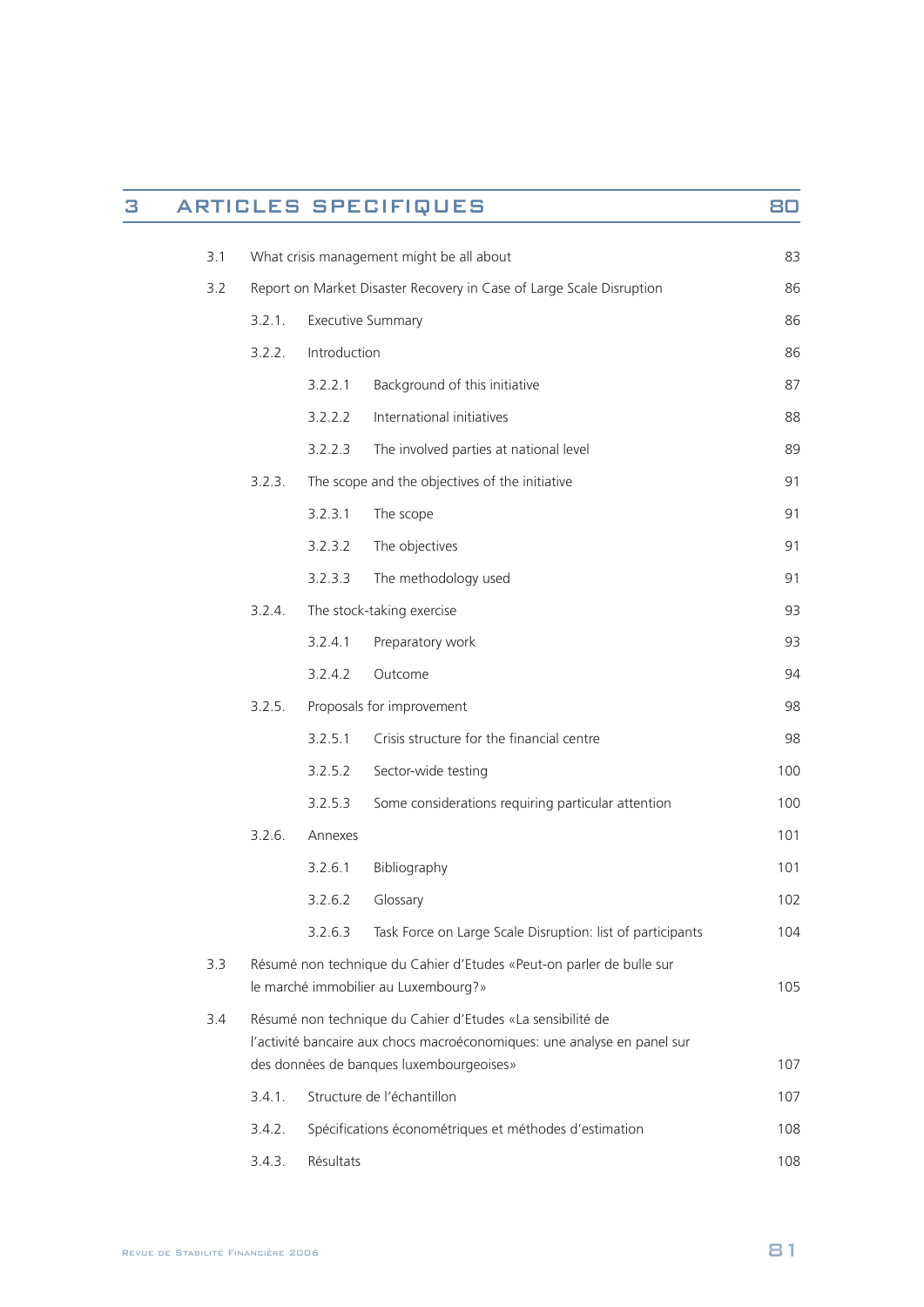| 3.4.3.1 | Sensibilité de la marge d'intérêt bancaire aux chocs          |      |  |
|---------|---------------------------------------------------------------|------|--|
|         | du taux d'intérêt de court terme                              | 108. |  |
| 3.4.3.2 | Sensibilité des provisions à la cyclicité macroéconomique     | 109  |  |
| 3.4.3.3 | Sensibilité des revenus de transactions et de commission aux  |      |  |
|         | chocs financiers et monétaires                                | 110  |  |
| 3.4.3.4 | Sensibilité des profits bancaires aux chocs macro-économiques | 110  |  |
| 3435    | Conclusion                                                    |      |  |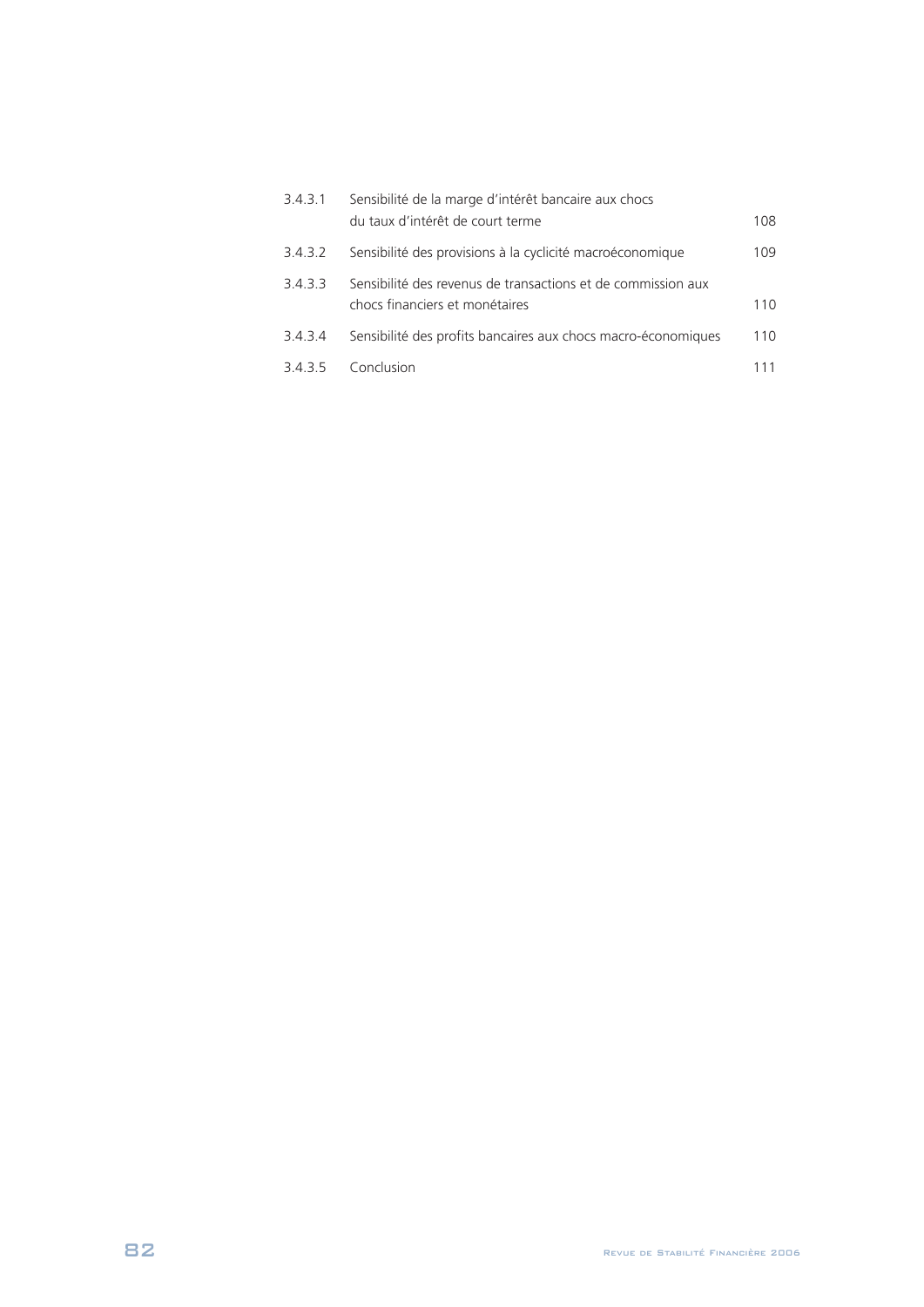The debate surrounding crisis management and its related issues is very much up-to-date but, despite understanding on the subject becoming more commonly widespread, crisis management still remains a complex subject to deal with. The several aspects involved in this field embrace economic, legal, administrative and political dimensions, all being to a certain extent both complementary and contradictory at the same time.

Of primary relevance to such a discussion is the existing link between financial stability and crisis management. Financial stability has been dealt with and studied extensively and public authorities have developed a certain knowledge about ways in which to tackle, in theory as well as in practice, the major issues related to it. The most striking thing about it is the difficulty in determining a clear-cut definition of the term, which is usually defined in a negative sense. The most common definition used refers to the absence of shocks emanating or propagating via the financial system and its potential to have a widespread impact on the optimal level of agents' savings and investments. This way in which financial stability is commonly defined makes the link with crisis management more straightforward. Indeed. looking at crisis management in a wide sense, it is easy to subdivide the subject into three major areas: crisis prevention, crisis handling and crisis resolution, which makes the overlap between financial stability and the preventative aspect of crisis management even clearer. As a result of this overlap, it becomes difficult for the study of the one subject to be separated from the study of the other, or that authorities dealing with financial stability can be totally different from the ones dealing with crisis management. However, even if a centralisation of all functions might be seen as particularly interesting and efficient in theory, in practice things often follow different paths for different reasons.

Looking to the experiences over the last few decades, it is striking that almost every country has experienced a crisis at some point in its history. It is undoubtedly the case that all crises are of an idiosyncratic nature and that, to push the analogy even further, every crisis is so different that it has to be dealt with as a unique event. It is exactly because crises are so idiosyncratic that their impact on the economy, on the financial market and on the social agents' behaviour is perceived as being different from one country to another. As a result, looking back on all the crises the world has experienced until now, it is still justifiable to think that there is no real 'common recipe' for managing and resolving a crisis situation and that trying to learn from past experiences is also difficult.

In this context though it might be interesting to look at how different the resolution techniques were every time a crisis situation materialised because, besides the uniqueness of the crisis itself, the uniqueness of the authorities reaction to it adds to the complexity of the situation, because there is then a political dimension which comes into play. The interplay between unique crisis and unique reaction does incontestably lead to a unique situation, but a common crisis handled in a unique way might as well turn into a unique crisis. That way crisis management becomes then a field in which the source of a crisis as well as the intervening parties have a chance to influence the outcome and this doesn't simplify things.

How it might be possible to clear up views in the field of crisis management is not straightforward; knowledge and past experience is currently the most common recipe. This turns the focus firmly onto everything referring to prevention, such as crisis prevention and financial stability. But can pushing even further the research into these fields substantially add to our knowledge of how to handle a crisis in practice once we are faced with it? The answer will only be known once we have researched these subjects to their limits. A second possibility might be the setting up of best practices in the field of crisis management; practices which wouldn't be binding but would set up a common path to be followed when the real need arises. This methodology would on the one hand help by dealing with common crises in a common way, thus reducing the uniqueness of the crisis pattern, but, on the other hand, it would increase the risk of treating unique crises in a common way, a situation that could significantly impact on the outcome of the resolution process and not necessarily in the most desirable way.

Things become even more difficult if one considers the well-known chicken-and-egg problem. There are very widespread views on what comes first in the crisis situation: insolvency or illiquidity. Does an institution become insolvent, implying that its liabilities exceed assets impacting on the capital base and leading to an inability to fulfil its obligations, or does an institution become illiquid facing a maturity mismatch in its balance sheet, becoming insolvent only when the situation worsens affecting the capital base? The answer to this question would increase the clarity of the crisis management process, which could only be a beneficial outcome. Indeed, the knowledge as to what extent a crisis has its roots in illiquidity or insolvency helps *in primis* the taking up of responsibilities, as different authorities have different statutory responsibilities and can therefore only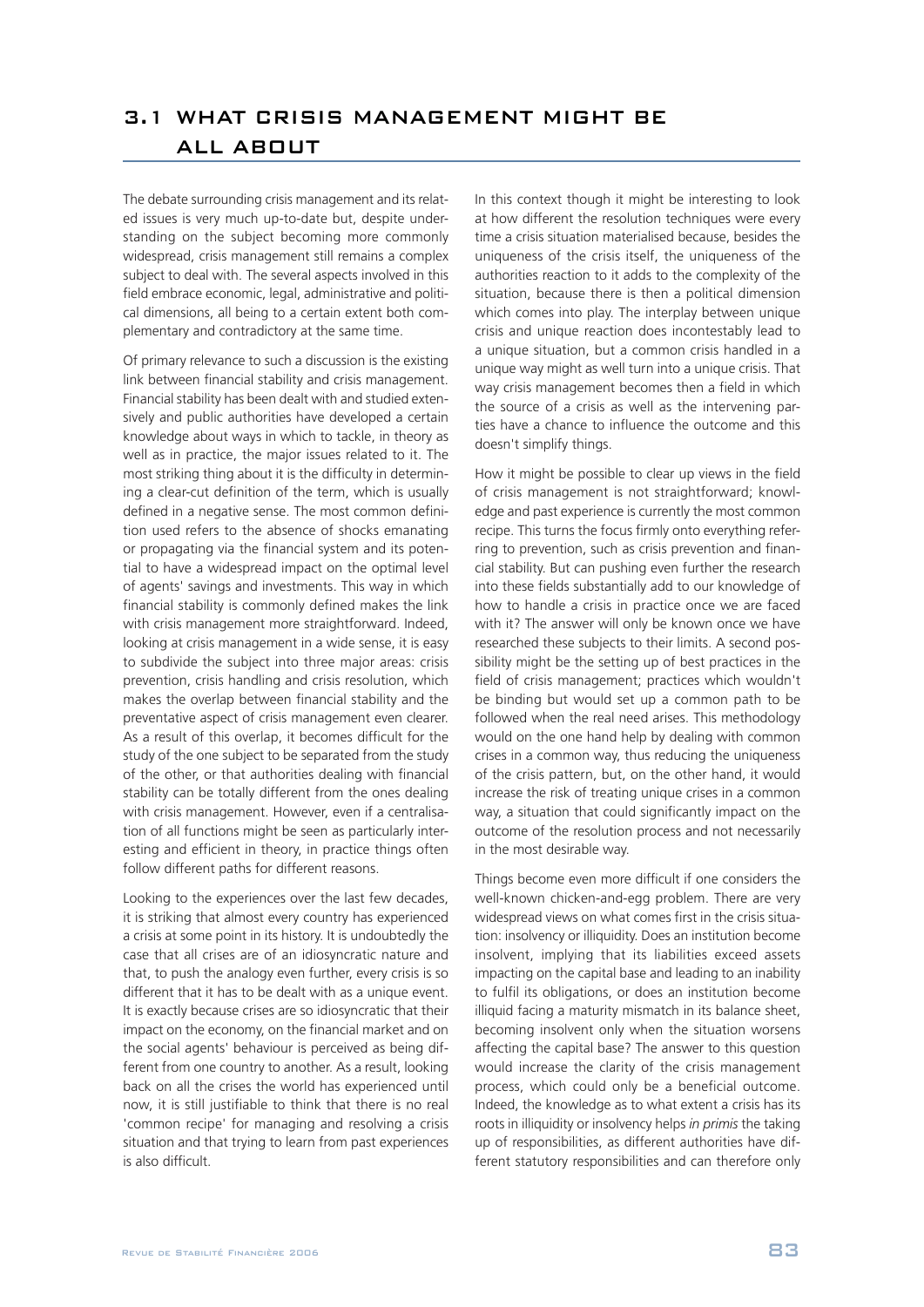act within their sphere of competence. Unfortunately, experience enough shows how difficult it can be to clearly define the roots of a crisis and therefore to split illiquidity from insolvency. For example, looking back on past experiences, a number of financial institutions have been rescued because they were believed to be illiquid, when in fact it was afterwards discovered that they were probably already insolvent. This raises the question that maybe insolvency and illiquidity might show up at the same point in time more often than has previously been believed, so that, recognising which symptoms refer to illiquidity and which refer to insolvency won't make much difference. As a direct implication, due to the different responsibilities authorities have, cooperation becomes even more important.

In this context, during the last few years, a number of cross-border cooperation arrangements have been established between public authorities that could be called upon should a crisis situation materialise and resolution measures be taken. More precisely central banks, banking supervisors and finance ministries of the European Union have signed a Memorandum of Understanding for co-operation in financial crisis situations coming into force the 1<sup>st</sup> July 2005. The undoubted value of such cooperation arrangements refers to their intrinsic goal: improve information sharing practices. This cooperation and information exchange is seen as a possibility to increase efficiency in crisis response, without aiming at providing for a 'common recipe' to deal with crises and leaving that way public authorities the freedom of action in their field of competence. Moreover the latter cooperation arrangements are able to touch upon conflicts of interest only with extreme difficulty, as a predefined system of ultimate responsibility might help 'sorting things out', but it might be questionable to what extent it could resolve the intrinsic cause of the existing conflicts of interest. The major difficulty comes from the statutory responsibilities assigned to each different public authority, which aren't to be overcome even under stress, unless such a possibility was to be legally incorporated into their statutes or internal rules beforehand. The setting up of cooperation arrangements lacks all allied as long as the potential conflict of interest is not addressed. The same can be argued when researching the need for assigning a coordinating role to a specific authority in a cross-border or national context for crisis management and resolution, unless the question of how to sort out statutory restriction has been fully taken into account.

In debating the aforementioned themes, what become increasingly important are the basic mechanisms seeding the process according to which a crisis materialises. The roots of a crisis are usually found within certain types of institution that, to some extent at least, are considered as performing risky activities. Thus, the focus on the banking sector becomes even more intense, whilst other sectors tend to be left aside. In this context one basic question arises - to what extent other sectors might be involved in crisis development, bearing in mind that the causes of certain crises aren't necessarily linked to the core activities of the financial sector? Fraud, for example, can be counted among the sources of crises, and because fraud is unfortunately something that can occur very suddenly within all types of institution, both financial and non-financial, all sectors become theoretically potential sources of financial instability. However, despite this potentially disparate nature of crisis sourcing, what makes the banking sector still a major concern is its capability to channel the contagion effect and allow it to eventually spread to a whole economy or to cross borders. This contagion effect results mainly from the type of activities handled by banks, for example credit granting or investment strategies. The former might create contagion via the inter-bank channel, the latter via the exchange markets. Having said this, it might also be considered to what extent other sectors might be affected by a crisis as other types of institutions engage, even if to a reduced degree, in the aforementioned activities. This being such, perhaps it might be interesting researching to which extent there is a need to focus on a more functional approach rather than an institutional one in the field of crisis management.

Leaving the landscape of public authorities and their means with which to handle crises, market participants can add much complexity to the issue of crisis management. When looking at financial groups or conglomerates it is sometimes striking how complex and articulated their set up can be. Some groups achieve enormous dimensions on a consolidated basis and offer their services in a large number of different countries. As mergers and acquisitions have been of late increasing the consolidation process, this cross-country set up does not look likely to diminish in the near future, on the contrary it might even continue to grow. The crosscountry set up raises a number of questions linked to crisis management. Referring to the liquidity management of financial groups for example, they tend to become more and more centralised, exploiting synergies, regardless of the cross-border structure of the group itself. This set-up might easily raise the question as to what extent this functional centralisation, coupled with a structural decentralisation, might become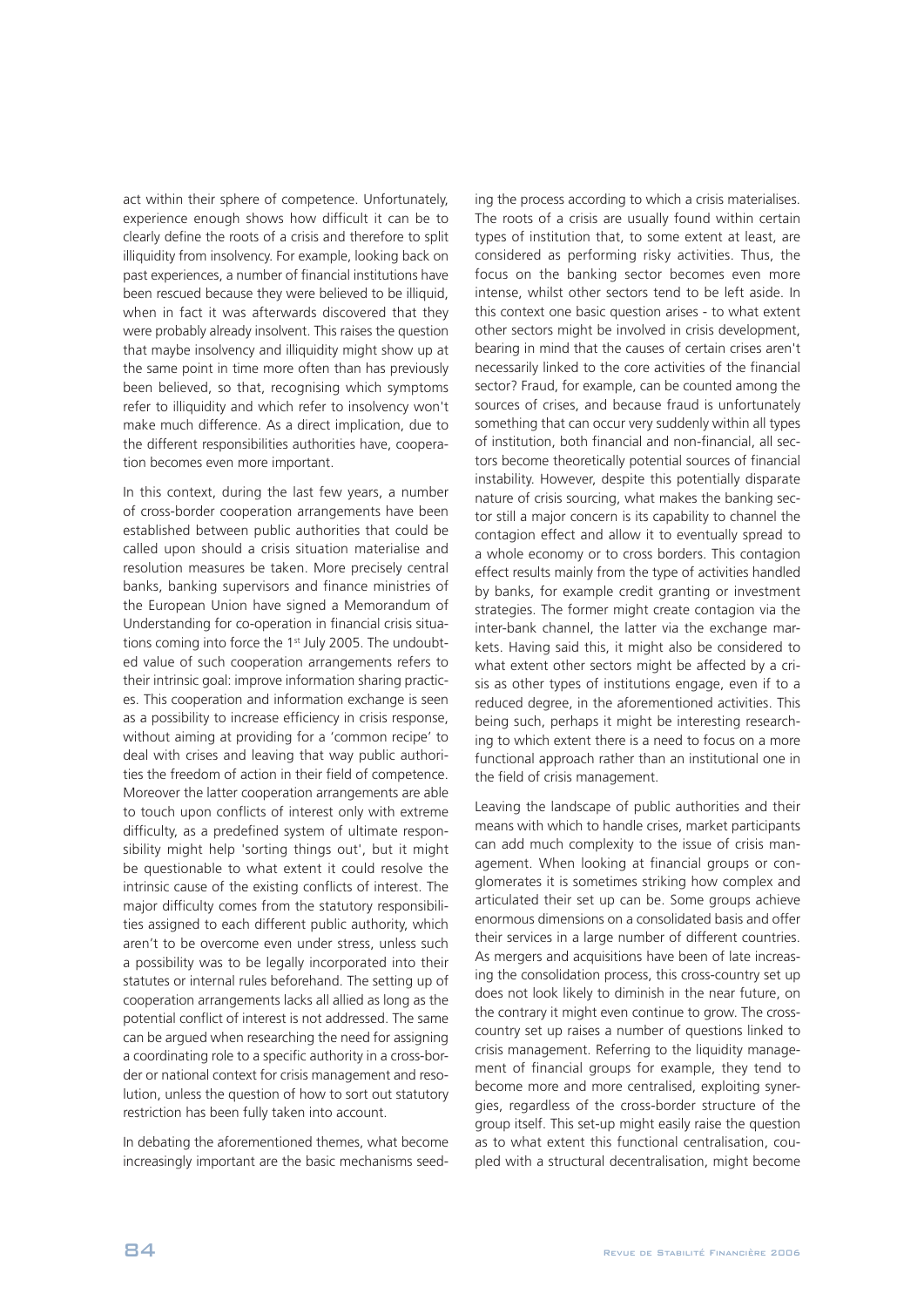an obstacle for crisis management, from a legal as well as from a political point of view. Legal obstacles can be linked to the existence of different legislations, consumer protection and bankruptcy processing, which might be conflicting; political obstacles refer to the conflict of interest underpinning national political priorities when dealing with stress situations impacting the national landscape in one way or the other. Ringfencing practices, for example, might easily escalate the aforementioned conflict of interest, enabling the protection of local interests but impeding the possibility of implementing a global common overlooking response to a cross-border crisis. This debate increases in importance when one considers how the outlets of a crosscountry financial group might represent a very different threat to the financial stability in one local market compared to another. For example, reference can be made to an outlet of a financial cross-border group being relatively small from a consolidated perspective but of fairly significant size in a specific local market. In this situation the financial group's interests at consolidated level could easily consist of trying to empty out the outlet if the latter still had enough financial resources available so as to reduce the financial distress other major parts of the group might be subject to. But the outlet, if placed under a different jurisdiction, for example, might be protected by the local authorities. This situation would lead to an escalation of the conflict of interest between cross-country authorities.

In this context, knowing the particular interest of public regulatory authorities for the prevention of systemic risk, it might be interesting to see to what extent market practitioners worry about such an issue themselves. All market participants are interested in their own survival, and so depending on to what extent their survival is linked to the survival of other market participants, it can be reasonably assumed that in one way or another they worry about systemic risk on their own. With an awareness of how this theoretical debate faces gaps in practice, the crucial point here is how to motivate market participants to avoid any free-riding practices and how to internalise even more the perception that systemic risk is an issue that touches them in *primis*. The difficulties stem back to the different conceptions authorities and market participants have of financial stability; the former defining it as a lack of stability in the financial system and the latter as a lack of profitability generalised to the whole financial sector. Continuing along this line of thinking, two basic questions arise. First, to what extent could micro-orientated profitability eventually be sufficient to ensure macro-oriented safety? The answer might probably be found in our history of past crisis experiences - looking to see if the 'how' and the 'when' of crisis materialisation is eventually linked to economic recessions and profitability cycles. Second, how can incentives be set up to make market participants internalise systemic risk without it conflicting with their profit-driven mentality? This question is surely worth being looked at from a macro perspective. Several solutions might be envisaged in this context. One possibility could be the setting up of a plethora of strict penalty measures for all those who engage in free-riding activities, and let time do the rest.

Having gone through what is still on the agenda for public authorities in the field of crisis management and lacking yet a fully-fledged vision on how to deal with crises, the coupling of technical and political dimensions possibly becomes one of the major deals needed to sort out difficulties. In the event that more crises occur in the future, and they probably will, and if the world still lacks the necessary in-depth knowledge to be able to set up a common recipe in this field, then this coupling might represent what crisis management might be all about.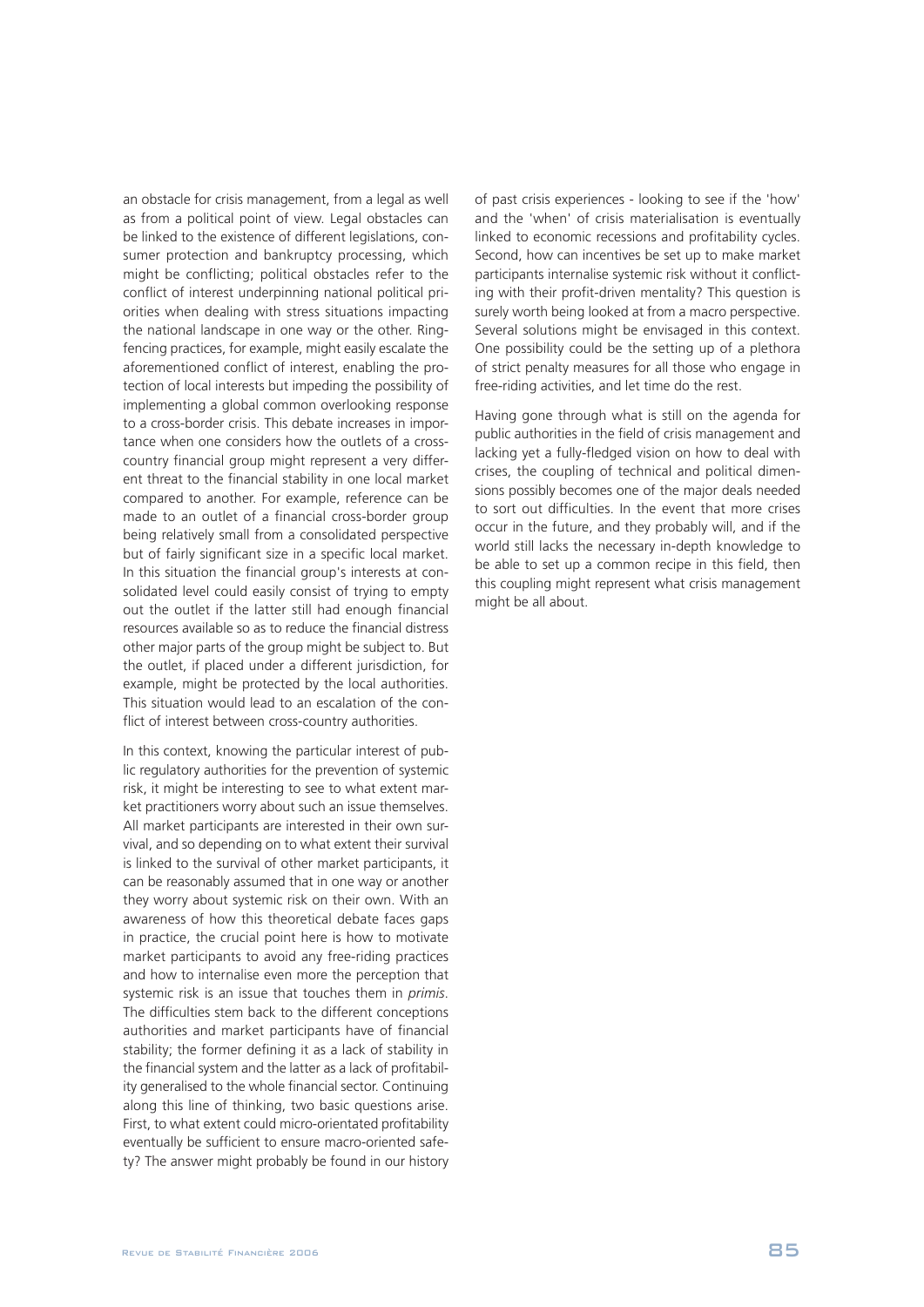## **3.2.1. Executive Summary**

The present report aims at assessing the level of resilience of the Luxembourg financial centre with regard to large-scale disruptions. It concludes an initiative started at the end of 2002 by a BCL committee, and further continued by an ad hoc Task Force on Large Scale Disruption, which included representatives from the national bankers' association (ABBL), credit institutions, financial infrastructure providers (stock exchange, payment and securities settlement systems) and the banking supervisor (CSSF).

The operational continuity of the financial centre as a whole is a pre-requisite of the stability of the financial system. In all circumstances, participants have to be able to perform the operations that are necessary to meet their financial obligations. Business continuity plans (BCP) are in place but they usually have a more limited scope and concentrate on failures of individual institutions. As they are generally conceived separately and individually, i.e. without taking account of the counterparties, the suppliers and the system-wide dimension of the financial system (and its inherent interdependencies), it is questionable whether they would prove sufficient in case of large-scale operational disruption (e.g. widespread destruction or unavailability of physical infrastructures, extensive telecommunications breakdowns). The terrorist attacks of 11 September 2001 in New York City, and other events like extended blackouts in several countries, demonstrated the weakness of the fragmented approach taken so far.

Authorities of the financial sector, central banks, banking supervisors and ministries of finance, devote substantial resources to the prevention and the management of financial crises, be they liquidity crises or solvency crises. They signed memoranda of understanding to ensure the cooperation between the different authorities in particular on a cross-border level. However, although the above-mentioned large-scale operational disruptions have the potential to heavily impact the financial stability, the present report does not deal with financial crises in general, but concentrates on the physical, technical and/or operational origins of a crisis.

Hence, the main point of interest of this initiative is to ensure the continued processing of operations in Luxembourg, in particular in cases where several financial institutions and/or strategic market infrastructures have their operational capacity severely affected at the same point in time.

The Task Force conducted a stocktaking exercise of existing contingency arrangements through a questionnaire addressed to major financial institutions, market infrastructures and technical service providers. The results showed that the individual institutions are generally relatively well prepared to cope with situations in which their own operations are disrupted. The business continuity arrangements do however not explicitly address situations in which the impact of a disruption goes beyond the individual institution.

For that purpose and on the basis of the work of the Task Force, the BCL issues a set of proposals, primarily the setting up of a permanent structure for crisis prevention and management. The structure is composed in twofold.

On the one hand, a Crisis Prevention Group (CPG), which should include representatives from the central bank and the banking supervisor, market infrastructures and major financial institutions. The CPG would act as a catalyst with the aim to improve the overall resilience of the financial sector. It could in particular pick up other more specific recommendations that are made in this report and undertake a regular monitoring of the sector's operational resilience, among which the preparation and coordination of sector-wide BCP tests in the areas of communication, exchange of information, decision-making, etc.

On the other hand, the crisis structure for the financial centre would include a Crisis Management Group (CMG) whose composition would depend on the nature of the disaster and the parties involved. During a crisis, or in presence of tangible warning signs, the CMG would serve as a communication hub within and beyond the financial sector (information collection and broadcasting). Its aim would be to facilitate crisis resolution within the financial sector.

To the extent that the present report finds a positive echo, the BCL is prepared to discuss with other involved stakeholders and to implement the appropriate followup measures.

## **3.2.2. Introduction**

The terrorist attacks of 11 September 2001, as well as other major accidental disasters, which resulted in large-scale operational disruptions, have revealed the special vulnerability of the modern financial activity. The awareness of this vulnerability had led a number of countries to make a thorough review of the existing business continuity plans with a view to enhance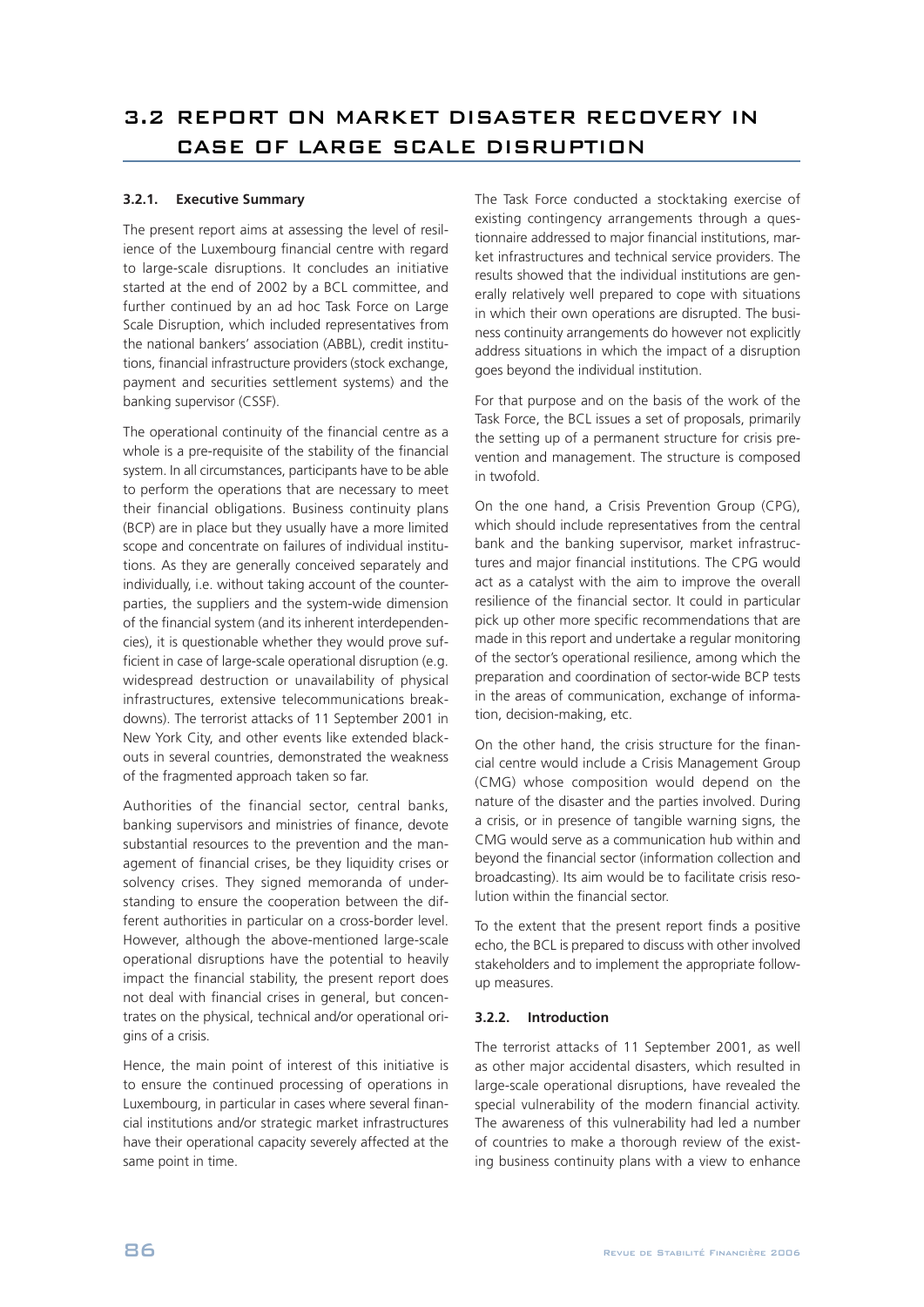the operational reliability of the financial sector. This report aims at assessing the level of preparedness of the Luxembourg financial centre vis-à-vis such large-scale operational disruptions with systemic effects and at making recommendations to improve its resilience and to enhance its recovery capabilities, in order to maintain the financial stability and the public's confidence in the financial system. The report is restricted to operational crises and does not cover financial crisis situations as such in its scope, although the effects might be quite similar in both cases. It furthermore focuses more specifically on the impact on financial wholesale markets, as the amounts at stake are considerably higher than in retail banking, and their disturbance would hence have a much more serious and far-reaching impact on financial stability. Finally, the initiative endeavours to increase awareness, not only of the financial market participants, but also awareness of other potentially involved parties, like civilian security, emergency services, public authorities, telecommunications, electricity and other services providers, as regards the specific needs of the financial sector.

The introduction (the present section) details the background of the initiative started by the Banque centrale du Luxembourg, the national banking supervisor - the Commission de Surveillance du Secteur Financier, CSSF - and representatives of the Luxembourg financial sector. Section 3.2.3 defines the scope and objectives of the initiative. The assessment of the level of preparedness of the Luxembourg financial centre to face largescale operational disruptions is based on a stocktaking exercise (section 3.2.4), which was conducted among the major players. Section 3.2.5 puts forward recommendations to improve the present situation.

#### 3.2.2.1 Background of this initiative

Given the increasing scope and the complex interconnections of automated processes, it has become more and more common practice in the financial sector to go beyond mere copies of business related data and critical information and to implement instead recovery measures that ensure the continuity of the core business processes. Whereas ordinary data backups aim at resuming operations in case data are lost or corrupted, business continuity in addition endeavours at responding to situations where IT systems (applications and/or

hardware and other equipment) are not operational anymore or more general external events prevent normal operations.

Although preparing for business continuity is usually transparent and unknown to the public, it is crucial as it enables an institution to continue its activities and to maintain its business running in spite of incidents (blackout or fire, for instance).

This is all the more important in the financial sector, which constitutes the field of this initiative. The disruption of one institution is not only likely to prevent itself from meeting its own obligations, but could also trigger the failure of counterparts, in the financial sector as well as in other areas of the economy. Hence, the business continuity of the financial sector serves the ultimate broad objectives of safeguarding the financial stability and maintaining the public's confidence in the financial system. The business continuity of the financial sector means in case of far-reaching disturbances:

- To continue processing financial transactions, by keeping financial infrastructures and markets open, if technically and physically possible;
- To facilitate, in case of a discontinuation of the activity, an early resumption of the operational activity of financial institutions and hence the early re-opening of financial infrastructures and markets.

In Luxembourg, credit institutions are therefore required by the banking supervisors to have backup solutions in place 1 , ideally as part of business continuity plans (BCP).

However, companies, whether financial or not, have their own and therefore often diverging views concerning priority and importance of business continuity issues. They tend to organise their business continuity without liasing with other parties (partners, competitors, authorities, etc.). Against this background, the question that arises for the financial sector is whether these individually planned and organized business continuity arrangements would prove sufficient in case of extended operational disruptions, e.g. widespread destruction of physical infrastructure or extensive telecommunications breakdowns. Do the individual business continuity plans take the system-wide dimension of the financial system and its inherent interdependencies into account?

*<sup>1</sup> According to paragraph 4.5.2.1. of the circular IML 96/126 (paragraph 4.5.2.of the circular IML 96/126 is replaced by circular CSSF 05/178), credit institutions and other financial sector professionals have to operate normally in case of computer breakdown and put a backup solution in place for that purpose.*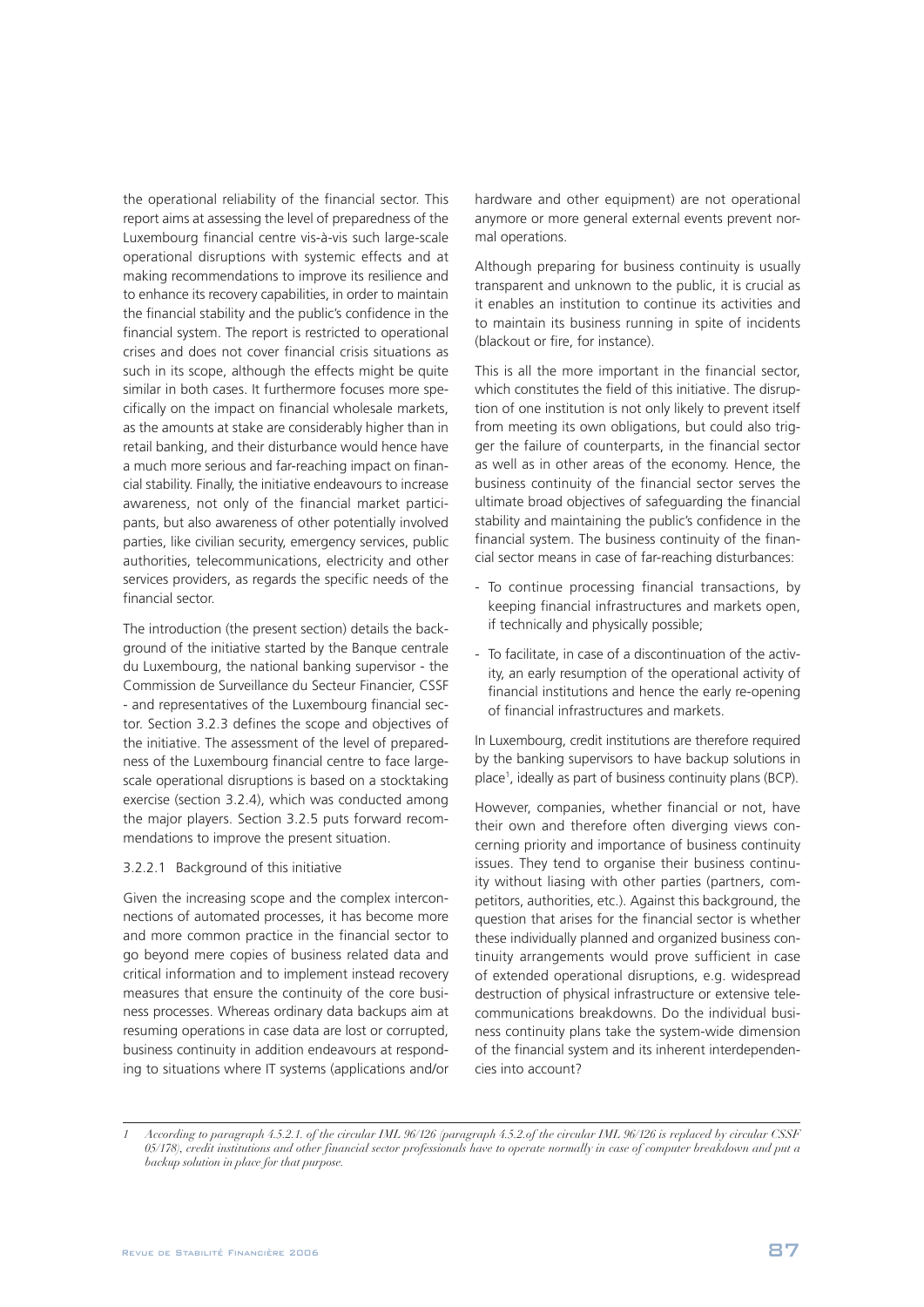Individual BCPs have shown their limitations with the 11 September 2001 terrorist attacks, but also on other occasions: disruption of power supply or telecommunication networks, the SARS outbreak or other infectious diseases, etc. These events pointed out numerous intraand cross-sector dependencies, as well as the core position of the financial sector in the economy.

Due to its role in monetary policy operations and in payment systems, the BCL has to rely on the resilience of its counterparties to fulfil its missions within the Eurosystem. Hence, counterparties' business continuity planning should take reasonable account of the risk of large-scale disruption.

Like similar initiatives in the major industrialised countries, the BCL together with other authorities of the financial sector and some among the most important credit institutions have started to assess the Luxembourg financial centre's level of preparedness and resilience vis-à-vis major disasters. Resilience can be regarded as the minimization of the risk of failure or interruption of the financial centre further to a shock; it is "the ability of a system to absorb the impact of a failure and continue to provide an acceptable level of service"<sup>2</sup>.

#### 3.2.2.2 International initiatives

The terrorist attacks of 11 September 2001 on the World Trade Centre in New York City have seriously impacted the financial community. The destruction and the evacuation of a high number of buildings affected the financial institutions' ability to implement their contingency plans and to continue operations. In the aftermath of the attacks, it appeared quite clearly that the financial system is highly interdependent. The capacity of the financial community to carry on business depends on each individual participant. Large market participants and market infrastructure providers (clearing banks, settlement systems, netting systems, etc.) are of critical importance in this respect.

The extensive level of integration of financial systems has shown that the discussions on business continuity of the financial system need to be considered among all relevant parties. Several financial authorities together with market participants and regulators have started to look closely at the resilience of their national financial systems towards wide-scale disruptions.

In the U.S. for instance, three federal regulatory agencies (the Board of Governors of the Federal Reserve System, the Office of the Comptroller of the Currency and Securities and Exchange Commission) issued jointly the *Interagency Paper on Sound Practices to Strengthen the Resilience of the U.S. Financial System* in April 2003. The document identifies the critical financial markets, the core clearing and settlement organizations and the firms that play a significant role in these markets. It develops on four sound practices, which apply directly to the clearing and settlement activities of the financial institutions identified as significant. Requirements, in particular in terms of recovery times, are more demanding for clearing and settlements systems than for their participants. These sound practices are developed according to three business continuity objectives agreed upon by the agencies and by the industry<sup>3</sup>.

The British financial authorities (HM Treasury, the Financial Services Authority and the Bank of England) have joined forces to support the coordination of business continuity planning within the UK's financial sector. The most obvious sign of their cooperation is their common public web site 4 . This site is the central point of information about the work being undertaken on business continuity in regard to the financial centre. The financial authorities work together with the private sector and with other official agencies on these issues. An emergency database, with the market important systems and institutions' contact details, has been set up.

*<sup>2</sup> Definition proposed by the Business Continuity Institute.*

*<sup>3</sup> The three business continuity objectives are:*

*i. Rapid recovery and timely resumption of critical operations following a wide scale disruption.*

*ii. Rapid recovery and timely resumption of critical operations following the loss or inaccessibility of staff in at least one major operating location.*

*iii. A high level of confidence, through ongoing use or robust testing, that critical internal and external continuity arrangements are effective and compatible.*

*The four sound practices are:*

*i. Identify clearing and settlement activities in support of critical financial markets.*

*ii. Determine appropriate recovery and resumption objectives for clearing and settlement activities in support of critical markets.*

*iii. Maintain sufficient geographically dispersed resources to meet recovery and resumption objectives.*

*iv. Routinely use or test recovery and resumption arrangements.*

*<sup>4</sup> http://www.financialsectorcontinuity.gov.uk*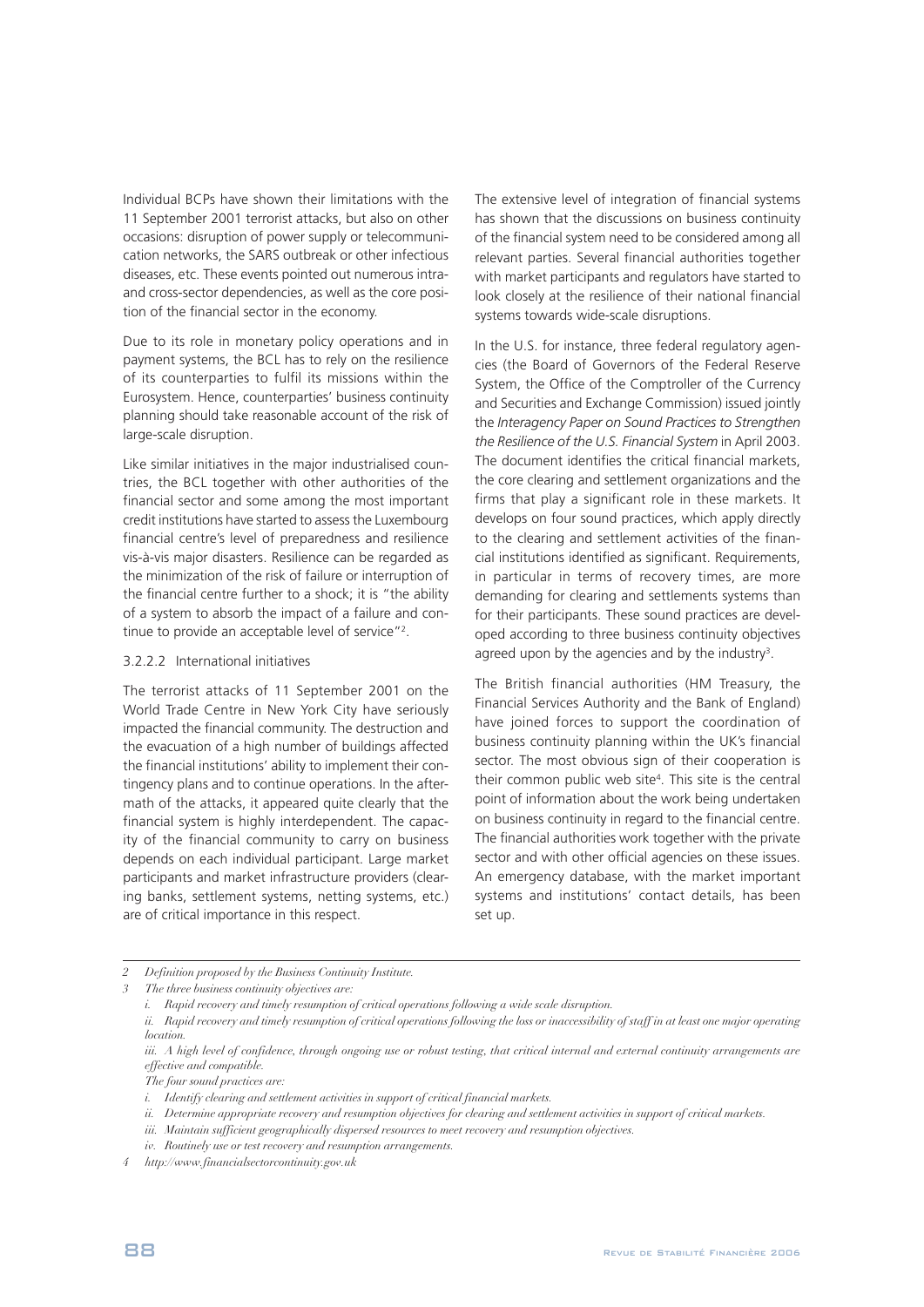The Belgian Financial Stability Committee (FSC), which is composed of the management boards of the Bank, Finance and Insurance Commission and the National Bank of Belgium, was established in July 2003. One of its priorities is the national coordination initiative on business continuity for the financial centre 5 . It will in particular take account of the lessons to be drawn from the events of 11 September 2001.

3.2.2.3 The involved parties at national level

#### *The Central Bank of Luxembourg*

The question of the operational resilience of the Luxembourg financial centre was first raised in 2002 in the Comité Système de Paiement et Règlement-Titres (CSPRT), a committee established by the BCL with the aim to strengthen the communication with financial institutions established in Luxembourg on matters relating to payment systems and market infrastructures. The members of the Committee showed a great interest in the issue of operational resilience, as it provided an opportunity to reassess the business continuity arrangements in place and, more generally, to boost the professional reputation of the Luxembourg financial centre.

The BCL decided to devote more resources to this project and set up an ad hoc "Task Force on Large-scale Disruption", which encompassed a number of the most important actors of the Luxembourg financial centre 6 .

Considering both its operational involvement in the Luxembourg financial sector foreseen in art. 2, art. 18 and art. 21 to 26 of the law of 23 December 1998 and its membership of the Eurosystem, the BCL has as a duty to ensure the availability of efficient communication channels to ensure its part in the execution of the missions of the Eurosystem as well as the operational resilience of its main counterparties.

The issue of large-scale disruptions touches indeed upon several of the most important missions and tasks

of central banks as defined in the Treaty establishing the European Union:

a) Conduct of monetary policy

The first basic task defined for the European System of Central Banks (ESCB), to which the BCL belongs, is "to define and implement the monetary policy of the Community" 7 . In Luxembourg, the BCL is in charge of the execution of the monetary policy, through which the Luxembourg based credit institutions have access to the Eurosystem's liquidity.

Central banks may decide in a crisis situation to inject additional liquidity in the market, as the major central banks <sup>8</sup> did in September 2001, in order to release tensions caused by the potential shortage of certain types of assets.

b) Financial stability

Another mission of the ESCB is to "contribute to the smooth conduct of policies pursued by the competent authorities relating to the prudential supervision of credit institutions and the stability of the financial system"<sup>9</sup>.

Monitoring and contributing to the operational resilience of the major infrastructures and market participants is hence an important factor of the financial stability objective pursued by the ESCB.

c) Payment and settlement systems

Given their importance for the exchange and the settlement of the operations, payments and settlement facilities play a core role in the financial markets. Their operational reliability is hence imperative for the stability of the financial sector.

In its capacity of member of the ESCB, the BCL has the task to "promote the smooth operation of payment systems" 10 . This task covers three different aspects. First, it includes a direct operational role as payment system

<sup>5</sup> To this end, the FSC installed an ad-hoc working group on BCP. In October 2004, the FSC agreed with the set of recommendations this *working group made.*

*<sup>6</sup> Cf. composition in the annex 3.2.6.3* 

*<sup>7</sup> Treaty establishing the European Community, article 105(2)*

<sup>8</sup> In the days following 11 September 2001, the US Federal Reserve System injected billions of US dollars to avoid instability on the markets and closed currency swap agreements with the ECB, the Bank of England and the Bank of Canada for the provision of US dollars on *foreign markets, cf. Implications of 9/11 for the financial services sector, Roger W Ferguson Jr, BIS Review 30/2002* In the two days following the power blackout of 14 August 2003 in North America, the Fed injected a few billions of US dollars as additional liquidity as it expected a rush on banks because ATM and electronic point of sale (POS) were out of order, cf. Besoins de cash: la Fed *a pris les devants, L'écho, 19/08/2003*

*<sup>9</sup> Treaty establishing the European Community, article 105(5)*

*<sup>10</sup> Protocol on the Statute of the European System of Central Banks and of the European Central Bank, article 3*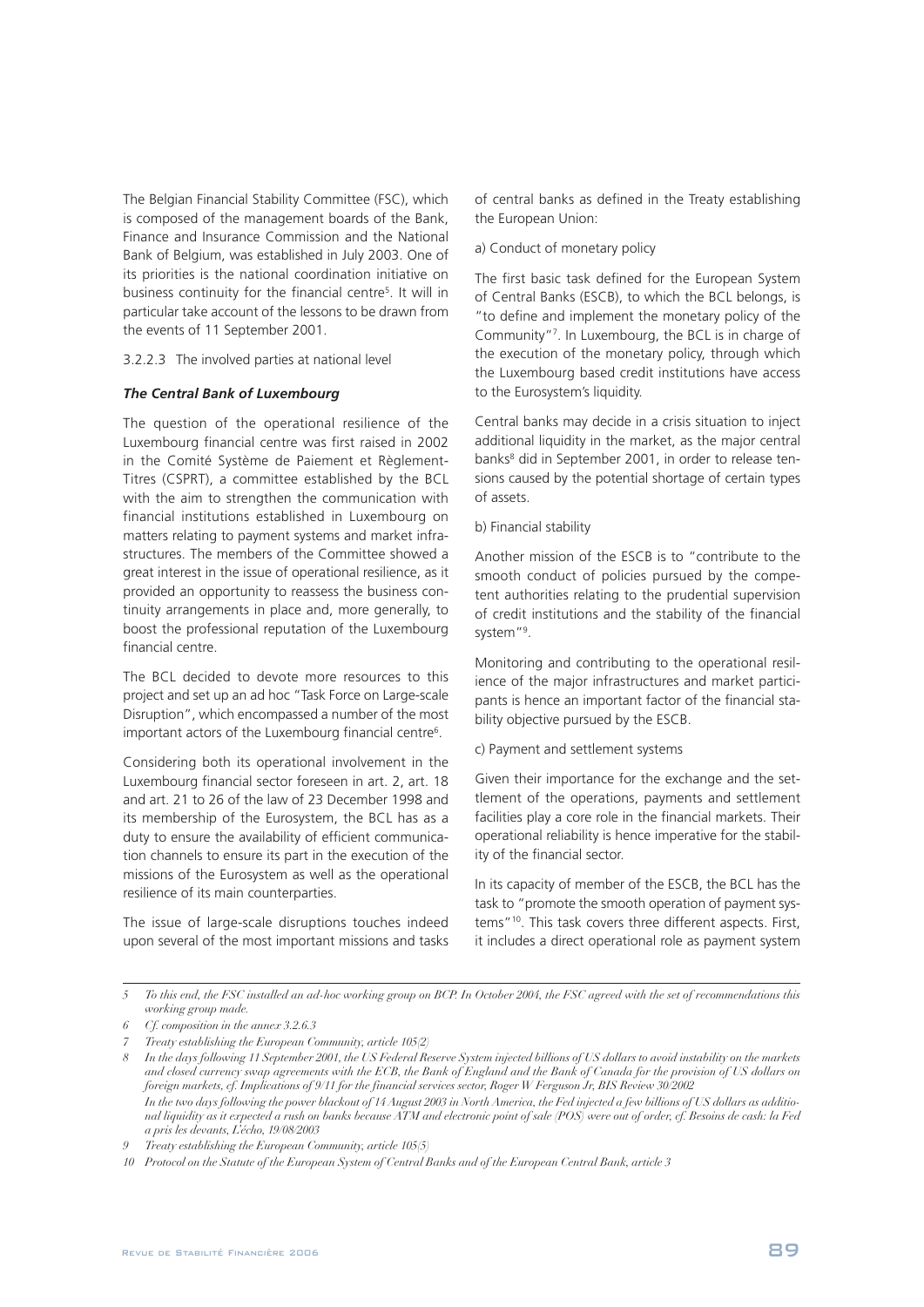operator or settlement agent. EU central banks may provide facilities "to ensure efficient and sound clearing and payment systems" 11 . In this context, the BCL is the technical operator and the settlement agent for LIPS-Gross<sup>12</sup>, the Luxembourg component of the pan-European large-value real-time gross settlement system TARGET<sup>13</sup> , and maintains close operational links with Clearstream Banking Luxembourg S.A (Clearstream) as its custodian of the collateral deposited by the banks. In this capacity, the BCL has to ensure that the infrastructure it is responsible for is compliant with the applicable standards and best practice in this field.

Second, central banks have or are about to implement oversight regimes to the payment systems established in their jurisdiction, be they operated by the central bank itself or not. Thus according to article 47-1 of the law implementing the Settlement Finality Directive<sup>14</sup>, the BCL is the overseer of payment and settlement systems located in Luxembourg and in which it participates. The oversight includes in particular LIPS-Gross and Clearstream, the Luxembourg based ICSD (international central securities depository). Again, the BCL has to ensure that the systems under its oversight regime have adequate business continuity plans in place and that they can demonstrate their operational resilience.

Third, European central banks consider themselves as catalyst for technical change, i.e. assisting the private sector in the area of standardisation and technological harmonisation.

All these different points underpin the fact that the BCL has a strong interest in the operational resilience of the Luxembourg financial centre.

#### *Other involved parties*

The present report has been drafted on the basis of discussions of an ad hoc Task Force 15 , which included representatives from the national bankers' association (Association des Banques et Banquiers, Luxembourg – ABBL), credit institutions, financial infrastructure providers (stock exchange, securities settlement system,

payment system) and the banking supervisor (CSSF<sup>16</sup>).

The CSSF mainly focuses on the prudential supervision at individual institution level. The CSSF's banking supervision has nevertheless the broad objective of promoting the stability of the financial sector and is hence interested in the work of the Task Force.

For the same reason, the Commissariat aux Assurances was also contacted, because the insurance sector is rather important in Luxembourg. Additionally, in the case of a disaster, insurance companies ought to be operational to prepare to respond to claims (policies details, loss inquiries, advance claims payments, etc).

In addition, the Task Force held interviews with miscellaneous organizations, which are not directly linked with the financial markets, but whose business may have a direct impact on the business continuity of the financial centre, like telecommunications providers, the telecommunications regulator, electricity providers, the civil defence (emergency services) and business continuity & recovery services providers. The purpose was to gain more insight on their activities and the way they fit in or support the objective of business continuity of the financial market players.

## *Financial stability in the European context*

Banking supervisors and central banks have signed in the recent past a number of memoranda of understanding (MoU) to ensure a proper communication and cooperation among authorities of the financial sector. In April 2001, a MoU was signed to foster cooperation between payment systems overseers and banking supervisors. On the 10 March 2003 central banks and banking supervisors signed a MoU to ensure the cooperation in situations of financial crisis management. Finally on the 18 May 2005 banking supervisors, central banks and ministries of finance signed a MoU on cooperation in financial crisis situations.

At local level however, none of the aforementioned communication and cooperation have been implemented so far.

*<sup>11</sup> Protocol on the Statute of the European System of Central Banks and of the European Central Bank, article 22*

*<sup>12</sup> Luxembourg Interbank Payment System – Gross settlement*

*<sup>13</sup> Trans-European Automated Real-time Gross Settlement Express Transfer system*

*<sup>14</sup> Law of 12 January 2001 implementing the Directive 98/26/CE on settlement finality in payment and securities settlement systems in the modified law of 5 April 1993 relating to the financial sector and complementing the law of 23 December 1998 creating a Supervision Commission of the Financial Sector*

*<sup>15</sup> The list of members is provided in section 3.2.6.3* 

*<sup>16</sup> Further to paragraph 4.5.2.1. in the circular IML 96/126 (paragraph 4.5.2.of the circular IML 96/126 is replaced by circular CSSF 05/178), the CSSF conducted in 2002 a survey on BCP addressed to all the institutions under its supervision.*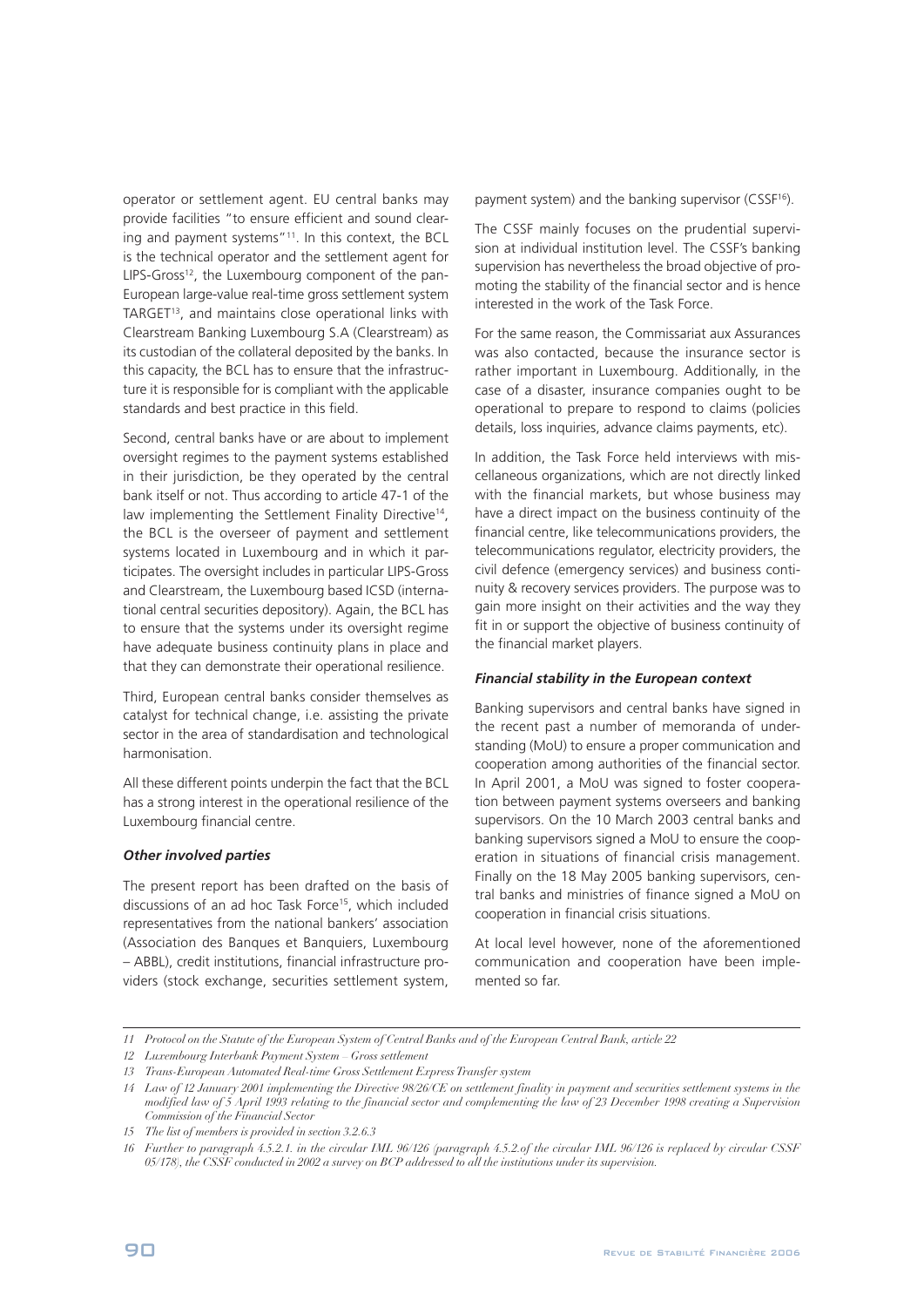## **3.2.3. The scope and the objectives of the initiative**

#### 3.2.3.1 The scope

Confined operational problems do generally not endanger the stability of the financial centre because market participants are prepared to cope with such situations. One expects that their individual business continuity plans are duly updated and tested<sup>17</sup>. Hence, the scope of analysis carried out by the BCL and discussed by the aforementioned Task Force does not cover operational failures at the level of a single financial institution; **its focus is instead on large-scale disruptions, which affect the operational capacity of multiple financial institutions and/or strategic infrastructure providers***.* Such disruptions could have various, internal or external, origins. The effects may be either direct (the disruption can be geographically spread-out on an area, a district or even a town) or indirect (some participants are impaired by the other important participants' inability to operate).

It is however recognized that in extreme circumstances, the necessary prioritisation of the rescue activities may lead to delays in the resumption of the financial operations.

In its discussion, the Task Force came to the conclusion that it would be of little use to provide a reference list of disasters to be considered. In principle, any incident with severe operational impacts on the financial centre should be taken into account. Examples of large-scale operational disruptions are: physical deterioration of existing infrastructures, widespread problems in the telecommunication or electricity networks, appearance of an acute epidemic, severe IT bugs or viruses, terrorist attacks, etc.

The present initiative focuses on the smooth processing of the **operations that take place in Luxembourg**. These operations could be domestic from end-to-end or could be the national leg of a cross-border transaction.

#### 3.2.3.2 The objectives

The objectives of the initiative are threefold:

1. **Informing** any interested party of the status of the operational continuity of the Luxembourg financial centre and the work being done with the aim to improve it.

2. **Creating awareness** on the seriousness of the issue, not only among the major market participants, but also among the parties that are not directly concerned, i.e. other financial and credit institutions, public authorities (other than financial), utility and service providers, etc.

Business continuity and disaster recovery are issues that are regarded as important by most of the institutions. But the continuity and the recovery of the operations at a higher level, i.e. for the entire financial centre, do not receive sufficient attention. It is hence of general interest that the concerned entities are made aware of the risks and the possible consequences of such largescale disruptions.

3. Encouraging the concerned entities to **organise** themselves and to adopt **measures** in order to increase the preparedness of the Luxembourg financial centre for extended operational breakdowns.

Although the initiative and the present document do not carry any binding nor official nature, the subsequent efforts and actions undertaken by the concerned parties would be considered as a worthwhile achievement.

## 3.2.3.3 The methodology used

The Task Force organised the work according to the following work plan:

- Identification of the relevant factors to be taken into account when assessing the operational resilience of the financial centre;
- Stocktaking of the existing continuity arrangements and identification of major interdependencies;
- Definition of major threats, elaboration of significant scenarios and evaluation of the coordination needs;
- Proposal for an efficient management framework;
- Follow-up plans

## **Step 1: Identification of the critical markets, activities, participants and systems**

The financial sector usually encompasses numerous and heterogeneous activities as well as actors of diverging weight, which are not all of relevance for the resilience of a financial centre. It was therefore considered important to single out those aspects, which are of relevance for the analysis and the assessment of the level of oper-

*<sup>17</sup> The results of the CSSF survey on BCP, together with supervision considerations, were published in May 2004. Regarding testing, the survey mentions that 75% of the respondents (credit institutions and other financial sector professionals) do test their BCP.Tests either are solely IT oriented or include IT and organizational aspects.*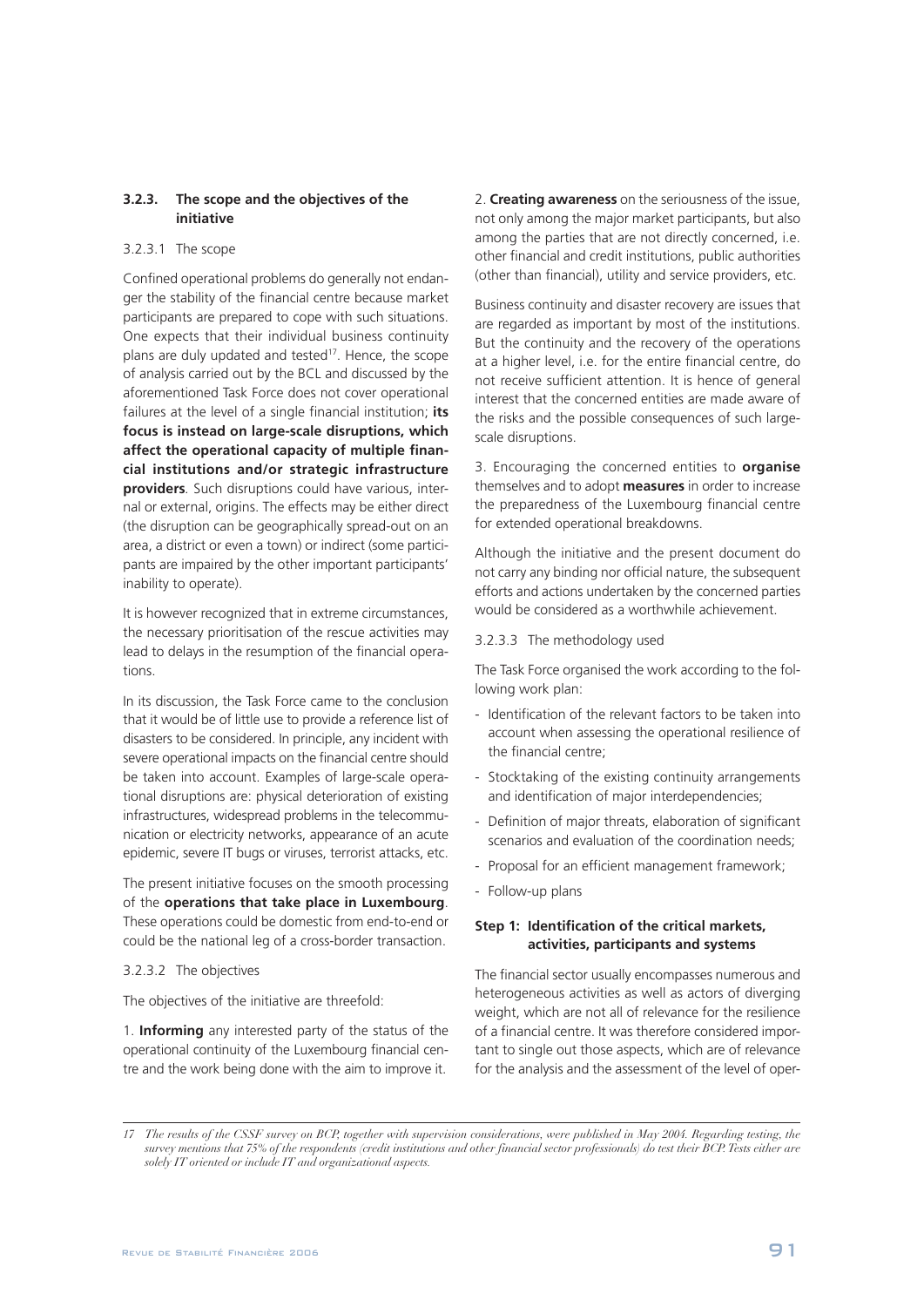ational resilience. Three elements were thus identified: markets, activities and market participants.

#### *Critical markets*

To start with, the markets considered as critical for the Luxembourg financial centre in terms of financial obligations were identified. These activities should be given a higher priority when it comes to disaster recovery and business continuity:

- 1. Money market instruments
- 2. Public sector securities
- 3. Foreign exchange
- 4. Commercial paper and corporate securities
- 5. Investment funds
- 6. OTC (over-the-counter) trade

## *Critical activities*

Several activities of particular importance were also singled out, either because they are the operational support to the critical markets or important in terms of the public confidence in the financial system:

- 1. Funds and other financial assets transfers (using a market infrastructure)
- 2. Liquidity and collateral management
- 3. Back-office and correspondent banking
- 4. Custody and income collection
- 5. Distribution of cash (automated teller machine ATM- and counters). Although the latter was not considered relevant in terms of financial stability, the unexpected interruption of this service could have considerable effect on the public's confidence in the financial system as a whole.

#### *Critical market participants*

Finally, the Task Force identified the important market participants. Because the initiative focuses on the stability of the Luxembourg financial centre as a whole, the analysis concentrated on those institutions whose operational failure would have a significant impact.

Two categories of market participants were looked at more closely: the financial institutions (mainly credit institutions) and the market infrastructure providers.

The importance of the *financial institutions* was assessed on the basis of their share in total aggregated value for the financial centre for the following criteria

- the balance sheet,
- the assets held for third parties and
- the value of transactions in LIPS-Gross.

Due to their central position in the financial system, *market infrastructures* such as payment systems (both the large-value and the retail systems, LIPS-Gross and LIPS-Net<sup>18</sup>), the stock-exchange and the Luxembourg based securities settlement system (i.e. Clearstream Banking), as well as the technical service provider for the market infrastructures (i.e. Cetrel<sup>19</sup>), have all been considered as being by that very fact "critical market participants".

## **Step 2: Stocktaking exercise with regard to existing business continuity arrangements and identification of major interdependencies**

The second step was a fact-finding exercise about the business continuity plans of the "critical market participants"; more specifically about their plans for the continuity of their critical activities and about possible dependencies (counterparties, service providers, infrastructures, etc.) underlying their operations.

A questionnaire was sent to all the "critical market participants" to get more information about these specific business continuity aspects. The results of this stocktaking exercised are analysed in section *3.2.4 The stocktaking exercise.*

## **Step 3: Definition of major threats, elaboration of significant scenarios and evaluation of the coordination needs**

Threats of miscellaneous types were contemplated, be they accidental or wilful, human or natural, of technical, physical or operational nature. Knowing the cause (fire, flooding, nuclear accident, etc.) of the incident is not per se helpful to take the necessary remedy actions. The recovery actions depend very much on the actual operational components affected by the incident. Moreover, it is hardly possible to consider all possible cases. Hence, instead of identifying the major threats and causes right

*18 The Luxembourg Interbank Payment System – Netting System is the retail payment system in the Grand-Duchy of Luxembourg.*

*19 Cetrel (Centre deTransfers Electroniques) is the technical agent for LIPS-Net.It also manages POS and ATMs networks in Luxembourg.*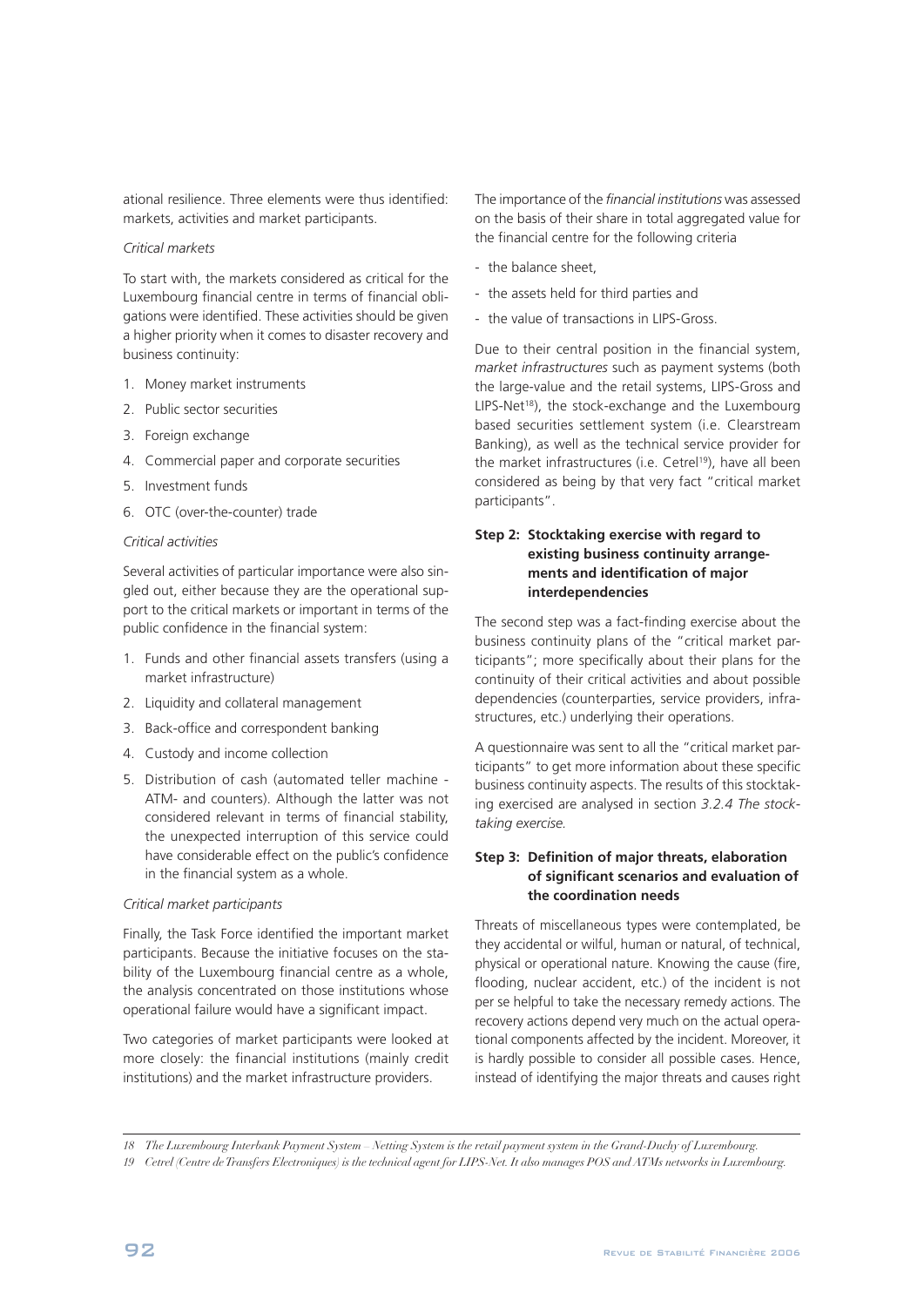away, the analysis focused on the impacts of an operational problem, whatever its cause could be. Although it concentrated its approach on the critical market participants, the ongoing discussion and the result of the questionnaire clearly indicated the relevance of two additional layers: the communication networks and the public utility providers. Therefore, the Task Force based its investigation on the following four components (referred to as "key component") of particular importance for the continuous operation of the financial sector:

## *Key component 1: Financial institutions*

The operational centre of the financial institutions identified under step 1 as "critical market participants".

#### *Key component 2: Infrastructure providers*

The operational centre of the market infrastructures providers identified under step 1 as "critical market participants".

#### *Key component 3: Communication networks*

The telecommunications networks used by the financial institutions and by the infrastructure providers to exchange financial information and to communicate payment and settlement transactions.

#### *Key component 4: Public utility providers*

The utility services (water, electricity, etc.) used by key components 1, 2 and 3.

Scenarios in which multiple components encounter simultaneously a discontinuation of their operations are particularly pertinent for the assessment of the financial centre's resilience. Disruptions of market infrastructures, communication networks and public utility provider have the potential to directly impact their customers. The impact of operational failures of credit institutions on other financial institutions is way too difficult to apprehend and depends to a large extent on the importance of their bilateral relations. Thus, large correspondent banks or global custodians have the potential to severely imperil the smooth operations of their banking customers, whereas credit institutions of more modest size may be rather independent one from another in terms of operations.

Interruptions of service or larger failures can be due to a technical breakdown or the unavailability of human resources. The issue of the availability of human resources is relevant for each type of entity; it hence requires a special attention given the increasing dependence on cross-border commuters.

Several possible crisis scenarios requiring a collective and coordinated recovery framework were worked out. They are based on the disruption of one or more key components. For most of the scenarios, it was assumed that a coordinated recovery framework could be beneficial for the upholding of the financial centre's operations and for the financial stability. Indeed, uncertainties and the fear of instability on the markets may require some type of preparation work and coordinated intervention.

However, all the possible scenarios' combinations are not taken into consideration for this initiative. It is assumed that a situation where the disruption is very limited  $-$  in particular when a single credit institution only is concerned – remains a matter of individual continuity planning.

## **Step 4: Proposal for an efficient crisis management framework**

Suggestions of possible preparation work, cooperation or intervention are presented as the fourth step of the work plan. These suggestions depend on the information gained from the questionnaire under step 2 compared to the scenarios elaborated in step 3; they are presented in chapter *3.2.5 Proposals for improvement*. The aim is to ensure an efficient framework to face large-scale operational disruption.

#### **Step 5: Follow-up plans**

As a result of step 3 and step 4 the Task Force has contributed to possible follow-up measures. They will be further detailed in chapter *3.2.5 Proposals for improvement*. Those have been elaborated by BCL after thorough assessment of the different impacts.

#### **3.2.4. The stock-taking exercise**

#### 3.2.4.1 Preparatory work

The stock-taking exercise was conducted by the way of a questionnaire sent to the "critical market participants" (24 entities) in April 2004. Answers were collected and analysed in May and June 2004. They were further completed with the respondents' reporting and reactions after the blackout on the 2<sup>nd</sup> of September 2004 20 .

*<sup>20</sup> At approximately 4:50 p.m. on Thursday 2 September 2004 a sudden nation-wide power failure occurred in the Grand-Duchy of Luxembourg. Cegedel, the main electricity provider, could resume partly its delivery by using an alternative source by 5:24 p.m. (at 5:10 p.m. for limited areas in the Southern part of the country). Electricity was again supplied to the full extent at 8:06 p.m.*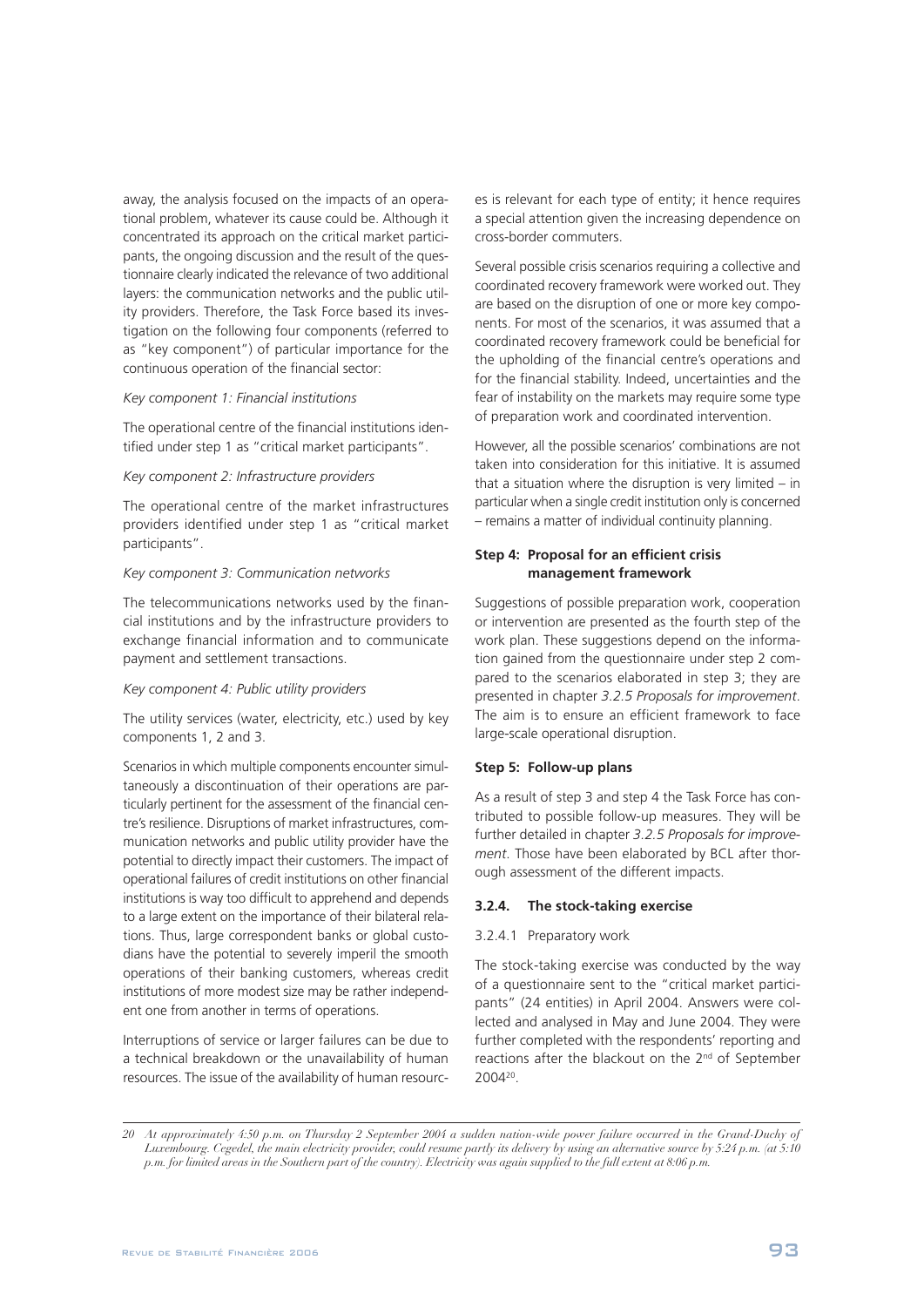The first questionnaire aimed at obtaining information on respondents' business continuity plans, and more specifically about the interdependencies (counterparties, service providers, infrastructures, etc.) and the critical activities. Its content was defined in cooperation with the CSSF and takes into account its survey on business continuity plans of 2002.

The questionnaire dealt with four categories of questions:

- General questions on BCP
- Questions on interdependencies
- Questions on critical activities
- Questions on testing

#### 3.2.4.2 Outcome

Since the survey conducted by the CSSF, the awareness of business continuity issues seems to have increased. Indeed, some improvements for the critical market participants could be observed in between the two surveys:

- Among the respondents to our survey, the few institutions that responded in 2002 not having a BCP (or having it development) have implemented such a plan now.
- In 2002, not all BCPs included communication plans, covering both internal and external communication. For the later survey, all the respondents mentioned a communication plan as being an integral part of their BCP.
- In the earlier survey, one credit institution did not take into account the criticality of its activities. Its new BCP includes a breakdown according the criticality of the activities.
- Previously, BCPs were not regularly tested (less than once a year) or even not tested at all. At present, all the respondents carry out at least a "technical" testing (IT, electricity generator, etc) once a year.

The significant answers provided by the respondents to the present stocktaking exercise are summarized below.

## *Physical location and access to the primary and the secondary sites*

#### (i) Staff

If all the respondents had to operate from their secondary sites, over 2000 people would need to be moved. The average number of people necessary to operate from the secondary site is 115 (per institution needs vary from 22 to 260).

(ii) Transportation

All respondents rely on cars (private car, company car or taxi) to move the necessary staff from the primary to the secondary site. At the same time, half of the respondents would in addition rely on public transportation. For about one fifth of the respondents, both sites are located within walking distance. Although this could facilitate the transportation, the comparatively shorter distance may imply that the two sites are located in the same area and hence dependent on the same infrastructure and environment. As a result, they may be subject to similar risk profiles.

(iii) Time necessary to start operations on the secondary site

One hour (from the time of decision to operate from the secondary site) is the indicated average time necessary to reach the premises of the secondary site.

Respondents expect their secondary sites to be up and running five hours (average) after the decision to operate from the secondary site is made<sup>21</sup>.

#### (iv) Secondary site sharing

Over half of the respondents (58%) are the holder of their own exclusive secondary sites.

The others rely on rented infrastructures. These are outsourced to providers specialized in recovery facilities and shared with other parties (including other credit institutions). In general, users do not know with whom they share the facility<sup>22</sup>.

<sup>21</sup> However, the ability to operate from any of the sites is not likely to be guaranteed if the disruption is due to logical errors (database corrup*ted, software glitch, etc.). Primary and secondary sites are generally designed similarly; logical errors on the primary site would then have identical results on the secondary site.*

*<sup>22</sup> According to their confidentiality duty, recovery facilities providers are not allowed to disclose their clients' names. Hence each user is not aware of the other users'*

*<sup>-</sup> priority ranking to use the facilities: availability is not 100% guaranteed to all users*

*<sup>-</sup> business range: a concentration risk could arise if a recovery facilities provider focuses on a certain industry*

*<sup>-</sup> location: a large chunk of the users of a recovery facilities provider could be from the same geographical area*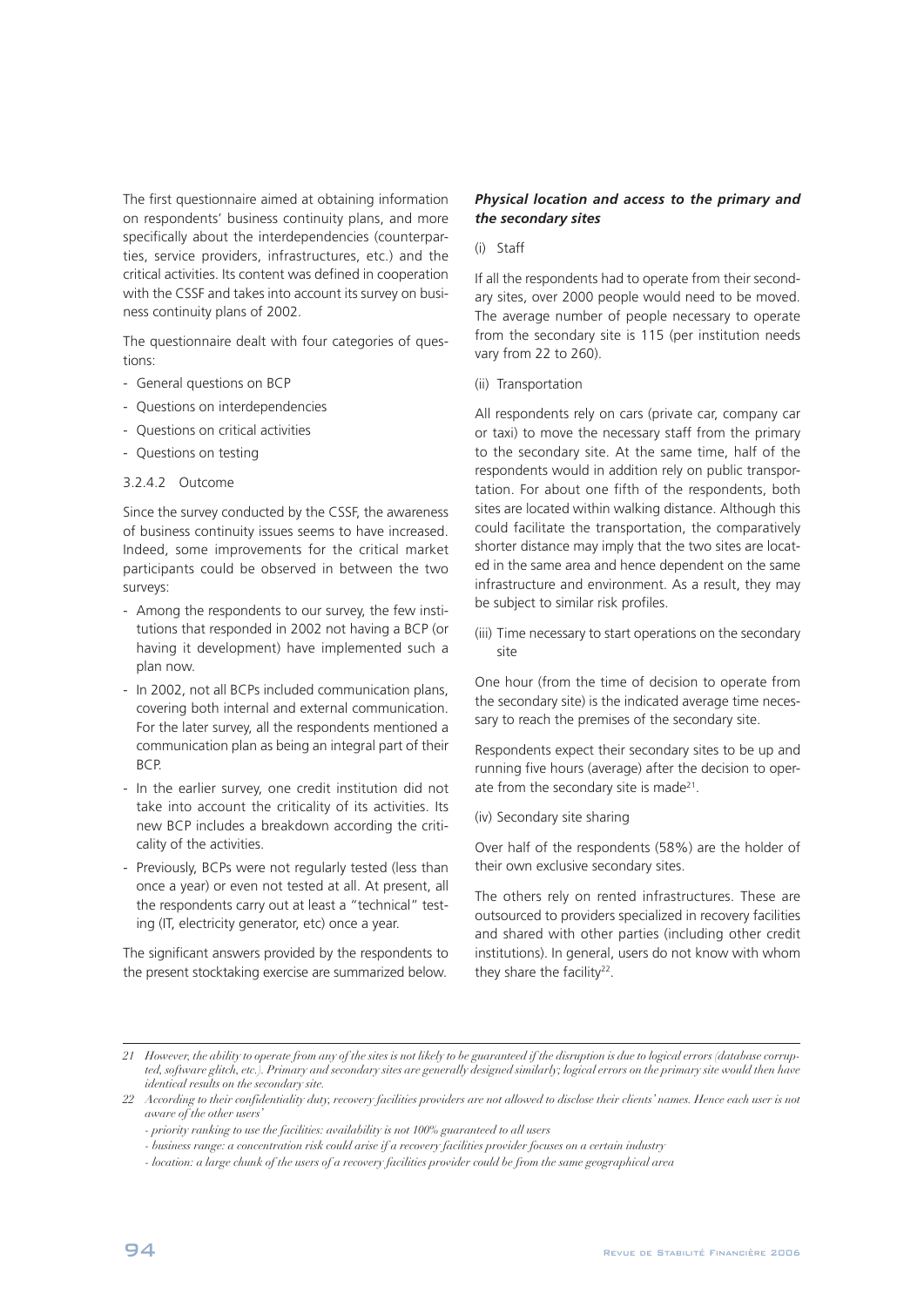#### (v) Geographical concentration

The information collected on the areas where the "critical market participants" are located shows an important level of geographical concentration:

- in the centre town and in the Kirchberg area for the primary sites;
- in the centre town and in the Cloche d'Or district for the secondary sites.

#### *Communication during an operational disruption*

All the respondents have a formal internal contact list to be used in case of operational crisis. 95% of the respondents have a centralized crisis communication process. Communication is then handled at a higher level of management. In most of the cases (90% of the respondents), plans also cover external communication (with the public at large, counterparties, providers, authorities, etc.)

#### *Cyber attacks*

All the respondents make use of the prevention measures (firewalls, demilitarised zones, intrusion and detections systems) to anticipate attacks on their IT infrastructures. They also report the application of additional preventions measures (patches, virus signatures updates, alerts from specialized entities and information groups) in case of new cyber attack.

Two-third of the respondents include large-scale cyber attacks in their BCP. The BCP then foresees the closure of certain services (typically web banking) or the activation of the secondary site.

A few respondents reported that their IT security policy is decided by their head offices abroad.

#### *Interdependencies and single point of failure*

#### (i) Single point of failure

The majority of the respondents (79%) reported that they are not aware of any internal single point of failure (i.e. processes, devices, procedures, etc. under their control) in their organizational structure. When acknowledged, single points of failure mainly relate to the IT backup - in particular in the area of security of the internal networks and of the IT infrastructure – and to the similarity of the risk profiles of primary and secondary sites.

When it comes to external components (i.e. processes, devices, procedures, etc. that are out of the respondent's control), more respondents (58%) do foresee the possibility of a single point of failure.

Respondents distinguish four areas in which single points of failure may occur (decreasing number of quotes):

- 1) financial infrastructures (Clearstream, BCL, Cetrel, SWIFT);
- 2) utility services (telecommunications, road access, electricity);
- 3) main financial markets participants;
- 4) internal: staff and group companies.

To a large extent, respondents recognize their dependence on these providers and business partners. However, less than half of them do consider the possibility of the simultaneous operational disruption of the providers and partners they rely on.

The SWIFT messaging services is of a particular interest for financial institutions. Hence, in the case of a long (several days) inaccessibility to SWIFT, be it due to telecommunications or SWIFT internal operational problems, 84% of the SWIFT users would use fax, telephone or telex for the transmission of messages.

As regards the SWFITNet telecommunications network, 38% of the users have only one link (62% rely on different providers). 70% of the latter have checked that the physical redundancy of their link is ensured. The other respondents with more than one SWIFTNet network provider have not checked that the multiplicity of providers ensures the redundancy of their SWIFTNet connection.

(ii) Telecommunications and utility services

Less than half (47%) of the respondents decided to use more than one provider for their non-SWIFT telecommunications needs (telephony, data transmission, etc.). However, only one third of them have checked the actual redundancy.

Regarding the provision of electricity, water and gas, about half of the respondents are serviced by the same provider on their primary and secondary sites. For electricity and water, 40% are serviced by different providers and 10% are not aware of their secondary sites suppliers' name (specifically when the secondary site is outsourced to a third party).

All the respondents have their own electricity backup source (generator and no-break device) on their primary site. It allows for the functioning of business critical devices for 9 days (average). The production for a longer period requires the provision of other sources of energy (fuel). Similarly, about 95% of the respondents have their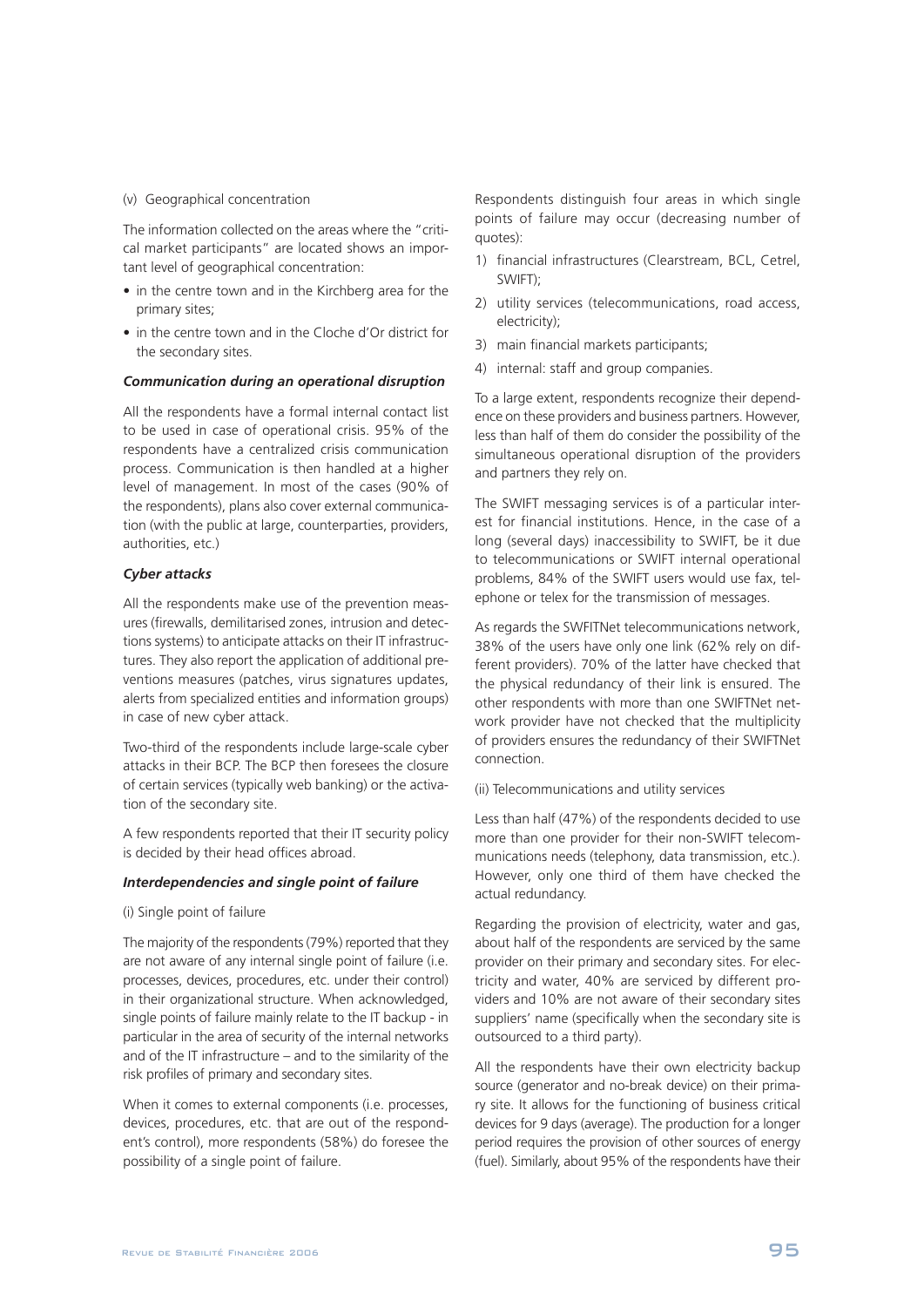own electricity backup source on their secondary site. On average, the production there is sufficient for 6 days. A couple of respondents plan to rent an electricity generator should the need arise on their secondary site.

Thanks to their preparedness, financial institutions and infrastructure providers were overall not seriously impacted by the blackout on 02 September 2004. None of the institutions participating in our survey had to transfer activities to the secondary site, nor did they report the invocation of their business continuity plan. Nevertheless half of the respondents indicated that the short duration of the interruption (approximately 30 minutes) and the time of the day it broke out (at 16:50, shortly before the closing time for many credit institutions) contributed in minimizing the consequences of the blackout on their operations. Indeed, the institutions with a limited generator output were still able to finish their end-of-day procedures.

#### *Risk profiles*

The following factors were suggested in the questionnaire in order to assess the risk profile (the list is not exhaustive):

- Geographical proximity
- Environment (flooding risk, seismic area, nuclear site, airport neighbourhood, etc.)
- Access (roads, public transportation connections, etc.)
- Electricity supply node
- Telecommunications supply node
- Telecommunications suppliers
- Water supplier
- Gas supplier

68% of the respondents reported to have different risk profiles on their primary and secondary sites. 26% of them assessed their primary and secondary sites' risk profiles as similar. 6% of them have not answered this question. However, some respondents have reported different risk profiles although their sites are very nearby (walking distance) and are connected to the same utility providers.

According to the answers received, the events that would the most affect the continuity of their operations are (decreasing number of quotes):

- 1) Large-scale disaster: earthquake, nuclear accident, bombing, flooding, etc.
- 2) Global failure in the supply of the telecommunications services
- 3) Global failure in the provision of electricity
- 4) Critical staff loss or unavailability

## *Critical activities*

Most of the respondents (95%) do take into consideration the level of criticality of their activities in their BCP.

The Task Force suggested the list of activities it considered as critical for the financial centre. Credit institutions ranked the proposed activities as highly critical with the following ratio:

- Funds and other financial assets transfers: 79%
- Liquidity and collateral management: 79%
- Back-office and correspondent banking: 74%
- Custody and income collection: 63%
- Distribution of cash (ATM and counters): 26%

Credit institutions mentioned other activities that they regard as highly critical: clients' reception, private banking, securities clearing & settlement and IT.

For the smooth functioning of their highly critical activities, credit institutions indicated that they rely on several infrastructures and parties:

- Reuters, Bloomberg, Telekurs, SWIFT (most quoted)
- CBL, LIPS-Net, LIPS-Gross, Euroclear, Cetrel, BCL (for the banknotes distribution), Bourse de Luxembourg (quoted several times)
- EBA, CCBM, cash transporters, depositaries (one quote each)

However, hardly any respondent had planned specific contingency agreements with the main counterparties or providers. Likewise, they do not expect any single point of failure (internal nor external) that would hinder the continuity of these activities. When single points of failure are expected, they relate to electricity, telecommunications and other information services.

Credit institution reported the maximum downtime for the critical activities to be between 0 and 24 hours (the median is 4 hours). They expect to restart their critical activities within 1 and 24 hours (the median is 4 hours). The volume after the recovery of the activities is set between 25% and 100% of the usual volumes. They did not report any outsourcing for these highly critical activities.

#### *Testing*

All the respondents do have a no-break device on their primary site and have it tested regularly; 84% of them perform the testing under normal working conditions. On the secondary site, 95% of the respondents did report the use of a no-break system, which is tested under normal working conditions for 84% of them.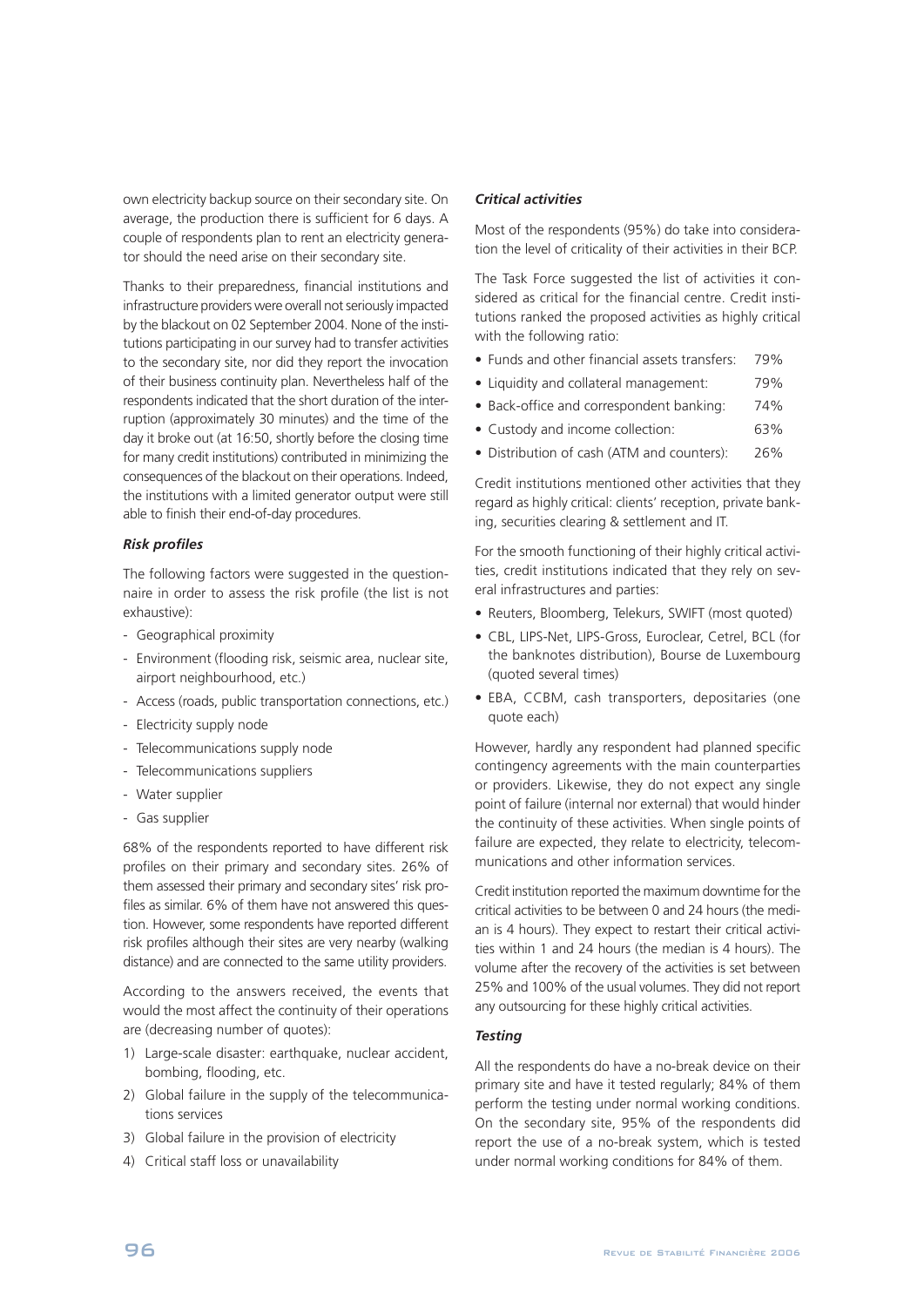All the respondents have an electricity generator on their primary site. 79% of the respondents mentioned testing under usual operating conditions. On the secondary site, 68% of the respondents with an electricity generator have it tested under normal working conditions.

Answers on the electricity backup on the secondary site are missing for several credit institutions that outsource their recovery site.

Respondents carry out the testing of their BCP with third parties, while these are operating at usual business conditions, with the following ratio:

| • counterparties:           | 58% |
|-----------------------------|-----|
| • infrastructure providers: | 79% |

• suppliers: 52%

Half of the respondents test with several third parties simultaneously.

Respondents reported that they usually do not test their BCP in conjunction with a BCP test of a third party (correspondent, infrastructure provider, supplier, customer). Only one respondent conducts this type of BCP/BCP testing.

The yearly number of tests (no-break systems, generators, overall BCP) ranges usually between one and two.

As regards the credit institutions that outsource their secondary site to a recovery facilities provider, the testing status they present is not clear. On the one hand, several outsourcers did not report the execution of thorough tests with the provider, nor did they provide details on the back-up infrastructure. On the other hand, several credit institutions reported that they tested their switch-over procedure, including transfer of staff.

#### *Respondents' views and expectations*

The questionnaire gave the respondents the opportunity to raise issues, to provide comments and to express their expectations regarding business continuity in general and for the financial centre in particular.

When *assessing business continuity planning*, respondents regarded the following points as important: regular review of the BCP, regular evacuation exercise, in-house backup of the data, testing with high volumes and with third parties, internal communication, full availability (number of seats, duration, etc) of the secondary site, distance between the primary and the secondary sites.

The respondent also reported the following *points as relevant for the stability* of the Luxembourg financial centre in the event of a large-scale operational disruption:

| • Utilities: | ensure the continuity of the provi- |
|--------------|-------------------------------------|
|              | sion                                |

- Coordination: put in place pre-defined plans among major participants
- Communication: need of centralized communication with third parties
- Cross-border: allow recovery centres to operated from abroad in emergency times
- BCL/ECB: support of the financial authorities during a crisis
- Mutualisation: put in place a joint market participants' recovery infrastructure with shared costs and benefits
- Staff availability: it could be jeopardized by a strike, a severe accident or public health issues (SARS, …)

Furthermore, respondents mentioned different *expectations* concerning the recovery arrangements for the Luxembourg finance centre:

Concerning the regulatory framework, they considered the issuance of recovery guidelines (by a financial authority), the implementation of a regulatory framework for providers specialized in recovery facilities and the assessment of the critical utility providers' resilience are of particular relevance.

Regarding the communication and coordination, they suggested the setting up a working group (with mixed members) for the analysis of the situation and the coordination of the actions and the creation of a "crisis communication centre" in order to centralize information on disaster and on recovery, to communicate with third parties and to coordinate the recovery procedures with public utility providers, financial information providers, etc.

They insisted on optimising the communication with other participants and authorities (fast and consistent information) and ensuring the coordination with critical infrastructure providers (telecommunication, financial, etc).

They also stressed the need for a leading coordination role by a financial authority and the involvement of other authorities when necessary.

Finally, some respondents made concrete recommendations, such as ensuring the compatibility among partici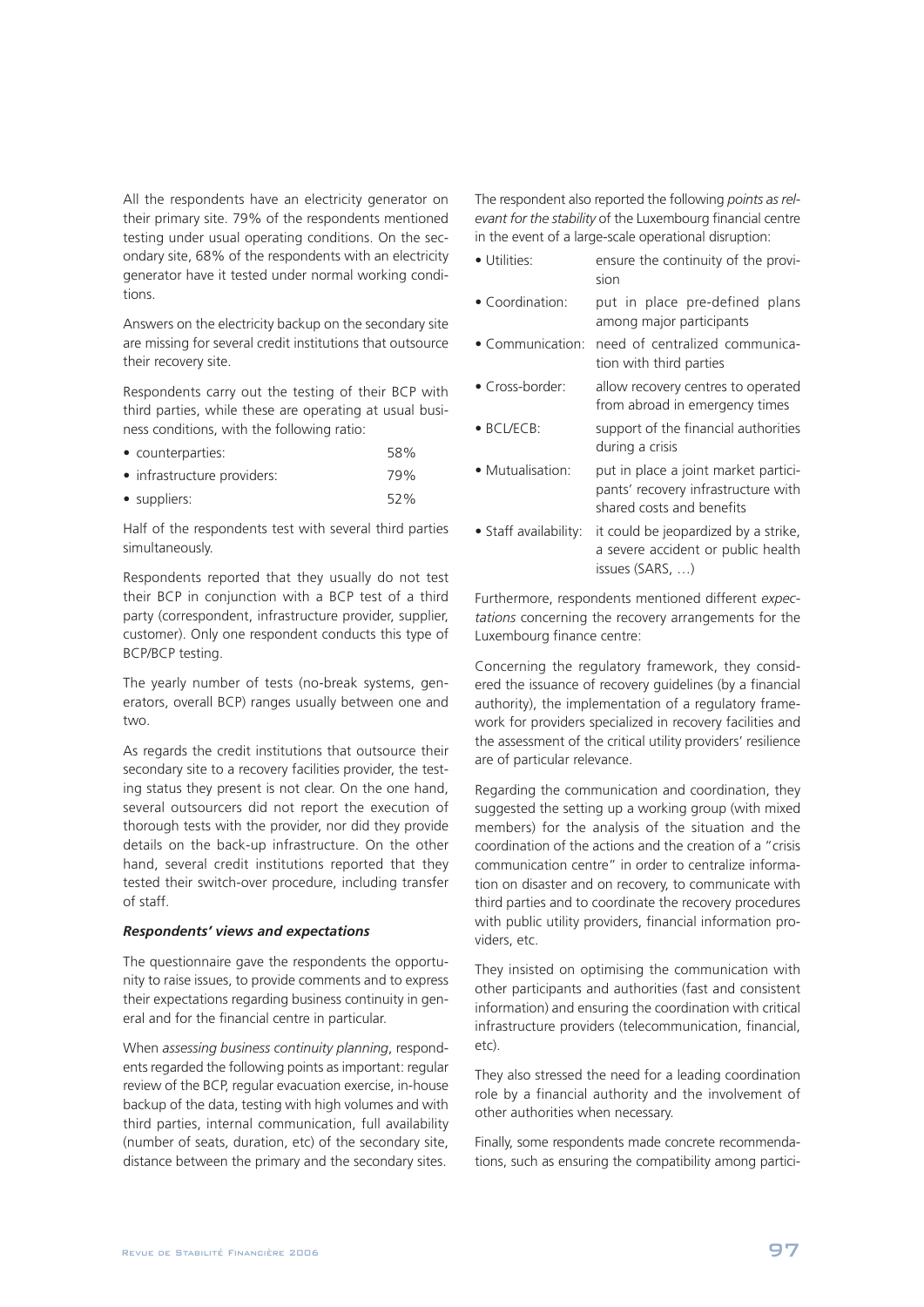pants' systems so that other participants' systems can be used as a business continuity tool; setting up a "joint command centre" to proceed to testing with key participants; centralizing BCP plans of the financial market participants to make them available to the relevant parties (financial authorities, emergency services, etc.)

## **3.2.5. Proposals for improvement**

In the aforementioned inquiry, several respondents expressed expectations that the BCL should be involved in the prevention and the management of operational large-scale disruptions when the financial sector is affected. Their expectations derive from the BCL's essential operational role in the financial sector. The BCL definitely appears in their eyes as a natural hub in the area of crisis management.

These expectations are also in line with the BCL's tasks as worded in the Luxembourg law concerning the BCL and in the European Treaty with regard to the ESCB and are related to its tasks in the area of financial stability and smooth functioning of payment systems.

It is indeed for the BCL - not only as a member of the Eurosystem but also as a public institution in charge of specific financial operations and infrastructures - of paramount importance that it remains in a position to carry out its operational duties even in cases of largescale disruptions. Hence in the interest of the financial sector as well as in the interest of the Eurosystem, the BCL should make sure that the market infrastructure it uses as well as its main counterparties in credit operations, payment systems or in the circulation of cash have high levels of resilience, even in the examined detrimental situations.

The BCL is therefore willing to workout, together with other stakeholders, a detailed framework for the national crisis prevention and management. This framework would be at the same time the prolongation and the result of the analysis produced by the Task Force.

The BCL puts forward recommendations in three different areas: (i) the creation of a permanent crisis structure for the financial centre; (ii) testing and (iii) other issues requiring particular consideration.

#### 3.2.5.1 Crisis structure for the financial centre

Considering that one of the main objectives of this report is to make recommendations for the smooth functioning of the Luxembourg financial centre as a whole in case of large-scale operational crises, the BCL's primary recommendation is to set up a permanent crisis structure dedicated to the financial centre. Indeed, the information collected so far clearly hints at the existence of gaps in the current recovery and continuity arrangements and the need for coordination to respond to large-scale operational disruptions. To address these gaps, it is important to cover both crisis prevention and crisis management in a narrow sense. According to BCL, the aforementioned structure should therefore include a permanent Crisis Prevention Group, to address issues related to crisis preparedness, and a Crisis Management Group, that would become active in case of a large-scale disruption.

#### *Crisis Prevention Group for the financial centre*

#### (i) Mission and tasks

The Crisis Prevention Group (CPG) has the mission to carry out a reflection with the aim of fostering the operational resilience of the financial sector as a whole.

As hub for the exchange of information, the Crisis Prevention Group would carry out an on-going monitoring of the overall level of resilience and act as a catalyst for possible improvements.

In order to ensure an adequate communication with other authorities, the chair of CPG could assist the national authorities in charge of crisis prevention, under the framework of the Conseil supérieur de la Protection nationale (CSPN).

The CPG would in particular maintain an official list of contact persons in charge in their institution of business continuity plan, at management and at operational level. The list could be extended to the suppliers of critical services for the financial centre.

Although the surveys conducted by the CSSF in 2002 and by the BCL in 2004 gave some reassurance concerning the quality of the business continuity plans of the main actors, it is still advisable to monitor these activities in the future. The systemic relevance of the various actors needs to be reassessed from time to time as well as the appropriateness of their business continuity arrangements. The Group would also monitor market and technological developments and analyse their impact on operations. Through regular publications, it should also contribute to increase the awareness of the importance of the resilience.

Finally, the CPG would be in charge of organizing and coordinating financial centre wide tests. (cf. 3.2.5.2 Sectorwide testing) and contribute to draw lessons from crisis that occurred.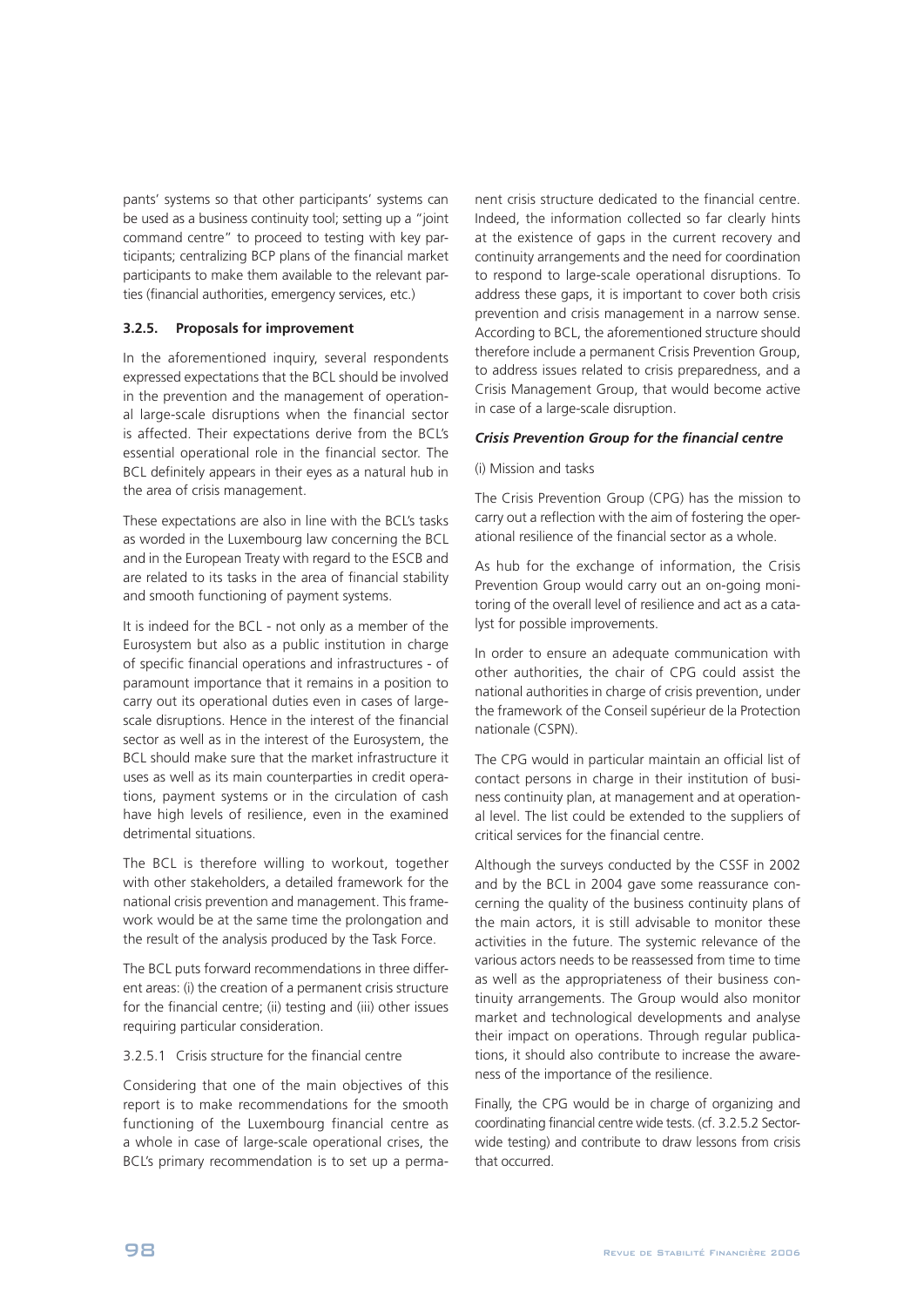#### (ii) Structure

Members of the Crisis Prevention Group should originate from (i) the financial authorities, i.e. the central bank, the banking supervisor; (ii) market infrastructures and (iii) major credit institutions involved in ESCB credit operations, payment systems and/or the circulation of cash. Private associations could also be included in the Group to ensure proper dissemination of the information to all the members of the Luxembourg banking community.

The members of this permanent Group should be of a sufficient seniority level so that the Group is empowered with a sufficient level of moral suasion to ensure credibility and effectiveness.

Next to the core members, other parties (telecommunication providers, electricity distributors, emergency services, other credit institutions, etc.) could be invited to participate in the discussions.

To keep this structure as efficient as possible, it is proposed to limit the number of its members to between six and ten.

The BCL agrees to take care of the secretariat and the chairmanship and host meetings. The Group should meet on a yearly basis at a minimum, to deal with the tasks to be carried out on an on-going basis.

#### *Crisis Management Group for the financial centre*

#### (i) Mission and tasks

The Crisis Management Group (CMG) would be activated when the financial sector is confronted with a large-scale disruption, but also in the presence of tangible warning signs of a crisis.

The CMG would act as coordinator for a quick resolution of the problems arising from a large-scale operational disruption with potential systemic effects.

However, when the CMG is in a situation where it has to issue proposals to facilitate the crisis resolution, its members should carefully follow a rationale of best common interest.

The CMG would in any case not have a decision making power, its proposals would hence not be binding. It will remain the responsibility of the represented institutions to take the appropriate decisions and to implement solutions or take the actions that are the most appropriate to their own situation.

In the event of a large-scale disruption, the CMG would collect the relevant information from the impacted market participants, including the measures they consider implementing. Information will be treated as highly confidential.

Therefore, the CMG could set up crisis communication protocols to ensure the reception and the broadcast of the necessary information to the financial market participants. The CMG would also serve as central communication point with external parties, by exchanging relevant information with external parties, if any are directly or indirectly concerned.

In order to carry out its coordination mission, the CMG would analyse the information received from market participants and external parties and assess the necessity to coordinate the measures to be taken either by individual institutions, the national financial authorities or other official bodies. The CMG could also make proposals, which are then adopted by the concerned parties under their own responsibility.

Consequences of large-scale disruptions are likely not to be restricted to the financial sector; they may cause the activation of the national "Cellule de crise", which is established within the framework of the Conseil supérieur de la Protection nationale (CSPN) and chaired by the Haut-Commissaire à la Protection nationale (HCPN). Hence, in such situations, close cooperation between the "Cellule de crise" and the CMG is considered as necessary.

### (ii) Structure

The core members of the Crisis Management Group should be the BCL together with the CSSF. Additional members (financial market infrastructures, credit institutions, service providers, etc.) could be called in according to the situation at hand. Such a flexible composition should enable the group to address in the most appropriate manner the various kinds of operational crises that may occur and to ensure a rapid resumption of the operations of the BCL, market infrastructures and systemically relevant financial institutions.

Nominees for the core members should be of top management level and have the authority to involve their institution when they mobilize resources, communicate with external parties or take other decisions.

The chairman of the Crisis Prevention Group would act as secretary for the Crisis Management Group, which would play the role of an interface between the financial sector and the HCPN.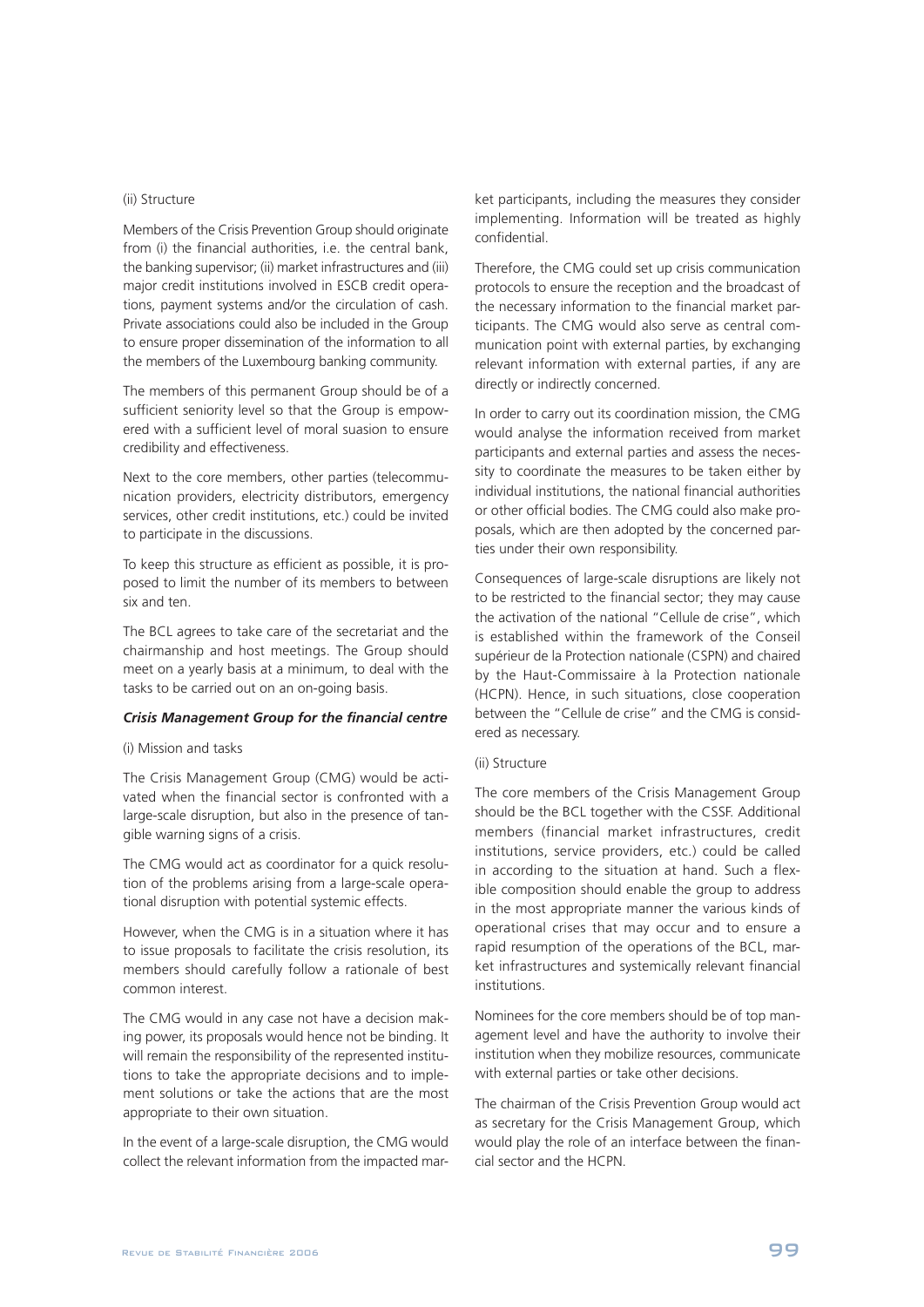### 3.2.5.2 Sector-wide testing

It is generally acknowledged that testing business continuity plans is of utmost importance to confirm their scope, capacity and efficiency. This duty falls under the individual responsibility of the financial institutions; by performing this kind of tests they assess their level of resilience.

At a broader level, financial market participants in Luxembourg have not carried out sector-wide tests until now. Due to practical and security reasons, teams in charge of the operations generally do not favour executing such extended tests in real operational conditions. They are however necessary to ensure that individual arrangements are not conflicting with those of counterparties and the authorities. Any initiative aiming at increasing the operational resilience of a financial community should therefore encompass sector widetests. At a minimum, the content of these tests should include the use of alternate physical facilities and infrastructures, communication equipments and channels, the exchange of information and contacts reaching, decision-making mechanisms and possibly business processes in deteriorated conditions.

The BCL believes that the Crisis Prevention Group or an ad hoc working party under its supervision could take the initiative to prepare for such tests, persuade the critical market participants to take part, coordinate the course of the test and report on the results. In line with the objective of maintaining the public's confidence in the financial system, positive results could be made public. Wide-tests should be carried out at regular intervals.

## 3.2.5.3 Some considerations requiring particular attention

The answers provided to the CSSF survey in 2002 and to the Task Force's questionnaires in 2004, together with the content of interviews with miscellaneous organizations (telecommunications providers, the telecommunications regulator, electricity providers, emergency services and recovery services providers), allow the BCL to present the following useful general considerations:

### *Transport and access to the sites*

In situations of severe disruptions, several market participants may have to decide to transfer staff massively, at the same time and in a short time frame. It is likely that a high number of staff (up to the thousand) would be concerned. Most of the present continuity plans are largely based on the use of individual cars. This would potentially cause an important increase in traffic and could result in bottlenecks. The geographical concentration of the critical financial institutions in a reduced number of areas and the use of outsourced and therefore shared secondary sites may cause additional access and hence availability problems in case of large-scale operational disruptions. Issues related to the transportation and the logistics of critical staff could be mitigated with the presence of operational staff on the secondary site.

Various large-scale disorders could also prevent commuters, and in particular those living abroad, from acceding their office. To measure and to mitigate this risk, major financial institutions should keep track of the residence of their critical staff.

Finally, the access to the devices and premises enabling the critical operations should be carefully planned for, so that it remains open even in abnormal conditions<sup>23</sup>.

## *Electricity supply*

Generally speaking, financial market participants appear to be fairly well prepared to cope with power cuts. Nevertheless, the problem in Luxembourg on the 2 nd of September 2004 showed that there is room for improvements to ensure the smooth transition from the network supply to the backup supply, and vice versa.

Particular attention should be devoted to multiple clearcut outages over very short intervals (minutes, even seconds) and to so-called disturbances of power 24 . Staff in charge of business continuity planning should also review all the devices (including the supportive ones – lighting and air conditioning apparels for instance) that are needed for the critical activities and make sure that they are connected to the no-break systems and generators. The use of generators for longer periods (several days) to produce electricity should also be checked<sup>25</sup>.

*<sup>23</sup> Civil defence representatives pointed out problems to access credit institutions' premises when an alarm is triggered outside the office hours.*

*<sup>24</sup> Next to the clear-cut outages, very short (1/10th second) voltage drops, referred to as "disturbance of power", can also disrupt the distribu*tion of power. Inverters are put in place to control such disturbances of power. Electricity distributors in Luxembourg insist that inverters *are properly configured; they have received numerous complaints due to an inappropriate set-up.*

<sup>25</sup> The use of fuel or gas to produce electricity generates a lot of heat and on some occasion, the equipment was not able to withstand high *temperatures for extended periods.*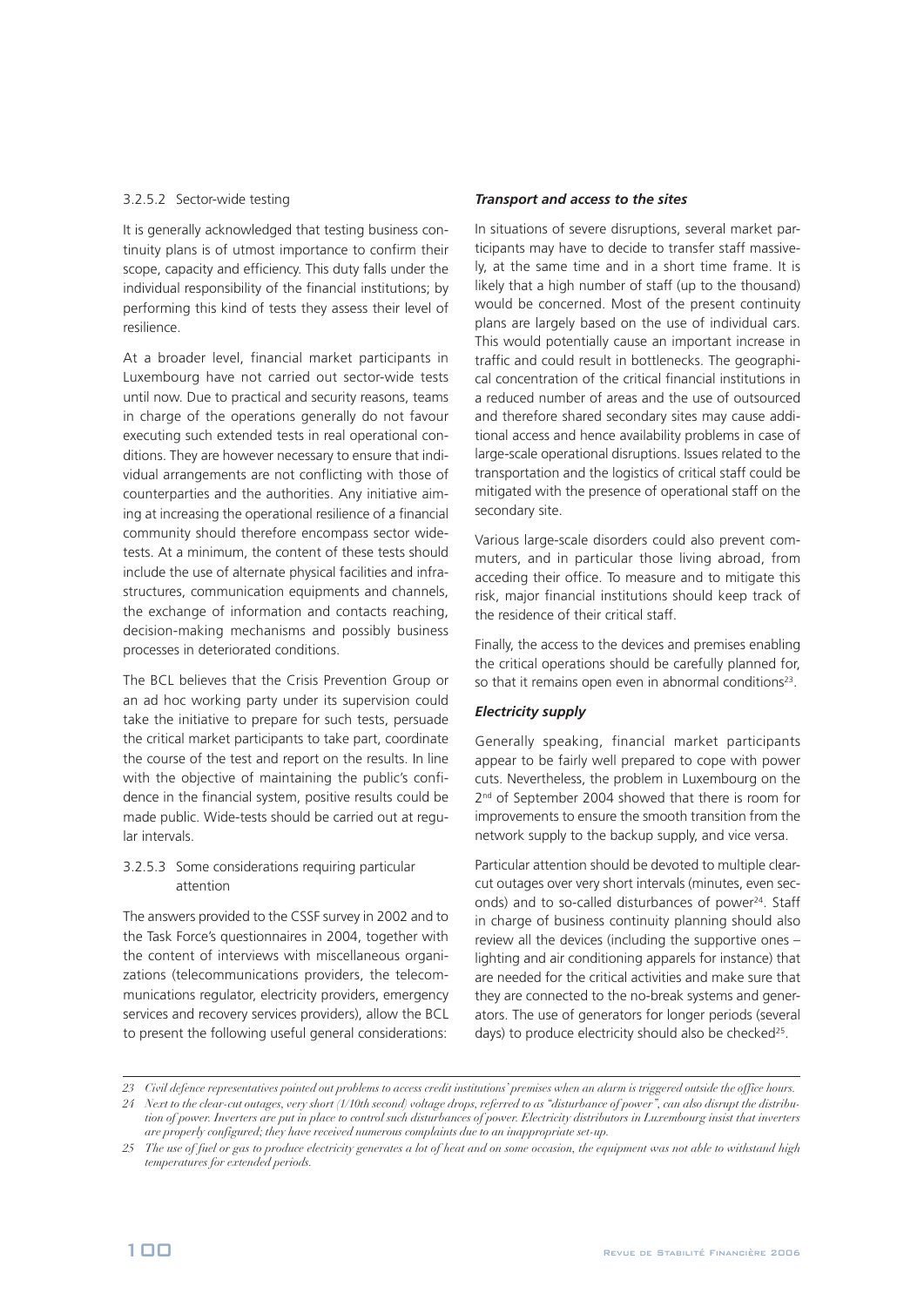#### *Telecommunication services*

Telecommunication services are undoubtedly critical for the financial market participants' operations. It is hence important that financial institutions seek to minimize the consequences of an interruption of the telecommunications service on their critical activities. This involves a thorough checking - together with their providers - on whether and how to achieve a sufficient level of overall resilience (through redundancy, diversity and recoverability) of their critical telecommunication links<sup>26</sup>.

Redundancy involves the duplication of the network components (cable, switches, circuits, etc). Diversity is achieved through diversification of the used technologies, transmission paths, cabling routes, etc. Recoverability is the ability of a supplier to quickly restore the service after a failure has occurred.

## *General considerations with regard to management of operational risk*

Overall, risk management concerning providers of critical goods and services should include the following action points:

- Risk assessment should focus on: analyse the risks, threats and their consequences on the business critical activities.
- Contracting should include requirements with regard to the level of service, agreed priority, redundancy and recoverability and should be as specific as appropriate concerning the "cas de force majeure" clause.
- Due diligence with the suppliers should be carried out to get detailed information on how to achieve the expected level of resilience.
- Regularly testing (and reporting on tests) of the recovery and redundancy measures that are in place.
- Monitoring of the network to insure that single points of failure are not introduced at a later stage.

### **3.2.6. Annexes**

3.2.6.1 Bibliography

- The Bank of England, "How financial markets can organise their contingency planning", Remarks by Bill Allen, Deputy Director, 11 March 2002
- The Bank of Japan, Business Continuity Planning at Financial Institutions, July 2003
- The Bank of Japan, Business Continuity Planning at the Bank of Japan, September 2003
- BIS, Sound Practices for the Management and Supervision of Operational Risk, Basel Committee on Banking Supervision, February 2003
- BIS, Implications of 9/11 for the financial services sector, Roger W Ferguson Jr, BIS Review 30/2002
- BIS, A supervisory perspective on disaster recovery and business continuity, remarks by Roger W Ferguson Jr., BIS Review 15/2002, 4 March 2002
- BIS, Installation of the Financial Stability Committee, Introductory talk by Mr Guy Quaden, BIS Review 34/2003, 30 July 2003
- BITS Guide To Business-Critical Telecommunications Services, November 2004
- The Board of Governors of the Federal Reserve System, Interagency Paper on Sound Practices to Strengthen the Resilience of the U.S. Financial System, April 7, 2003
- The Business Continuity Institute, Glossary of General Business Continuity Management Terms, 2002
- Comité de stabilité financière (Commission bancaire, financière et des assurances et Banque nationale de Belgique), Recommandations du Comité de Stabilité Financière en matière de business continuity planning, 20 Octobre 2004

*<sup>26</sup> Examples of questions to be addressed to the telecommunication services providers (Source: Good Practice Guide toTelecommunications Resilience):*

*a) Do you have a process where we could work together on business continuity planning and disaster recovery, including testing to provide assurance?*

*b) As a single Provider of a separacy/diversity service, how will you provide transparency and assurance that they will stay resilient?*

*c) How do you provide assurance that separacy/diversity services meet my requirements and how do you ensure they stay appropriate?*

*d) How can you demonstrate that you have full control and visibility of the network assets needed to provide end-to-end separation?*

*e) How can you demonstrate that you have appropriate contingency plans in place, and that they are successfully tested on a regular basis?*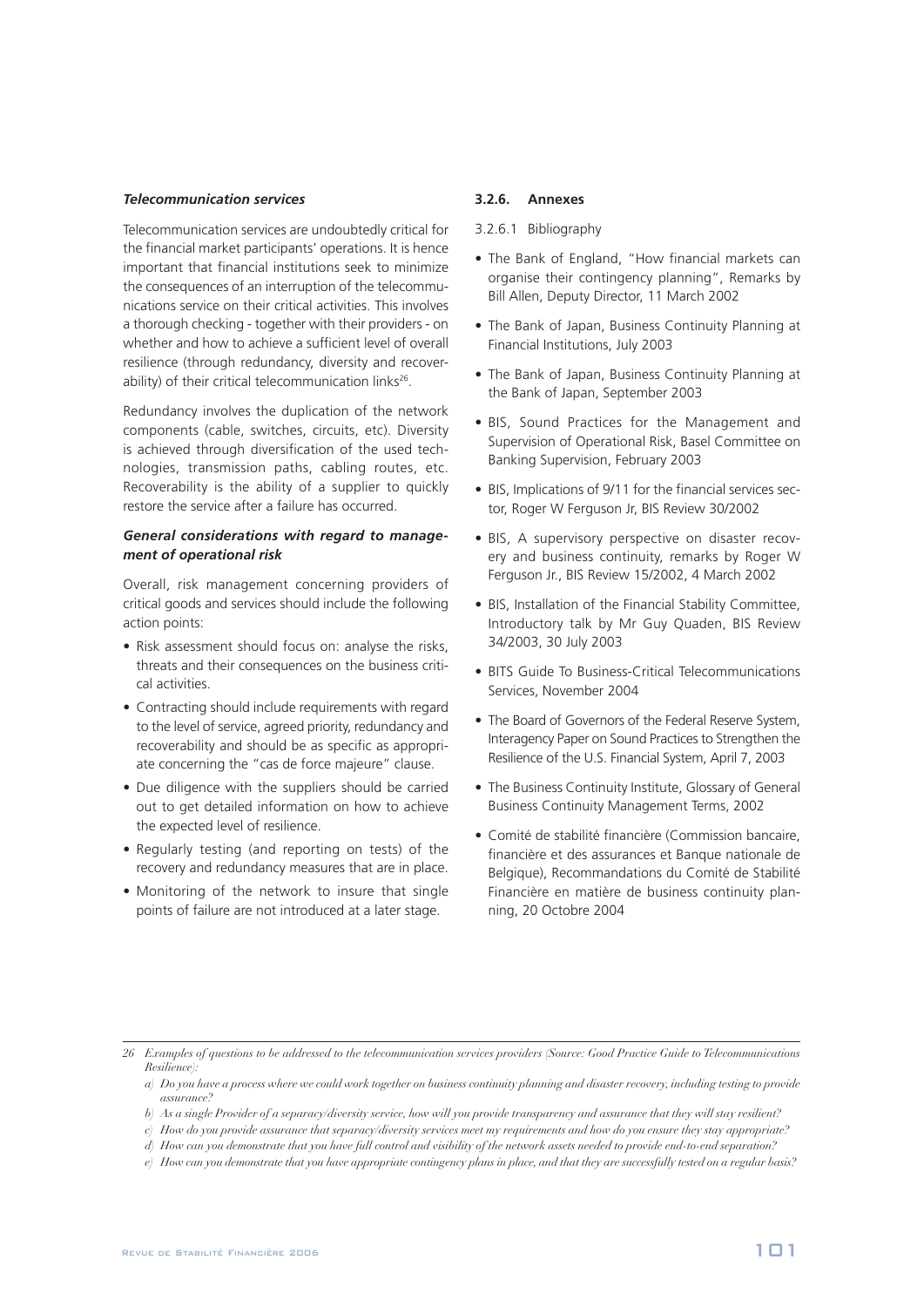- La Commission de Surveillance du Secteur Financier, Luxembourg, Plans et systèmes de continuité d'activité (BCP) - Résultats du recensement des BCP et considérations prudentielles, 1er mai 2004
- L'écho, Besoins de cash: la Fed a pris les devants, 19/08/2003
- The Federal Reserve Bank of New York, Financial Industry Summit on Business Continuity - Meeting Summary, 26 February 2002
- The Financial Services Authority, Business Continuity: Firms must keep this a priority - but FSA approach is "not rigid", 11 February 2003
- Financial Times, North America's power cut Traders ensure it's business as usual for New York, 16-17 August 2003
- Financial Times, Plans fail to keep pace, 3 September 2003
- Financial Times, Special report on Business Continuity, 9 March 2004
- The Foreign Exchange Committee, Contingency Planning: Issues and Recommendations, 15 November 2001
- Le Gouvernement du Grand-Duché de Luxembourg, Ministère de l'Economie et du Commerce extérieur, Black-out du 2 septembre 2004 – Rapport préliminaire, 9 septembre 2004
- Le Monde, New York retrouve l'électricité après 29 heures de panne, 17-18 août 2003
- The Monetary Authority of Singapore, Consultation Paper Guidelines On Business Continuity Planning, 10 January 2003
- The Monetary Authority of Singapore, Business Continuity Management Guidelines, June 2003
- National Infrastructure Security Co-Ordination Centre, Good Practice Guide to Telecommunications Resilience, May 2004
- The Payments Risk Committee, Best Practices To Assure Telecommunications Continuity For Financial

Institutions And The Payment & Settlements Utilities, September 2004

- The Task Force on Major Operational Disruption in the Financial System, Do we need new statutory powers?, December 2003
- The Tripartite Standing Committee on Financial Stability, Financial Sector Business Continuity Progress Report, October 2004
- 3.2.6.2 Glossary<sup>27</sup>

## **Activation / invocation of the BCP**

When business continuity procedures and plans are formally triggered, in response to an event (emergency or disaster).

### **Backup**

A process by which data is copied in some form so as to be available and used if the original data is lost, destroyed or corrupted.

#### **Business Continuity Plan (BCP)**

A collection of procedures and information that is developed, compiled and maintained in readiness for use in the event of an emergency or disaster. The aim is to minimize the possible losses and to ensure the continuity of the organizational services in such an event. The BCP includes a comprehensive training, testing and maintenance program.

A BCP usually covers three complementary areas:

- prevention plans, standing measures put in place in order to avoid that unexpected events cause operational problems to critical systems and functions;
- emergency plans, measures to put in place as soon as possible after the incident (or when an incident is expected) to ensure the continuity of the critical systems and functions;
- recovery plans, measures to apply in order to shorten as much as possible the application of the emergency measures and to restore the entire operations as quickly as possible.

*27 Sources:*

- Interagency Paper on Sound Practices to Strengthen the Resilience of the U.S. Financial System, by order of Board of Governors of the *Federal Reserve System, April 7, 2003.*
- *• Do we need new statutory powers?, Report of theTask Force on Major Operational Disruption in the Financial System, December 2003*
- *• Glossary of General Business Continuity Management Terms,The Business Continuity Institute 2002*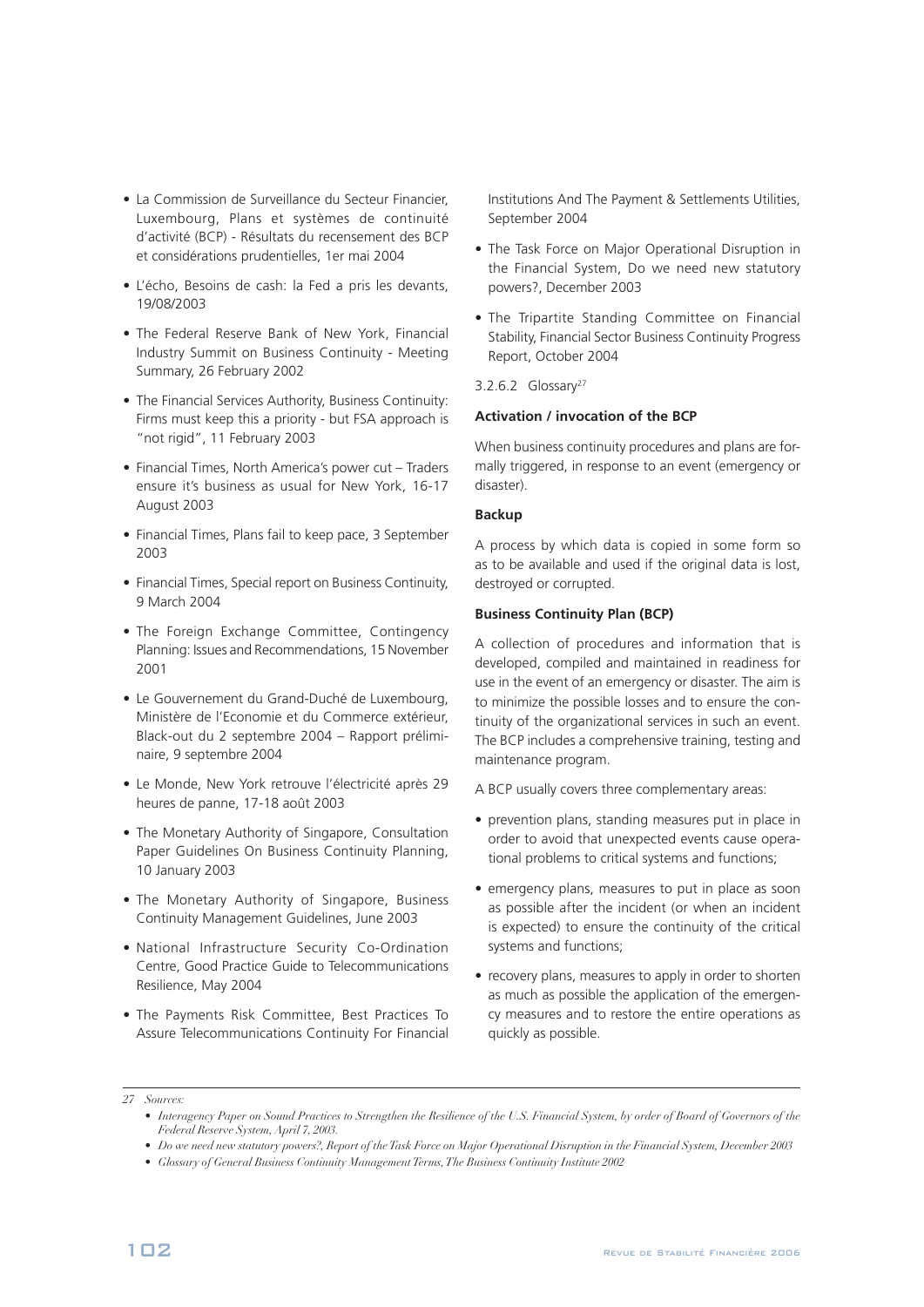## **Critical activities**

- Transfer of funds and other financial assets (using a market infrastructure): transmission/receipt of transfer details with a market infrastructure (typically a payment or settlement system);
- Liquidity and collateral management: management of cash, credits and related collaterals;
- Back-office and correspondent banking: internal management of market operations;
- Custody and income collection: securities and bonds custodian activity and related collection of income;
- Distribution of cash (ATM and counters): Provision of cash to the public.

#### **Critical markets**

- Money market instruments: trade of short-term securities
- Government securities: trade of government securities
- Foreign exchange: trade of foreign currencies through a marketplace
- Commercial paper and corporate securities: trade of non-government securities and commercial papers
- Investment funds: trade activity of investment funds
- OTC (over-the-counter): markets without any physical exchange nor dedicated infrastructure. For instance, foreign exchange transactions outside the CLS services.

#### **Critical market participants**

The professional participants that are important for the Luxembourg critical markets.

#### **Diversity**

Use of alternative possibilities (paths, nodes, hardware, software, etc.) in order to avoid reliance on one set of structure and configuration.

#### **Disruption**

Situation whereby an event reduces the operational capability of a given institution or infrastructure. Depending of the type and level of severity of the event, a disruption could lead to a partial inability to operate the critical activities or to a total discontinuation of the critical activities.

#### **Key component**

Four types of operational services providers that are critical for the financial sector: financial institutions, financial infrastructures, telecommunications and utilities.

## **Large-scale operational disruption**

An event that causes a severe disruption or destruction of transportation, telecommunications, power, or other critical infrastructure components across a wider geographic area or that results in a large-scale evacuation or inaccessibility of the population.

The event results in one or several institutions' inability to continue operations for a rather long period of time (days or even weeks). It has the potential to have adverse consequences on financial stability, because it has a significant impact on the ability of the Luxembourg financial sector to maintain business operations. The event can be of accidental, natural or malicious origin. Earthquakes, nuclear accident, bombing on a high banking density area, flooding, global telecommunications supply failure, power failure, widespread computer virus contagion, important software glitches, etc. are examples of such large-scale disruptions.

#### **Primary site**

The premises normally used by the institution to carry out its operations and activities. The primary site can physically be composed of one or several buildings and located in one or several places.

#### **Recovery measures**

Measures aiming at the fast restoration (within the recovery time objective) of the critical activities, up to the expected recovery level. They are part of the business continuity plan.

#### **Recovery time**

The amount of time elapsed from the moment an activity is severely disrupted (even before the disaster is declared and the BCP activated) until the moment the activity reaches a predetermined level of activity, generally the recovery volume.

#### **Recovery volume**

It is the minimum (it may be lower than the normal business level) level of activity for the critical operations and activities to be carried out within a shortest time after the disruption's occurrence.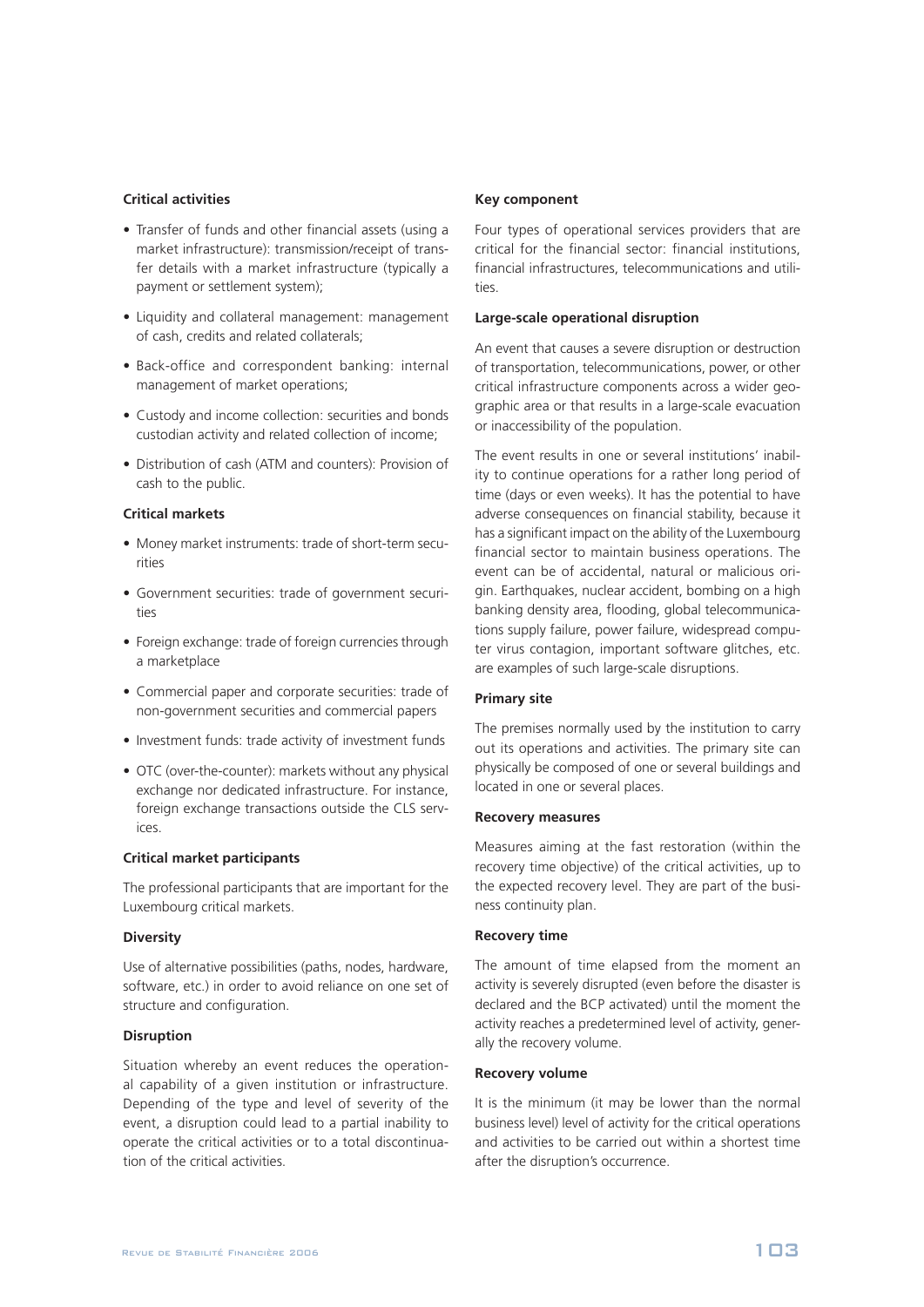## **Redundancy**

Duplication of systems and the inherent functionality to enable availability of the functionality in the event of failure of the main systems, thanks to a take-over by the second system.

## **Resilience**

The ability of a system to absorb the impact of a failure and continue to provide an acceptable level of service (the recovery volume).

## **Secondary site**

The premises used by the institution to enable the continuity of its services, should its primary site not be available. The secondary site is usually equipped with all the systems and resource (possibly including operational staff) to operate as a fallback solution for the primary site. The secondary site can physically be composed of one or several buildings and located in one or several places. It encompasses the replication of multiple systems and applications.

## **Single point of failure**

The unique source of service or process whose failure would lead to the failure of a critical activity.

## **Systemic risk**

The risk that the failure of one participant to meet its obligations will cause other participants to be unable to meet their obligations. Such a process may cause significant liquidity or credit problems, or may even threaten the financial stability.

3.2.6.3 Task Force on Large Scale Disruption: list of participants

The Task Force was chaired by the BCL.

The members of the Task Force on Large Scale Disruption, which contributed to this report, are:

- Association des Banques et Banquiers, Luxembourg (ABBL)
- Banque et Caisse d'Epargne de l'Etat
- Banque Générale du Luxembourg S.A.
- Bourse de Luxembourg
- CETREL s.c.
- Clearstream Banking S.A.
- Commission de Surveillance du Secteur Financier (CSSF)
- DEXIA-BIL S.A.
- DZ BANK International
- REGEN SàRL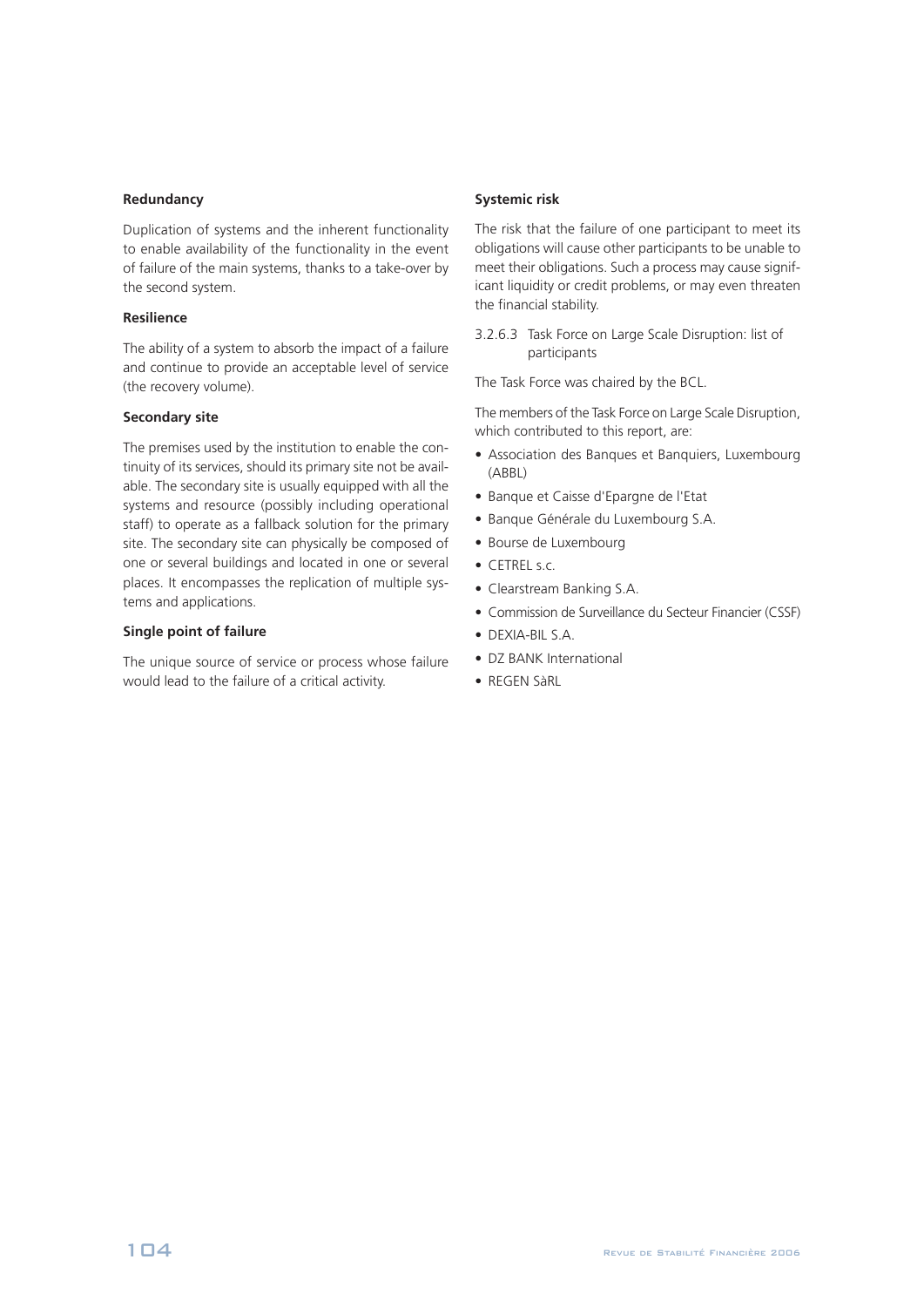## 3.3 RÉSUMÉ NON TECHNIQUE DU CAHIER D'ETUDES «PEUT-ON PARLER DE BULLE SUR LE MARCHÉ IMMOBILIER AU LUXEMBOURG?<sup>28</sup>»

Les interrogations autour de l'évolution des prix de l'immobilier au Luxembourg sont récurrentes. Elles sont justifiées par l'augmentation régulière des prix qui ont été multipliés par 9 depuis 1975. Même en tenant compte de l'évolution de l'indice des prix à la consommation, il s'avère que les prix immobiliers ont triplé en 28 ans. Plus récemment, l'immobilier enregistre une phase de croissance soutenue puisque depuis 1997, l'indice nominal des prix immobiliers a grimpé de 75% soit un taux de croissance annuel moyen de l'ordre de 10%. Cette évolution est tout à fait comparable à celle connue par d'autres pays pour les lesquels la question d'une bulle spéculative se pose ou s'est posée avec une forte acuité (Etats-Unis, Royaume-Uni, Irlande, Pays-Bas, Espagne et France pour ne citer que les principaux pays concernés). De plus, un classement réalisé récemment et fortement relayé par la presse nationale établit que Luxembourg est devenue la capitale européenne la plus chère d'Europe dépassant ainsi Londres, Madrid, Dublin ou Paris. Il faut néanmoins tout de suite nuancer ce type d'étude qui ne met pas en rapport le prix des logements acquis à la surface ou au niveau de vie des pays en question. Pour autant, il n'en demeure pas moins que la problématique de la présence d'une bulle spéculative sur le marché immobilier luxembourgeois est tout à fait pertinente. En outre, au-delà de l'évolution des prix, le développement des bulles spéculatives peut être préoccupant du point de vue de la stabilité financière. Une baisse soudaine de la valorisation des actifs peut effectivement mettre en difficulté les agents économiques en réduisant leur consommation mais également leur capacité d'emprunt. De plus, les actifs immobiliers sont régulièrement mis en garantie des prêts obtenus auprès du système bancaire. Celui-ci est donc particulièrement exposé au risque de krach sur le marché immobilier. Et par ce biais, c'est la stabilité du système financier dans son ensemble qui est posée.

La notion de bulle spéculative renvoie généralement à l'idée d'une évolution excessive et «anormale» du prix d'un actif. De ce fait, le constat d'une augmentation accrue des prix est loin d'être une condition suffisante à l'identification d'une bulle et toute analyse ne peut donc se faire indépendamment de la définition de ce que peut recouvrir l'évolution «normale» des prix. Par évolution «normale», on entend celle qui est dictée par les fondamentaux, c'est-à-dire un ensemble de variables économiques et financières qui sont susceptibles d'exercer une influence significative sur l'offre et la demande et donc sur le prix de l'immobilier. Ainsi, identifier une bulle revient à mettre en évidence une évolution des prix incompatible avec celle des fondamentaux.

Deux types d'approches sont généralement retenues afin d'expliquer l'évolution des prix immobiliers. Leur différence résulte de la nature hybride du marché immobilier. D'une part, l'acquisition d'un logement peut s'apparenter à un investissement financier effectué en vue de tirer profit des revenus -loyers- générés par la détention de l'actif. D'autre part, le marché immobilier peut s'analyser comme celui des biens durables en raison des services de logement qu'il rend au cours du temps. C'est précisément cet aspect dual ou hybride du marché immobilier qui distingue les différentes théories développées afin d'expliquer l'évolution des prix immobiliers. La première valorise le prix immobilier comme un actif financier c'està-dire que son prix dépend de la somme des dividendes, ici les loyers, futurs actualisés et du prix auquel l'actif sera revendu ultérieurement. Sans rejeter sa dimension patrimoniale, la deuxième approche souvent qualifiée de «structurelle» prend en compte le fait que l'achat d'un bien immobilier dépend de certaines variables telles que les coûts de production, l'évolution du revenu, du taux de croissance de la population, du taux d'intérêt et de la capacité d'emprunt des ménages.

Le caractère prospectif des prix des actifs financiers est à l'origine des phénomènes de bulle spéculative qui peuvent se développer. En effet, le prix d'un actif aujourd'hui sera d'autant plus élevé que les agents anticipent qu'il continuera à augmenter. Le développement d'une bulle est donc un phénomène autoréalisateur. Il est alors assez courant d'attribuer l'émergence, le développement et l'éclatement des bulles à des comportements irrationnels d'agents en proie à une certaine euphorie. Pourtant, il est très facile de montrer que l'existence des bulles spéculatives est totalement compatible avec l'hypothèse d'anticipations rationnelles. Les différents modèles théoriques permettant d'illustrer le rôle des fondamentaux peuvent être étendus afin de montrer qu'une solution de type bulle est envisageable. Les prix peuvent alors connaître une bulle qui s'accroît de façon exponentielle puis éclate soudainement. Des solutions plus sophistiquées permettent également de modéliser des bulles qui se forment, gonflent et éclatent à intervalles irréguliers ou même des bulles dont l'évolution est liée à celle des fondamentaux. On parle dans ce dernier cas de bulles intrinsèques.

*<sup>28</sup> Cet article est un résumé non technique d'un cahier d'étude, rédigé par Christophe Blot, en cours de finalisation, Département monétaire, économique et statistique*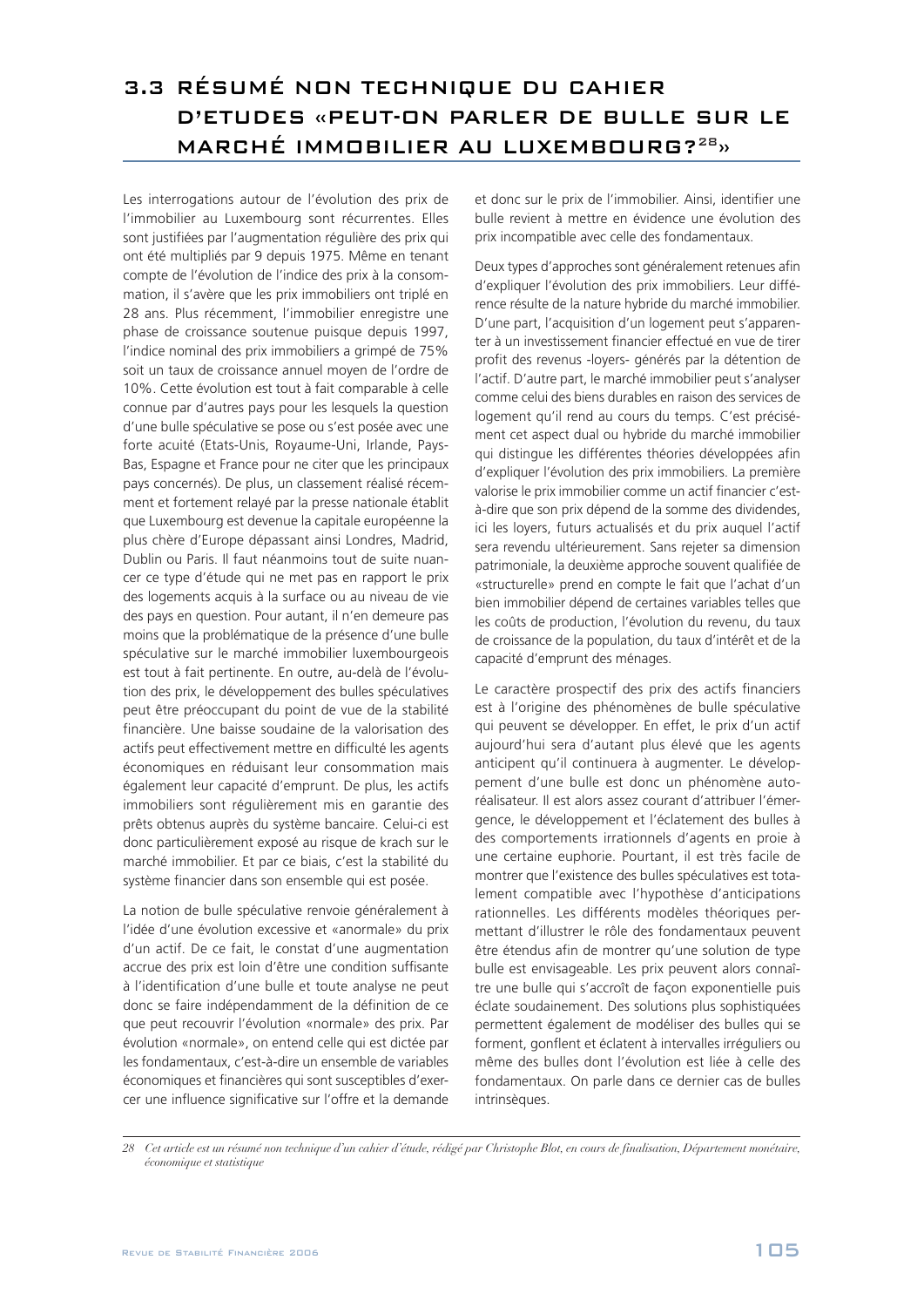Si, comme nous l'avons dit, il est relativement aisé d'illustrer les bulles spéculatives à partir des modèles théoriques, leur identification pratique pose de sérieux problèmes. Plusieurs méthodes empiriques ont été développées afin de tester la présence de bulles. Indépendamment des difficultés techniques des tests économétriques, leur principal écueil est qu'ils ne consistent pas seulement à tester la présence d'une bulle mais également celle de la pertinence du modèle économique sous-jacent. Ainsi, on peut toujours avancer l'idée que si les prix apparaissent déconnectés des fondamentaux, ce n'est pas tant le fait de la présence d'une bulle mais plutôt celui d'une mauvaise spécification des fondamentaux. Parmi les différentes procédures de test, celle qui nous a toutefois semblé la plus robuste repose sur la notion de coïntégration qui consiste à évaluer l'existence d'une relation de long terme entre les prix immobiliers et les variables fondamentales. En effet, si la valeur fondamentale d'un actif représente un équilibre de long terme alors les déviations entre le prix observé et la valeur fondamentale sont nécessairement transitoires ce qui revient à dire, d'un point de vue économétrique, que les prix et les fondamentaux sont coïntégrés.

L'application qui est réalisée distingue les prix du secteur de l'immobilier résidentiel, de ceux du secteur nonrésidentiel et du secteur des terrains non bâtis. Cette différenciation est justifiée par le fait qu'il est probable que les déterminants des prix dans ces différents secteurs ne sont pas nécessairement identiques. Concernant, les prix de l'immobilier résidentiel, les conclusions ne sont pas identiques selon la procédure de test choisie. Dans certain cas (méthode de Johansen), l'hypothèse de bulle spéculative est systématiquement rejetée alors qu'elle ne peut pas l'être lorsqu'on applique une démarche en deux temps (méthode d'Engle et Granger). Les spécifications permettant de valider l'existence d'une relation de coïntégration permettent d'illustrer plus particulièrement le rôle joué par les coûts de construction, le taux d'intérêt à court terme, le produit intérieur brut (PIB) et les crédits. Le signe de ces variables est de plus conforme aux modèles théoriques structurels, puisque les coûts de construction, le PIB et les crédits exercent un effet positif sur les prix tandis que le taux d'intérêt contribue à réduire les prix de l'immobilier résidentiel. Par contre, l'effet du taux de croissance de la population est contre-intuitif puisqu'une hausse du taux de croissance réduirait les prix alors qu'on s'attend généralement à ce que la demande de logements s'accroisse avec la population. Pour le secteur non-résidentiel, toutes les spécifications testées aboutissent à la conclusion qu'aucune bulle ne peut être identifiée sur ce segment du marché. Ici, c'est l'évolution du taux d'intérêt et surtout celle des coûts de construction qui semble jouer le rôle de force de rappel pour les prix. Finalement, il n'y a que pour les terrains non bâtis que le taux de croissance de la population constitue une référence de long terme pour les prix. L'effet est de plus conforme à la théorie puisqu'une augmentation du taux de croissance conduit effectivement à une hausse de l'indice des prix. Le PIB et le taux d'intérêt à court terme ressortent également parfois significativement.

Par ailleurs, l'estimation de modèles à correction d'erreur permet de prendre en compte la dynamique de court terme des prix immobiliers. Il s'avère alors que le taux de croissance des coûts de production ainsi que la variation du taux d'intérêt de court terme influencent significativement le taux de croissance des prix dans les secteurs résidentiel et non-résidentiel de la période suivante. Par contre, l'effet du PIB n'est pas conforme à celui espéré.

L'analyse des prix permet donc de montrer que le marché immobilier luxembourgeois ne semble pas déconnecté de l'évolution des fondamentaux. En particulier, les facteurs d'offre joueraient un rôle important dans le développement des prix sur l'ensemble de la période considérée. La politique monétaire exerce également un effet significatif puisque le taux d'intérêt de court terme est généralement significatif. Du fait de la part importante des emprunts financés à taux variable au Luxembourg, il est assez logique que l'effet du taux d'intérêt de court terme soit prépondérant. En dehors du coût de financement, d'autres variables de demande influencent la valeur d'équilibre des prix immobiliers. Ainsi, selon les spécifications retenues, les variables de crédits immobiliers et d'activité exercent un rôle significatif. Finalement, la pression liée à l'accroissement de la population ne serait effective que sur l'évolution du prix des terrains.

Si les tests qui sont menés permettent le plus souvent de montrer que les prix ne semblent pas déconnectés des fondamentaux, il faut toutefois souligner que la procédure utilisée n'est pas forcément adaptée pour détecter les bulles qui se développent et éclatent à intervalles irréguliers. On ne peut de fait pas totalement exclure le fait que le marché de l'immobilier luxembourgeois ne soit pas caractérisé par ce type de bulle, en particulier les secteurs non-résidentiels et des terrains non bâtis qui connaissent régulièrement des phases de hausses et de baisses des prix relativement fortes. En outre, le fait de montrer que le marché immobilier luxembourgeois ne semble pas caractérisé par une bulle spéculative ne signifie pour autant pas que le marché ne soit pas transitoirement surévalué. Il faut donc garder à l'esprit que les conclusions basées sur les tests d'identification de bulles spéculatives sont fragiles et que des investigations supplémentaires mériteraient sans doute d'être menées afin de confirmer ou d'infirmer ces premiers résultats.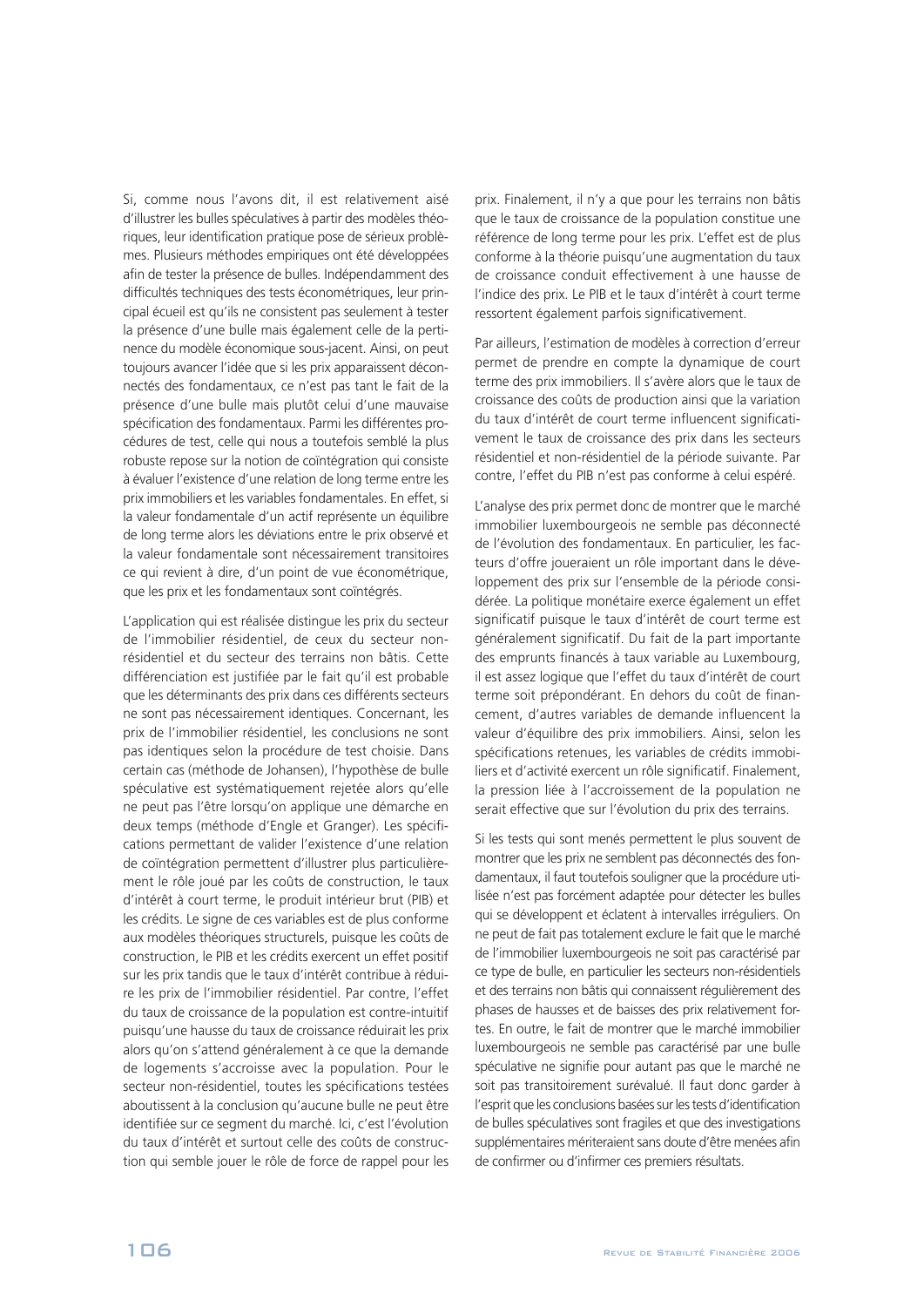## 3.4 Résumé non technique du Cahier d'Etudes «La sensibilité de l'activité bancaire aux chocs macroéconomiques: une analyse en panel sur DES DONNÉES DE BANQUES LUXEMBOURGEOISES»<sup>29</sup>

Cette note reflète les résultats d'une étude en phase de finalisation et qui est dédiée à l'analyse de l'impact des chocs macroéconomiques sur les performances des banques luxembourgeoises. Dans cette perspective, nous adoptons la même démarche et les mêmes spécifications économétriques que Lehmann et Manz (2005) dans leur analyse relative aux déterminants macroéconomiques de la performance des banques suisses. Ce choix s'explique principalement par la ressemblance des deux économies en matière du degré d'ouverture et de prédominance économique du secteur bancaire. Il y a lieu de noter que contrairement à Lehmann et Manz dont le modèle estimé est basé sur des données annuelles, les résultats de notre étude sont issus de l'estimation d'équations sur des données à fréquence trimestrielle. Le problème majeur de l'estimation d'un modèle sur des données à fréquence élevée est relatif à l'importance de la volatilité des données nominales des banques par rapport aux agrégats macroéconomiques. Cependant, la normalisation des variables nominales des banques par leurs actifs bilantaires respectifs s'est traduite par une volatilité moins élevée et une stationnarité de l'ensemble des séries. Notons, par ailleurs, que contrairement aux travaux de Lehmann et Manz, nous avons introduit le taux de change en tant que variable explicative dans certaines régressions. L'introduction de cette variable s'explique à la fois par le degré d'ouverture qui caractérise l'économie luxembourgeoise, mais aussi par le caractère international de sa place financière.

Quoique différents les uns des autres, la plupart des travaux empiriques modélisent les revenus intermédiaires et/ou la profitabilité des banques en fonction de déterminants à la fois internes, mais aussi externes. Les déterminants internes sont issus des documents comptables de la banque, tels que le compte de pertes et profits, le bilan et le hors bilan. Ils peuvent être qualifiés de variables managériales ou microéconomiques. Tandis que les déterminants externes reflètent les environnements économiques, financiers et légaux susceptibles d'affecter les performances des établissements bancaires. Dans ce cadre, une batterie de variables explicatives de nature interne, mais aussi externe, est proposée dans la littérature pour expliquer la variabilité de certains agrégats de performances bancaires. Les facteurs internes incluent le degré de risque pris, les stratégies opérationnelles et l'expertise managériale, tandis que les facteurs macroéconomiques se réfèrent au taux de croissance économique, au taux de chômage, au niveau des taux d'intérêt et du taux de change. Le choix de ces

derniers est dicté principalement par l'objet et la nature propres à chaque étude.

D'une manière générale, les approches empiriques dédiées à l'évaluation de l'impact de l'environnement macroéconomique sur les performances bancaires accordent une attention particulière soit à l'explication de la marge sur intérêt, soit à l'importance des provisions, soit à la profitabilité bancaire. Dans notre analyse, les différents soldes intermédiaires du compte de pertes et profits ont été modélisés de manière individuelle afin de quantifier l'impact d'un choc macroéconomique sur l'agrégat en question.

## **3.4.1. Structure de l'échantillon**

Les données individuelles des banques utilisées proviennent de la base de données de la BCL. Elles sont d'une fréquence trimestrielle. Les données macrofinancières et macroéconomiques sont issues de quatre sources. L'indice boursier Eurostoxx est extrait de la base de données de Bloomberg, tandis que le taux de change euro/dollar et les variables macroéconomiques sont issues respectivement de la base de données du Fonds monétaire international (IMF international financial statistics database), de celle d'Eurostat et du STATEC.

La période d'observation couvre les années 1994- 2005. L'échantillon initial disponible est non cylindré. Il contient 235 banques et 8013 observations. Pour minimiser les effets des erreurs de mesures sur la qualité de nos estimations, un filtre est appliqué aux données permettant d'exclure les banques dont l'une des variables ne remplit pas les critères suivants:

- le taux trimestriel de la rentabilité des actifs (ROA) en valeur absolue et le taux de marge sur intérêt sont inférieurs à 5%;
- le taux de croissance trimestriel de l'actif total est inférieur à 20%;
- Le ratio trimestriel des créances à la clientèle par rapport à l'actif total est supérieur à 10%;

Ce procédé de filtrage s'est traduit par un nouvel échantillon composé de 213 banques et 7013 observations. Il y a lieu de noter que certains établissements bancaires ne sont pas observés sur toute la période; ce qui explique la divergence entre le nombre d'observations et le produit du nombre de banques par le nombre de trimestres.

De plus et afin d'éviter les biais statistiques liés aux hétérogénéités des tailles des établissements bancai-

*<sup>29</sup> Cette note est un résumé d'une étude réalisée par Abdelaziz Rouabah, Département monétaire, économique et statistique*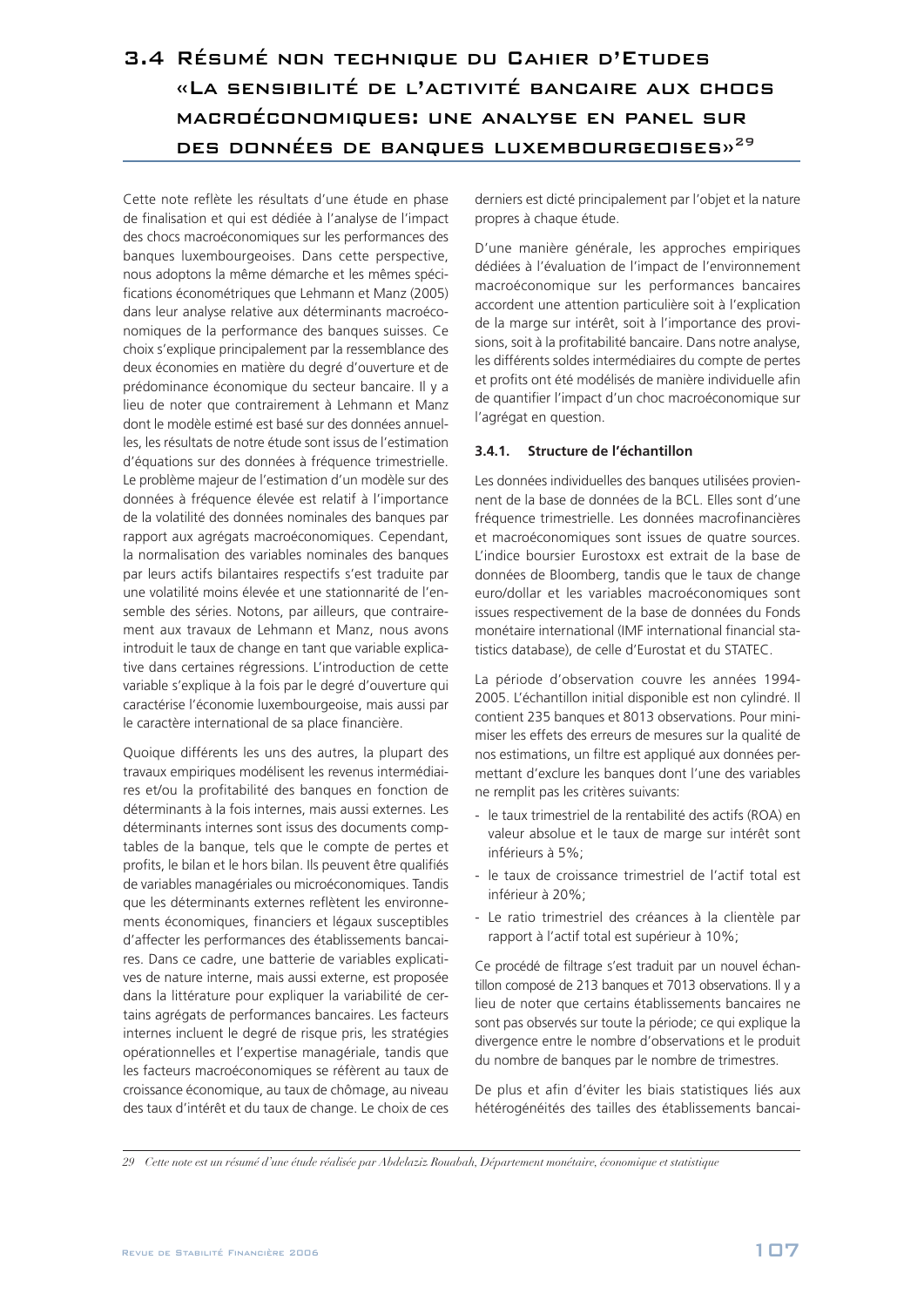res et de leurs processus technologiques, nous avons partagé notre échantillon en deux groupes. L'actif total médian (438,34 millions d'euros) est utilisé en tant que critère pour la classification des banques. Une banque est qualifiée de «grande» si pour un trimestre donné la taille de son actif bilantaire est supérieure à l'actif médian. Dans le cas opposé, elle est considérée comme étant de petite taille. La moyenne de l'actif total pour les petites banques est de 207,3 millions d'euros; tandis que celle des grandes banques est de 4583 millions d'euros.

## **3.4.2. Spécifications économétriques et méthodes d'estimation**

Les spécifications adoptées sont de formes linéaires. Etant donné la présence de la dimension temporelle dans nos spécifications, les erreurs issues de nos estimations sont susceptibles d'être générées par un processus autorégressif. En la présence d'autocorrélation d'ordre 1, le modèle adopté s'écrit sous la forme:

$$
\begin{cases}\n\mathbf{y}_{it} = \beta \mathbf{X}_t^k + \delta \mathbf{Z}_{it}^{\ p} + \mathbf{U}_i + \mathbf{\varepsilon}_{it} \\
\boldsymbol{\varepsilon}_{it} = \rho \boldsymbol{\varepsilon}_{i,t-1} + \mathbf{V}_{it}\n\end{cases}
$$
\n(1)

Dans cette spécification, la variable  $Y_{it}$  représente la variable de performance de la banque (i) à l'instant (t), telle que le profit, la marge sur intérêt, les provisions, ...,  $X_t^k$  correspond à un vecteur composé de (k) variables macroéconomiques communes à l'ensemble des banques,  $Z_t^p$ est un vecteur de (p) variables internes à la banque, *u<sub>i</sub>* représente l'effet spécifique propre à chaque banque, qui demeure invariable dans le temps, tandis que  $\varepsilon_{\mu}$  est une perturbation aléatoire dont la forme est générée par un processus auto-régressif d'ordre un et  $V_{it} \sim \text{iid } (0, \sigma_v^2)$ .

Le modèle (1) a été estimé sur des données en panel selon deux méthodologies, qui tiennent compte des caractéristiques de notre échantillon. Dans un premier temps, l'estimation est réalisée par la méthode des moindres carrés quasi-généralisés (feasible GLS) avec effet fixe préconisée par Baltagi et Wu (1999) pour les données en panel non cylindré et en présence d'autocorrélation des erreurs d'ordre 1. Dans une seconde étape, le dit modèle est estimé avec des retards de la variable endogène. L'adoption d'une spécification dynamique est censée intercepter la persistance affichée par les variables de performance bancaire et qui peut être attribuée à la structure du marché ou à des chocs macroéconomiques. Ainsi, les équations dynamiques estimées prennent la forme suivante:

$$
y_{it} = \sum_{m} \phi_m y_{i, t-m} + \beta X_t^k + \delta Z_{it}^p + u_i + \varepsilon_{it} \quad (2)
$$

Les vecteurs des variables explicatives  $X_t^k$  et  $Z_t^p$  ont la même signification que précédemment. La variable  $Y_{i,t-m}$  est la variable endogène retardée de k périodes. Nous supposons, par ailleurs, que la valeur absolue de la somme des paramètres  $\phi_m$  est inférieure à l'unité et que  $\varepsilon_{it}$  est le terme d'erreur d'espérance nulle  $E(\varepsilon_{it})=0$ et de variance  $E(\varepsilon_{it}^2)=\sigma_{\varepsilon}^2$ . De plus, ces perturbations stochastiques sont indépendantes des effets spécifiques  $(u)$  et prises deux à deux, elles ne sont pas corrélées. En revanche, la présence d'une variable retardée rend les techniques d'estimation usuelles sur des données en panel inappropriées. Ceci est dû à la corrélation entre la variable endogène et les résidus issus de la régression  $(u_j+\varepsilon_{i\ell})$ . Afin de remédier à cette difficulté, nous estimons l'équation 2 par la méthode des moments généralisés (GMM) suggérée par Arellano et Bond (1991).

#### **3.4.3. Résultats**

3.4.3.1 Sensibilité de la marge d'intérêt bancaire aux chocs du taux d'intérêt de court terme

Afin de déterminer l'impact de la variabilité du taux d'intérêt sur la marge d'intérêt des banques luxembourgeoises, nous avons estimé les spécifications dynamiques et statiques précédentes où la variable endogène à expliquer est reflétée par le ratio de la marge d'intérêt bancaire au total des créances accordées à la clientèle de chaque banque ( $m_{it}$ ). Les variables macroéconomiques explicatives sont la variation du taux euribor à 3 mois  $\langle \Delta i \rangle$  et une variable «semi-indicatrice» censée intercepter l'effet de l'évolution des prix de l'immobilier sur la marge d'intérêt bancaire Dipi<sub>it</sub>. Durant les phases de décroissance des prix de l'immobilier, cette variable est reflétée par le ratio des prêts immobiliers à actif total bilantaire de chaque banque. Tandis que durant les périodes de progression ou de stabilité des prix de l'immobilier, elle prend la valeur zéro. Quant aux variables internes aux banques, elles sont incluses pour évaluer l'impact du risque pris sur la marge d'intérêt. Elles englobent à la fois l'importance du financement de court terme (finct<sub>it</sub>), approchée par le ratio des dépôts à vue à l'actif total; le recours à des financements de long terme, approximé par le ratio des dépôts d'épargne à l'actif total et les risques pris en matière de crédit hypothécaire. Cette dernière variable est reflétée par le rapport entre l'actif immobilisé non affecté à l'activité de la banque et l'actif total.

Fait important, les paramètres relatifs à la variation des taux d'intérêt demeurent statistiquement non signifi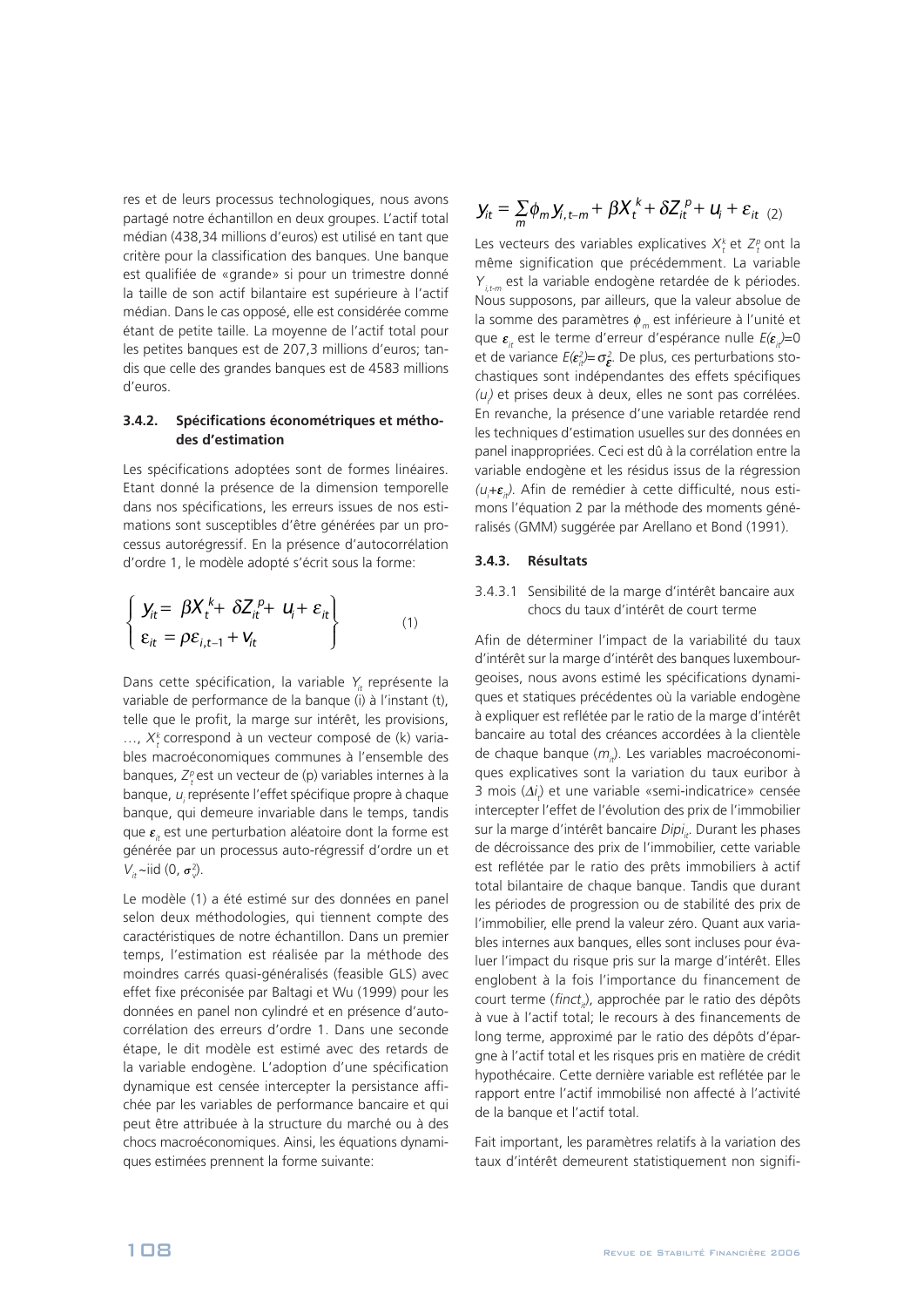catifs dans l'ensemble des estimations, qu'elles soient dynamiques ou statiques. Ce résultat ainsi constaté laisse penser que les variations du taux du marché monétaire n'ont pas d'influence sur les marges d'intérêt nettes des banques luxembourgeoises. Il y a lieu de souligner que ce résultat est conforme à celui obtenu par English (2002) pour cinq pays de l'OCDE parmi les dix inclus dans son panel. Ainsi, il paraît donc que les banques opérant au Luxembourg ont évité de s'exposer aux taux du marché sur la période considérée. Ce constat est d'autant plus vrai que les engagements à taux variable sont plutôt une règle au Luxembourg. Autrement dit, les variations des taux des engagements font l'objet de révisions plus ou moins instantanées en réponse à une modification des taux des avoirs.

## 3.4.3.2 Sensibilité des provisions à la cyclicité macroéconomique

La variable endogène à expliquer consiste en des provisions pour créances douteuses constituées par les établissements bancaires et inscrites dans leurs comptes de résultats trimestriels. Cette variable est normalisée par le total de créances accordées à la clientèle. Enfin, la variable dépendante adoptée est une transformation logistique du ratio précédent (prov<sub>i</sub>)<sup>30</sup>. Les variables explicatives, de nature macroéconomique, englobent le taux de croissance trimestrielle du PIB réel de la zone euro ( $\Delta pib_j$ ), le taux de chômage au Luxembourg ( $\Delta u_j$ ), le niveau du taux d'intérêt Euribor à trois mois (i<sub>i</sub>), le niveau du taux de change euro-dollar (exr<sub>t</sub>) et le taux de variation de l'indice des prix de l'immobilier au Luxembourg (Δ*ipi<sub>)</sub>*. La particularité des variables macroéconomiques considérées est de permettre de capter l'impact de la cyclicité de l'économie sur le niveau de provisions. Ainsi, la baisse du produit intérieur brut, des prix de l'immobilier, du taux de change euro/dollar, la progression du taux de chômage et des taux d'intérêt sont susceptibles d'exercer un effet stimulant sur l'ascendance des provisions pour créances.

Du côté des variables explicatives spécifiques aux banques, les éléments contribuant à la formation des provisions, à savoir les créances douteuses, les biens immobiliers obtenus par les banques et non affectés à leur activité sont supposés capter l'exposition aux risques de crédits; tandis que l'importance des profits avant la déduction des provisions et des taxes reflète le comportement des banques en matière de lissage des profits par l'intermédiaire des provisions. Le signe

attendu de cette dernière variable serait négatif dans la mesure où la constitution des provisions bancaires est contra-cyclique.

Le coefficient du PIB est précédé du signe attendu. Il est par ailleurs statistiquement significatif dans l'ensemble des spécifications dynamiques. Ceci laisse présager que la progression du produit intérieur brut de la zone serait un facteur de baisse des niveaux des provisions bancaires. Dans le modèle statique, le paramètre relatif au taux d'intérêt est négatif et statistiquement significatif pour les petites banques; tandis qu'il est positivement significatif pour des grandes banques. Cependant, il demeure non-significatif dans la régression relative à l'ensemble du panel. Autrement dit, la progression des taux d'intérêt à court terme affecte positivement le niveau des provisions pour les créances accordées par les grands établissements bancaires. La négativité de ce coefficient pour les petites banques est problématique dans la mesure où la progression des provisions est souvent associée à la progression des taux d'intérêt. Une explication potentielle à ce résultat est que la constitution des provisions dans les petites banques est plutôt contra-cyclique. La vraisemblance d'une telle explication est renforcée par le fait que les paramètres du PIB et du chômage sont statistiquement non-significatifs. En fait, la progression des taux d'intérêt est souvent en phase avec le cycle économique et un taux d'intérêt affecté d'un signe négatif serait une indication de la contracyclicité dans la constitution des provisions. Quant aux résultats issus du modèle dynamique, l'ensemble des paramètres afférents aux taux d'intérêt sont précédés d'un signe négatif, mais ils demeurent statistiquement non-significatifs.

Les paramètres associés au taux de change euro/dollar sont affectés d'un signe négatif et statistiquement significatifs dans les estimations afférentes aux grandes banques et à l'ensemble des banques. Par conséquent, l'appréciation du taux de change est synonyme de baisse des provisions.

Les coefficients du taux de chômage sont statistiquement significatifs dans la majorité des spécifications estimées. Cependant, ce résultat est problématique dans la mesure où le signe des paramètres est non conforme à nos attentes. Il y a lieu de noter que le chômage n'a pas d'influence directe sur le niveau des provisions, mais il est introduit dans les régressions en tant qu'indicateur du cycle économique au Luxembourg. Le taux de chô-

*<sup>30</sup> La transformation logistique logit(x)=log <sup>x</sup> (1-x) est souvent adoptée dans les analyses dédiées à l'explication de l'évolution des provisions pour créances douteuses. Cette transformation conduit à une relation non-linéaire, qui améliore sensiblement la qualité de l'ajustement de la régression.*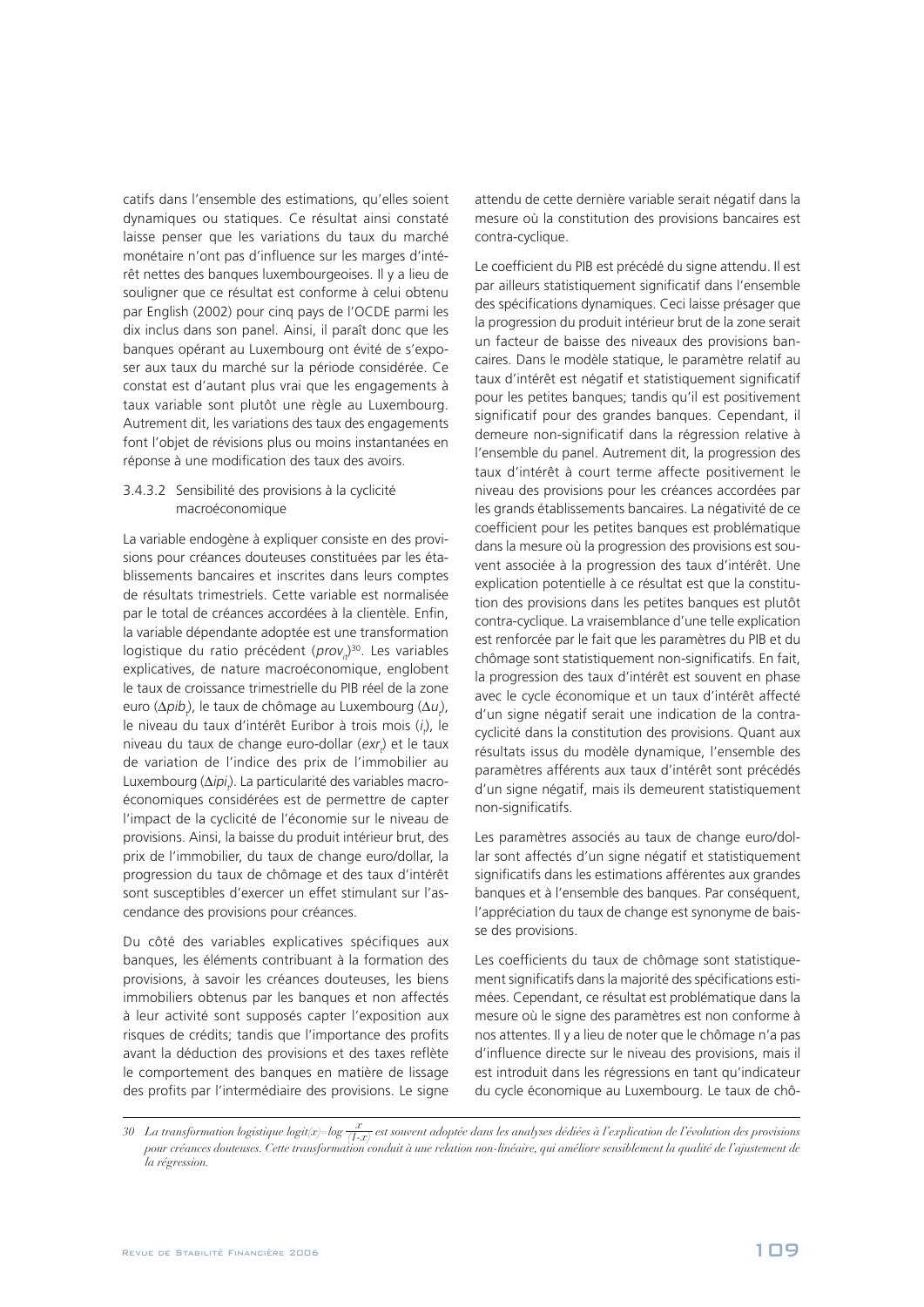mage est souvent introduit dans les estimations en tant qu'indicateur de la phase actuelle du cycle, tandis que le taux de croissance du PIB serait, plutôt, un indicateur du degré de la variation du cycle. Etant donné que l'activité bancaire de la majorité des banques luxembourgeoises est dictée par la conjoncture économique extérieure, la constitution des provisions pour les créances serait plutôt contra-cyclique par rapport au cycle dans lequel se trouve l'économie luxembourgeoise et cyclique par rapport au cycle de la zone euro<sup>31</sup>.

L'impact des prix de l'immobilier sur le niveau des provisions est négatif et significativement différent de zéro dans les estimations conduites sur l'ensemble du panel et dans celles appliquées aux données des grandes banques. Ce résultat est cohérent avec l'interprétation avancée précédemment pour la marge d'intérêt bancaire. Ainsi, durant les périodes de progression des prix de l'immobilier, le crédit bancaire est facilité et la constitution des provisions fléchie. A l'inverse, leur baisse serait un frein à l'obtention de crédits et un facteur de progression des provisions pour les crédits accordés durant les phases précédentes.

Quant aux paramètres afférents aux variables spécifiques aux banques, ils sont en grande partie, positifs et conformes aux attentes.

#### 3.4.3.3 Sensibilité des revenus de transactions et de commission aux chocs financiers et monétaires

Une autre source de revenus et de profit pour les banques sont les revenus nets dits de transactions et de commissions. Il semble que la volatilité de ces revenus s'explique principalement par les performances des marchés financiers. Les niveaux des taux d'intérêt sont susceptibles d'exercer une influence sur l'importance des revenus issue de l'activité de marché et d'intermédiation des établissements bancaires, cependant notre intérêt se porte sur l'impact de l'évolution de la valeur des indices boursiers sur le niveau des revenus nets des transactions et de commissions. Ce choix tient simplement au fait que l'augmentation des prix des actifs financiers est un facteur de stimulation des revenus de transactions et du volume des affaires génératrices de commissions. Si ce postulat est correct, la progression des cours des indices boursiers devrait se traduire par une progression des revenus issus de ces deux segments de l'activité bancaire. Afin d'évaluer l'effet des indices boursiers sur ces derniers, des régressions séparées pour chaque composante furent réalisées.

D'une manière générale, les signes des paramètres estimés sont conformes à nos attentes. Il ressort que la progression des taux de rendement de l'indice européen affecte positivement les revenus nets de transactions, tandis que la hausse des taux d'intérêt de court terme leur serait préjudiciable. Notons que les coefficients positifs relatifs à l'impact de la variation de l'indice boursier sur l'importance des revenus de transactions des grandes banques son statistiquement non-significatifs dans les deux spécifications statique et dynamique. Le coefficient de la variation des taux d'intérêt révèle un lien négatif et statistiquement différent de zéro au seuil de confiance de 5% dans toutes les régressions dynamiques. En d'autres termes, cela signifie que contrairement à la marge d'intérêt où le risque de taux est neutralisé par une gestion appropriée de l'actif et du passif bancaire, les effets de celui-ci demeurent opérationnels et affectent négativement les revenus générés à travers l'activité du marché financier. Quant aux estimations afférentes aux revenus issus des commissions, les résultats obtenus mettent en évidence un lien statistiquement significatif entre l'indice boursier et les revenus nets de commissions.

En regroupant les effets marginaux issus de ces deux estimations, il ressort qu'une baisse de 10% de l'indice boursier se traduit par une réduction moyenne des revenus nets trimestriels de transactions et de commissions des banques luxembourgeoises de près de 10%. L'impact du choc paraît plus important pour les grands établissements bancaires (31%) que pour les petites banques. L'effet de la progression des taux d'intérêt sur les revenus de transactions et de commissions, paraît relativement limité. Une progression de 100 points de base des taux d'intérêt à court terme se traduirait par une baisse moyenne des revenus nets de près de 6%. L'effet marginal individuel pour chaque catégorie de banques est moins fort. Il est limité à 3% pour les grandes banques et à près de 2% pour les petites banques. On peut donc penser que les revenus de commissions et de transactions des banques luxembourgeoises sont beaucoup plus sensibles aux chocs des marchés boursiers qu'aux chocs monétaires.

## 3.4.3.4 Sensibilité des profits bancaires aux chocs macro-économiques

De la même manière que les soldes intermédiaires précédents, la profitabilité bancaire est supposée être expli-

<sup>31</sup> Ce résultat soulève la problématique de la concordance entre le cycle européen et le cycle luxembourgeois. Cependant, cette problématique *dépasse le cadre fixé de cette analyse.*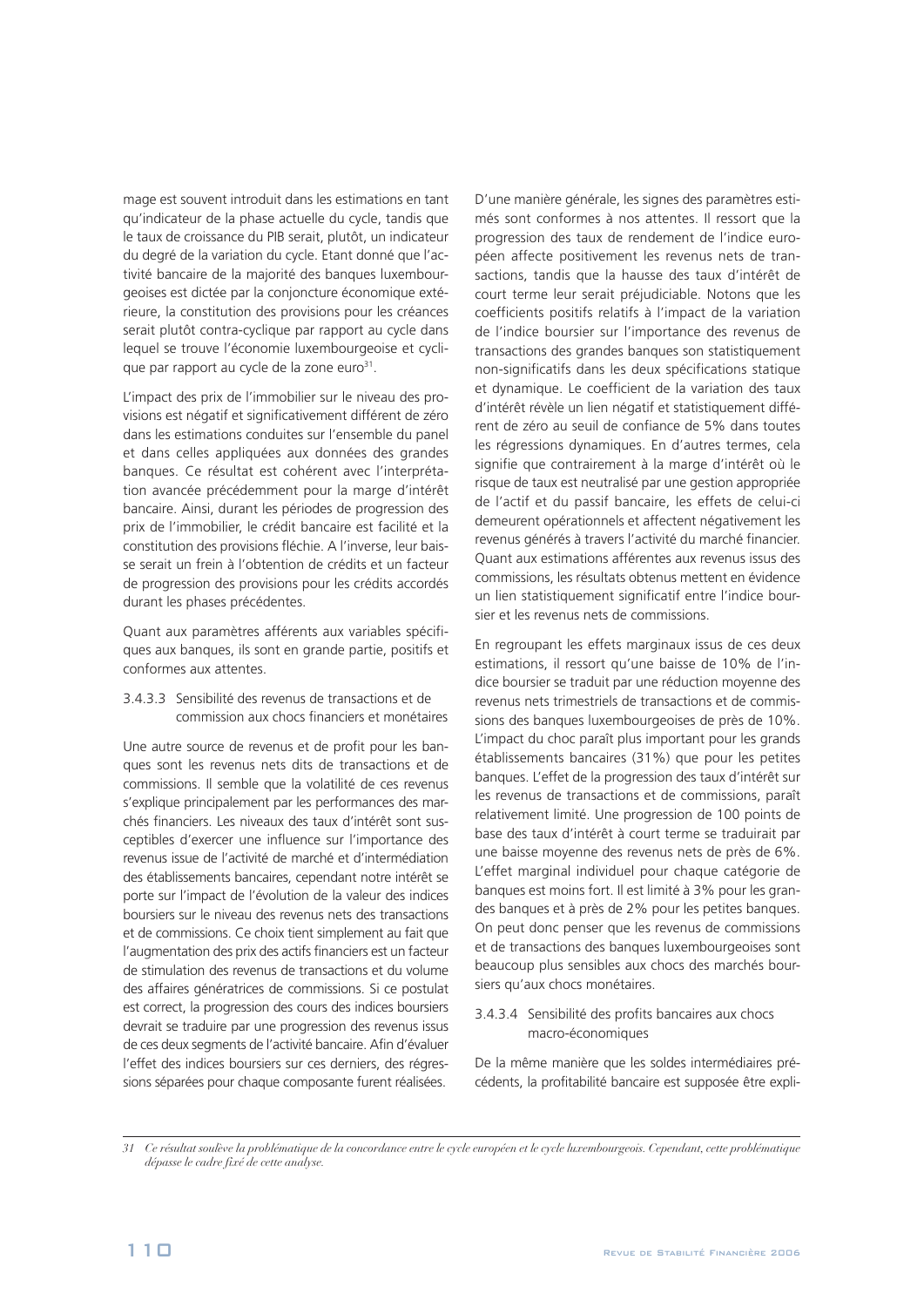quée par des variables de nature macro-économique et de variables endogènes ou spécifiques à chaque établissement bancaire. Dans notre analyse les variables macroéconomiques susceptibles d'expliquer la variabilité des profits bancaires sont le taux de croissance trimestrielle du PIB de la zone euro, le taux de rendement de l'indice européen DJE stoxx, le taux d'intérêt euribor à 3 mois et le taux de chômage observé au Luxembourg, tandis que les variables spécifiques sont limitées à des variables proxy des risques monétaires et financiers pris par chaque banque.

Le scénario adopté pour simuler la sensibilité de la profitabilité des banques luxembourgeoises aux chocs macroéconomiques est reflété par:

- une progression de 100 points de base des taux d'intérêt de court terme,

- une baisse du taux de croissance du PIB trimestriel de 10% par rapport au trimestre précédent,
- une baisse de 10% de l'indice boursier européen DJE Stoxx.

Les résultats de cet exercice sont affichés dans le tableau ci-dessous. Ils révèlent, par ailleurs, que l'effet de la progression des taux d'intérêt sur les profits des banques luxembourgeoises demeure négligeable. Ce fait serait synonyme d'une gestion appropriée des banques de leur risque de taux de court terme<sup>32</sup>. Par contre, les répercussions d'un fléchissement de l'activité économique et d'un choc boursier négatif sur les profits des banques luxembourgeoises semblent, dans une certaine mesure, poser un défi pour les banques.

## *Tableau 39 L'effet marginal sur les profits des banques %\**

|                      | Petites banques |                         | <i>Grandes banques</i> |           | <i>Ensemble des banques</i> |                         |
|----------------------|-----------------|-------------------------|------------------------|-----------|-----------------------------|-------------------------|
| Modèle               | Statiaue        | <i><b>Dynamique</b></i> | Statique               | Dynamıque | <i>Statique</i>             | <i><b>Iynamique</b></i> |
| $\Delta i$ : +100 pb |                 | $-1.75$                 | -0.01                  | -1.44     |                             |                         |
| ≟∆ PIB: -10%         | 2.88            | $-14.31$                | $-1.40$                | $-5.14$   | $2.42^{\circ}$              |                         |
| $\Delta$ pieu: -10%  | 0.49            | $-2.70$                 | $-19.15:$              | $-1.30$   | $-14,56$                    |                         |

\* Moyenne pondérée selon la part de surplus du capital de chaque banque à l'intérieur de sa catégorie. Le surplus de capital est défini *comme étant la différence entre les fonds propres éligibles et exigés. (pb) signifie points de base.*

## 3.4.3.5 Conclusion

L'objectif visé dans cette analyse était de quantifier les répercussions de chocs macroéconomiques sur les performances de banques luxembourgeoises en matière de marge d'intérêt, de constitution de provisions, de commissions et de profitabilité. L'étude de Lehmann et Manz (2005) pour les banques suisses a servi de point de départ. D'une manière globale, cette analyse nous a amené à évaluer la sensibilité des banques luxembourgeoises à la fois au risque de taux de court terme, aux chocs négatifs sur le marché boursier et à une baisse de l'activité économique au sein de la zone euro. Les résultats empiriques obtenus supportent la solidité du secteur bancaire face aux changements de son environnement macroéconomique, de sorte que les risques d'une instabilité financière liée à des chocs monétaires, financiers ou de l'économie réelle sont contenus et peu probables.

*<sup>32</sup> Il y a lieu de noter que même si les rendements des actifs et du passif s'adaptent aux variations des taux de court terme, les banques ne sont pas immunisées contre les risques de la déformation de la courbe des taux dont les répercussions produisent des effets différents sur l'actif et le passif.*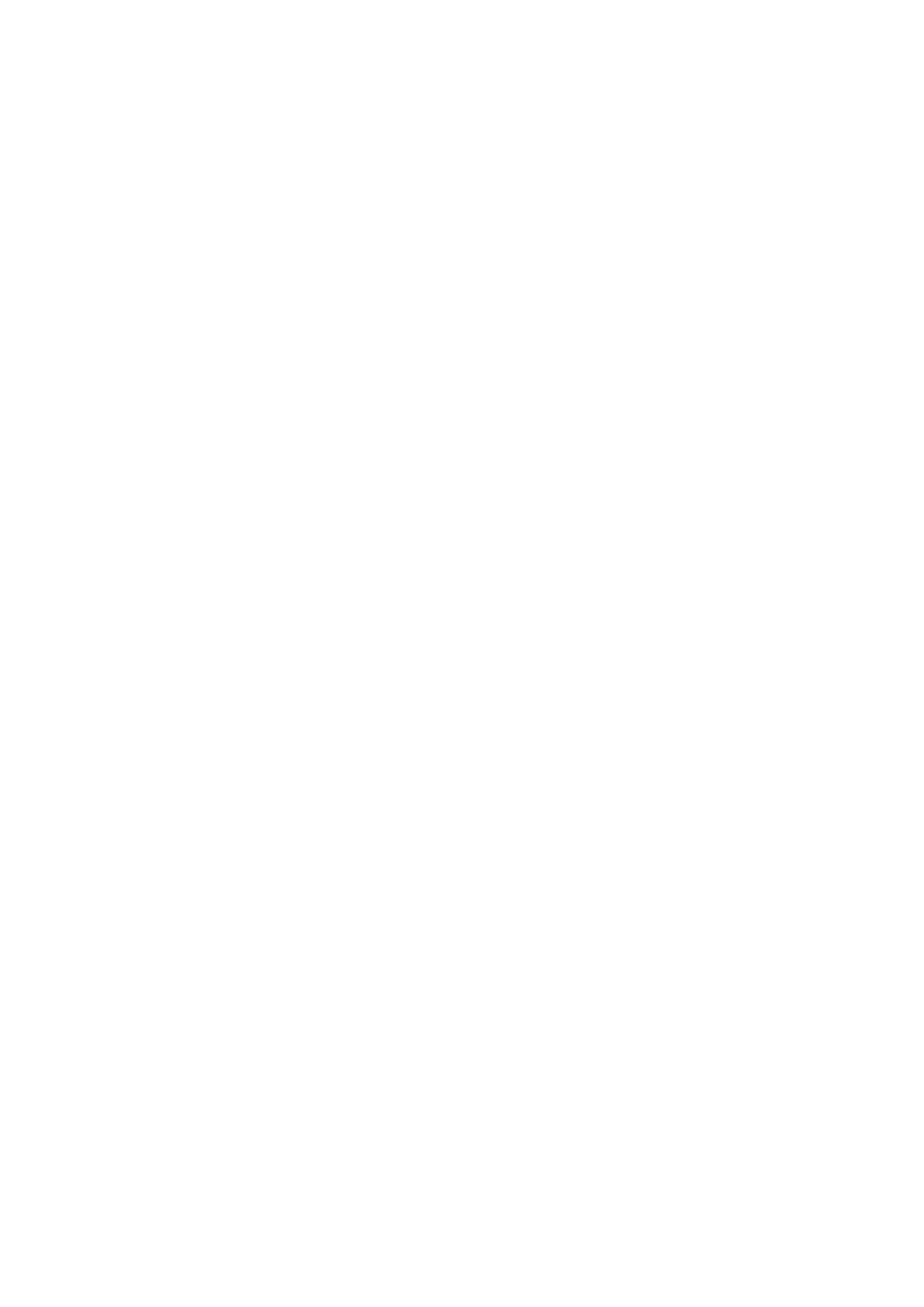| 2            | LA PLACE FINANCIERE: EVOLUTION                                                                                                                                                                 | 10 |
|--------------|------------------------------------------------------------------------------------------------------------------------------------------------------------------------------------------------|----|
|              |                                                                                                                                                                                                |    |
| Tableau 1    | Evolution du nombre des établissements de crédit au Luxembourg                                                                                                                                 | 21 |
| Graphique 1  | Nombre et origine géographique des banques de la place financière luxembourgeoise                                                                                                              | 22 |
| Graphique 2  | Evolution de la somme des bilans par rapport à l'évolution du nombre des établissements<br>de crédit de janvier 1995 à décembre 2005                                                           | 22 |
| Graphique 3  | Impact du cours de change des principales devises sur la somme de bilan des établissements<br>de crédits luxembourgeois entre le 31 décembre 2004 et le 31 décembre 2005 (en millions d'euros) | 23 |
| Tableau 2    | Principaux chiffres relatifs aux différents postes de l'actif du bilan et leur évolution<br>(encours en fin de période)                                                                        | 24 |
| Tableau 3    | Principaux chiffres relatifs aux différents postes du passif du bilan et leur évolution<br>(encours en fin de période)                                                                         | 24 |
| Tableau 4    | Crédits aux résidents luxembourgeois (encours en fin de période)                                                                                                                               | 25 |
| Tableau 5    | Crédits aux résidents des autres pays membres de la zone euro (encours en fin de période)                                                                                                      | 26 |
| Tableau 6    | Crédits aux résidents du reste du monde (encours en fin de période)                                                                                                                            | 27 |
| Tableau 7    | Dépôts de la clientèle non-bancaire résidente (encours en fin de période)                                                                                                                      | 27 |
| Tableau 8    | Dépôts de la clientèle non-bancaire des autres pays membres de la zone euro (encours en fin de période)                                                                                        | 28 |
| Tableau 9    | Dépôts de la clientèle non-bancaire des pays du reste du monde (encours en fin de période)                                                                                                     | 29 |
| Graphique 4  | Evolution des taux d'intérêt appliqués par les banques luxembourgeoises<br>aux crédits accordés aux ménages de la zone euro                                                                    | 30 |
| Graphique 5  | Evolution des taux d'intérêt appliqués par les banques luxembourgeoises<br>aux crédits accordés aux SNF de la zone euro                                                                        | 31 |
| Graphique 6  | Evolution des taux d'intérêt appliqués par les banques luxembourgeoises<br>aux dépôts ayant une maturité inférieure ou égale à un an                                                           | 31 |
| Graphique 7  | Evolution de l'emploi dans le secteur financier                                                                                                                                                | 32 |
| Tableau 10   | Somme des comptes de profits et pertes des établissements de crédit luxembourgeois                                                                                                             | 33 |
| Graphique 8  | Principales composantes des revenus bancaires 2002-2005                                                                                                                                        | 34 |
| Graphique 9  | Ventilation des revenus bancaires en 2005                                                                                                                                                      | 34 |
| Tableau 11   | Composantes et affectations des résultats bruts des établissements de crédit                                                                                                                   | 35 |
| Graphique 10 | Analyse et répartition géographique de la composition du résultat net agrégé                                                                                                                   | 36 |
| Tableau 12   | Evolution du nombre et de la valeur nette d'inventaire des OPC luxembourgeois                                                                                                                  | 37 |
| Tableau 13   | Evolution de la situation globale des organismes de placement collectif<br>(en millions d'euros, encours en fin de période sauf indication contraire)                                          | 38 |
| Graphique 11 | Evolution des actifs nets et de l'investissement net en capital (en millions d'euros)                                                                                                          | 38 |
| Tableau 14   | Portefeuille de titres autres que des actions détenus par les OPC monétaires (encours en fin de période)                                                                                       | 39 |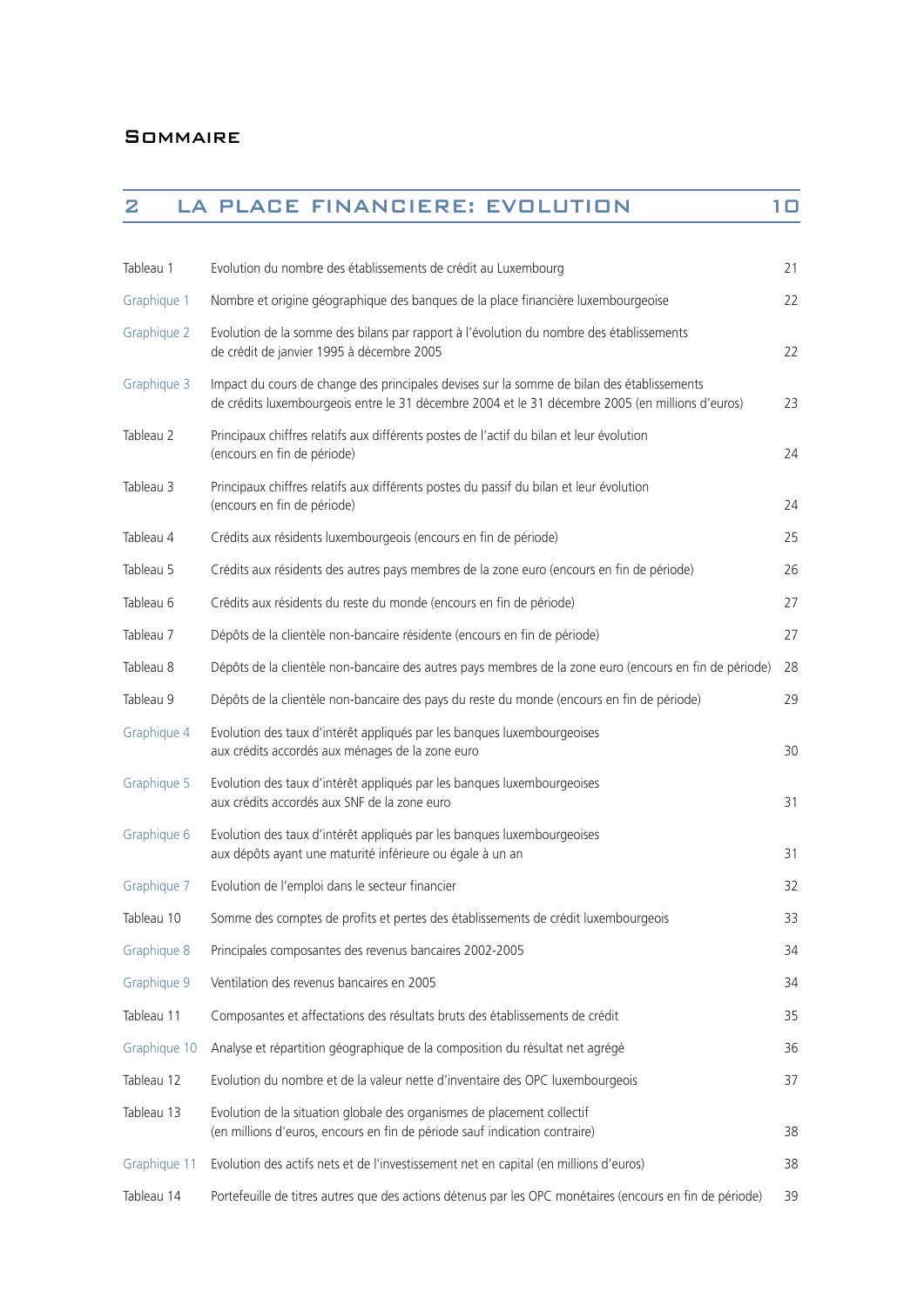|              | Graphique 12 Actifs nets des hedge funds luxembourgeois (en EUR milliards)                                                                                                    | 41 |
|--------------|-------------------------------------------------------------------------------------------------------------------------------------------------------------------------------|----|
| Graphique 13 | Hedge funds; chiffres globaux (en EUR milliards)                                                                                                                              | 41 |
| Graphique 14 | Rentabilité des actifs - moyenne pondérée                                                                                                                                     | 42 |
| Graphique 15 | Rentabilité des actifs - comparaison pays européens 2004                                                                                                                      | 43 |
| Graphique 16 | Part des revenus d'intérêts nets - comparaison pays européens 2004                                                                                                            | 43 |
| Tableau 15   | Distribution du ratio coûts/revenus selon la somme de bilan des banques au 31 décembre 2005                                                                                   | 44 |
| Graphique 17 | Ratio coûts / revenus - comparaison pays européens 2004                                                                                                                       | 44 |
| Graphique 18 | Evolution du ratio de solvabilité                                                                                                                                             | 45 |
| Tableau 16   | Distribution du ratio de solvabilité selon la somme de bilan des banques au 31 décembre 2005                                                                                  | 46 |
| Graphique 19 | Ratio de solvabilité - comparaison pays européens 2004                                                                                                                        | 46 |
| Graphique 20 | Constitution nette de corrections de valeur par rapport aux fonds propres - moyenne pondérée                                                                                  | 46 |
| Tableau 17   | Ratio stock de provisions sur fonds propres par ordre de grandeur au 31 décembre 2005                                                                                         | 47 |
| Tableau 18   | Distribution du ratio stock de provisons sur fonds propres selon la somme<br>de bilan des banques au 31 décembre 2005                                                         | 47 |
| Tableau 19   | Distribution du ratio «stock de provisons sur fonds propres» selon la somme<br>de bilan des banques au 31 décembre 2005                                                       | 48 |
| Tableau 20   | Distribution de la croissance annuelle du crédit envers les sociétés non financières selon<br>la somme de bilan des banques au 31 décembre 2005                               | 49 |
| Tableau 21   | Distribution de la croissance annuelle du crédit envers les ménages selon la somme<br>de bilan des banques au 31 décembre 2005                                                | 49 |
| Tableau 22   | Distribution du ratio «part du prêt hypothécaire dans le total des prêts à la clientèle privée»<br>selon la somme de bilan des banques au 30 novembre 2005                    | 50 |
| Graphique 21 | Engagements par secteur - moyenne pondérée                                                                                                                                    | 50 |
| Tableau 23   | Distribution du ratio «créances interbancaires liées dans total créances interbancaires»<br>au 31 décembre 2005                                                               | 51 |
| Tableau 24   | Distribution des ratios selon la somme de bilan des banques au 31 décembre 2005                                                                                               | 51 |
| Tableau 25   | Distribution du ratio «produits financiers dérivés par rapport aux fonds propres»<br>selon la somme de bilan des banques au 31 décembre 2005                                  | 52 |
| Tableau 26   | Distribution du ratio «portefeuille actions et valeurs mobilières à revenu variable<br>par rapport aux fonds propres» selon la somme de bilan des banques au 31 décembre 2005 | 52 |
| Graphique 22 | Positions nettes en devise                                                                                                                                                    | 53 |
| Tableau 27   | Distribution du ratio de liquidité selon la somme de bilan des banques au 31 décembre 2005                                                                                    | 54 |
| Tableau 28   | Distribution du ratio «créances non bancaires par rapport aux dépôts non-bancaires» au 31 décembre 2005                                                                       | 54 |
| Graphique 23 | Courbe de Lorenz, décembre 2005                                                                                                                                               | 55 |
| Tableau 29   | Indicateurs macro-prudentiels pour le secteur bancaire luxembourgeois                                                                                                         | 58 |